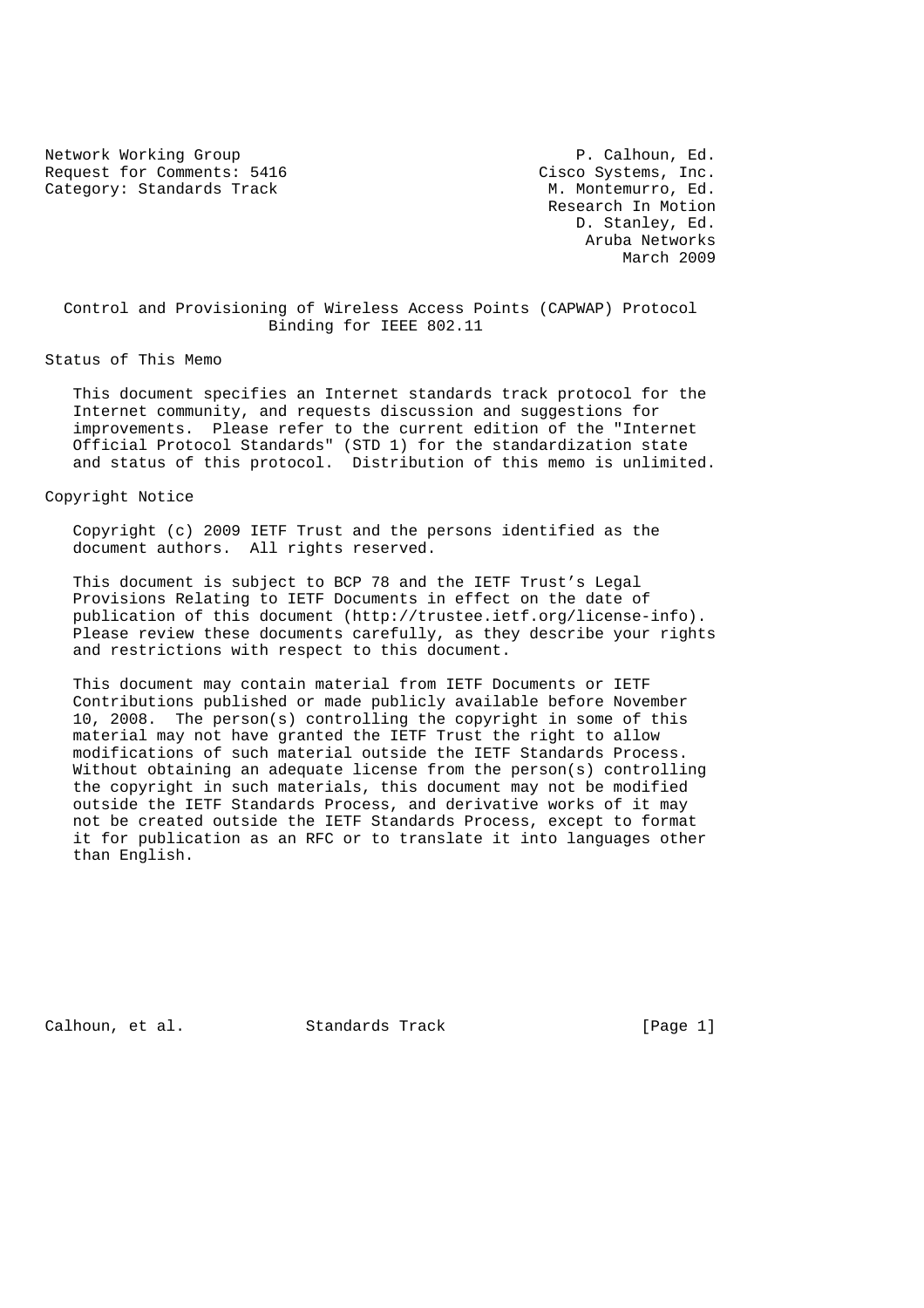#### Abstract

 Wireless LAN product architectures have evolved from single autonomous access points to systems consisting of a centralized Access Controller (AC) and Wireless Termination Points (WTPs). The general goal of centralized control architectures is to move access control, including user authentication and authorization, mobility management, and radio management from the single access point to a centralized controller.

 This specification defines the Control And Provisioning of Wireless Access Points (CAPWAP) Protocol Binding Specification for use with the IEEE 802.11 Wireless Local Area Network protocol.

# Table of Contents

|  | 1.2. Conventions Used in This Document 5                                                      |  |
|--|-----------------------------------------------------------------------------------------------|--|
|  |                                                                                               |  |
|  |                                                                                               |  |
|  | 2.1. CAPWAP Wireless Binding Identifier 7                                                     |  |
|  | 2.2. Split MAC and Local MAC Functionality 7                                                  |  |
|  |                                                                                               |  |
|  |                                                                                               |  |
|  |                                                                                               |  |
|  |                                                                                               |  |
|  |                                                                                               |  |
|  | 2.6. CAPWAP Data Channel QoS Behavior 18                                                      |  |
|  |                                                                                               |  |
|  | 2.6.1.1. 802.1p Support 19                                                                    |  |
|  | 2.6.1.2. DSCP Support 19                                                                      |  |
|  | 2.6.2. IEEE 802.11 MAC Management Messages 21                                                 |  |
|  |                                                                                               |  |
|  | 3. IEEE 802.11 Specific CAPWAP Control Messages 21                                            |  |
|  | 3.1. IEEE 802.11 WLAN Configuration Request 22                                                |  |
|  | 3.2. IEEE 802.11 WLAN Configuration Response 23                                               |  |
|  |                                                                                               |  |
|  | 5. CAPWAP Control Message Bindings 25                                                         |  |
|  |                                                                                               |  |
|  | 5.2. Discovery Response Message 25                                                            |  |
|  | 5.3. Primary Discovery Request Message 25                                                     |  |
|  | 5.4. Primary Discovery Response Message 26<br>5.5.                                            |  |
|  | 5.6.                                                                                          |  |
|  |                                                                                               |  |
|  | 5.7. Configuration Status Request Message 26<br>5.8. Configuration Status Response Message 27 |  |
|  | 5.9. Configuration Update Request Message 27                                                  |  |
|  |                                                                                               |  |

Calhoun, et al. Standards Track [Page 2]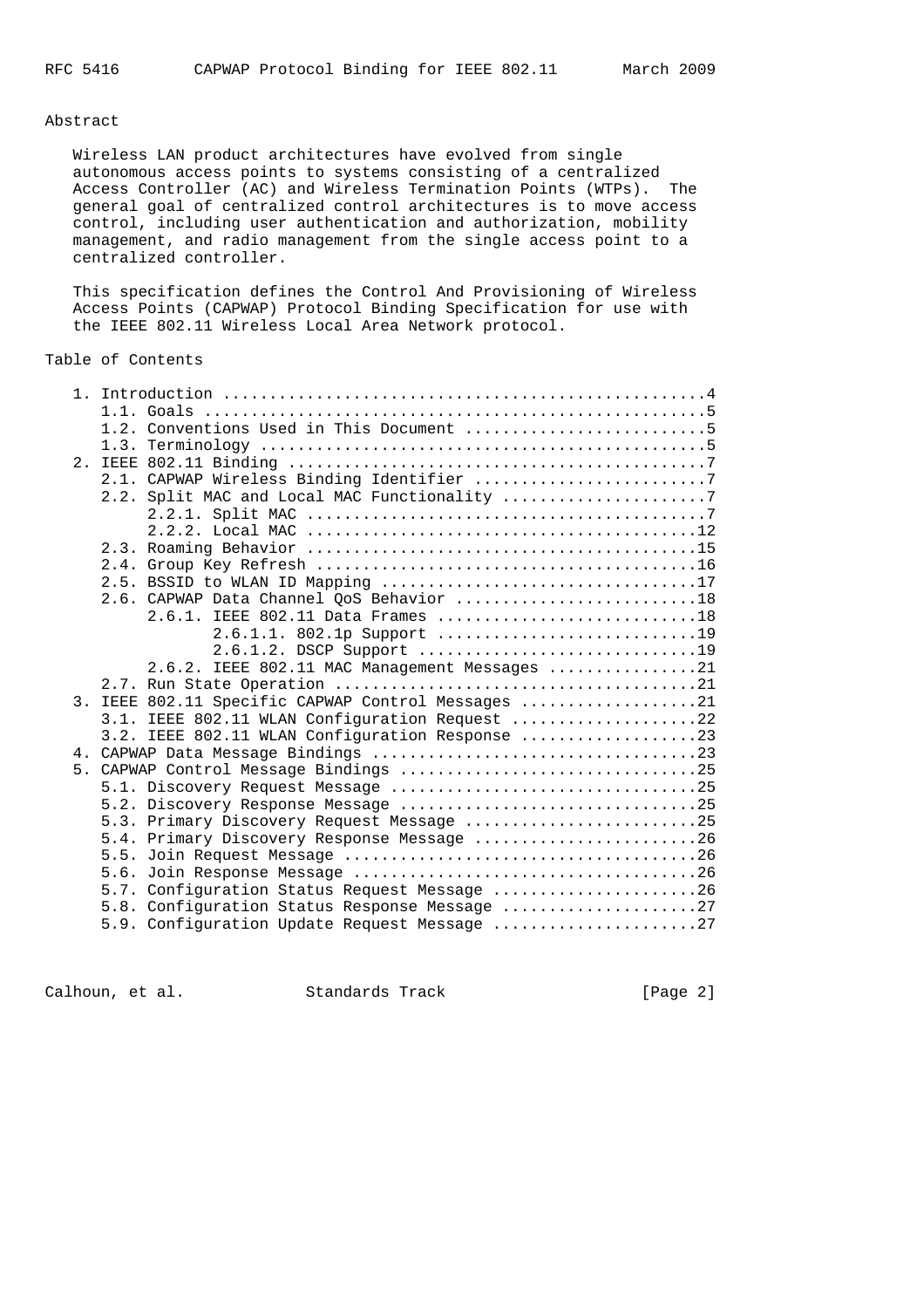|  | 5.10. Station Configuration Request 28               |    |
|--|------------------------------------------------------|----|
|  | 5.11. Change State Event Request 28                  |    |
|  |                                                      |    |
|  | 6. IEEE 802.11 Message Element Definitions 29        |    |
|  |                                                      |    |
|  |                                                      |    |
|  | 6.3. IEEE 802.11 Assigned WTP BSSID 36               |    |
|  |                                                      |    |
|  | 6.5. IEEE 802.11 Direct Sequence Control 37          |    |
|  | 6.6. IEEE 802.11 Information Element 38              |    |
|  |                                                      |    |
|  | 6.8. IEEE 802.11 MIC Countermeasures 41              |    |
|  | 6.9. IEEE 802.11 Multi-Domain Capability 42          |    |
|  |                                                      |    |
|  |                                                      |    |
|  | 6.12. IEEE 802.11 RSNA Error Report From Station 44  |    |
|  |                                                      |    |
|  | 6.14. IEEE 802.11 Station QoS Profile 47             |    |
|  | 6.15. IEEE 802.11 Station Session Key 48             |    |
|  |                                                      |    |
|  | 6.17. IEEE 802.11 Supported Rates 54                 |    |
|  |                                                      |    |
|  | 6.19. IEEE 802.11 Tx Power Level 55                  |    |
|  | 6.20. IEEE 802.11 Update Station QoS 56              |    |
|  |                                                      |    |
|  |                                                      |    |
|  |                                                      |    |
|  | 6.24. IEEE 802.11 WTP Radio Fail Alarm Indication 65 |    |
|  | 6.25. IEEE 802.11 WTP Radio Information 66           |    |
|  |                                                      |    |
|  |                                                      |    |
|  |                                                      |    |
|  |                                                      |    |
|  |                                                      |    |
|  |                                                      |    |
|  |                                                      |    |
|  |                                                      |    |
|  |                                                      |    |
|  | 8. Technology Specific Message Element Values 68     |    |
|  | 8.1. WTP Descriptor Message Element, Encryption      |    |
|  | Capabilities Field                                   | 68 |
|  |                                                      |    |
|  |                                                      |    |
|  |                                                      |    |
|  | 10.1. CAPWAP Wireless Binding Identifier 70          |    |
|  |                                                      |    |
|  |                                                      |    |
|  |                                                      |    |
|  |                                                      |    |

Calhoun, et al. Standards Track [Page 3]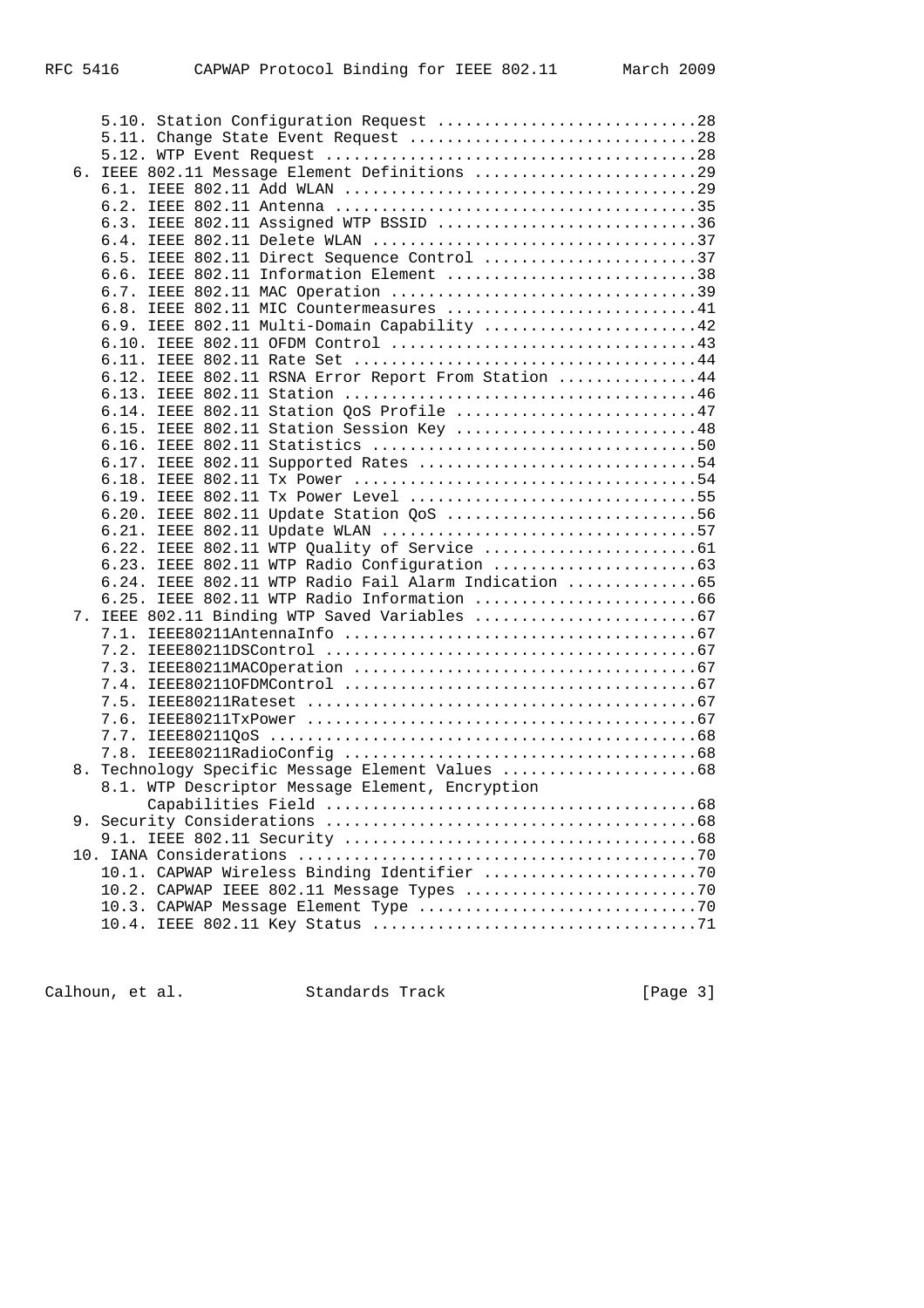#### 1. Introduction

 The CAPWAP protocol [RFC5415] defines an extensible protocol to allow an Access Controller to manage wireless agnostic Wireless Termination Points. The CAPWAP protocol itself does not include any specific wireless technologies; instead, it relies on a binding specification to extend the technology to a particular wireless technology.

 This specification defines the Control And Provisioning of Wireless Access Points (CAPWAP) Protocol Binding Specification for use with the IEEE 802.11 Wireless Local Area Network protocol. Use of CAPWAP control message fields, new control messages, and message elements are defined. The minimum required definitions for a binding-specific Statistics message element, Station message element, and WTP Radio Information message element are included.

 Note that this binding only supports the IEEE 802.11-2007 specification. Of note, this binding does not support the ad hoc network mode defined in the IEEE 802.11-2007 standard. This specification also does not cover the use of data frames with the four-address format, commonly referred to as Wireless Bridges, whose use is not specified in the IEEE 802.11-2007 standard. This protocol specification does not currently officially support IEEE 802.11n. That said, the protocol does allow a WTP to advertise support for an IEEE 802.11n radio; however, the protocol does not allow for any of the protocol's additional features to be configured and/or used. New IEEE protocol specifications published outside of this document (e.g., IEEE 802.11v, IEEE 802.11r) are also not supported through this binding, and in addition to IEEE 802.11n, must be addressed either through a separate CAPWAP binding, or an update to this binding.

Calhoun, et al. Standards Track [Page 4]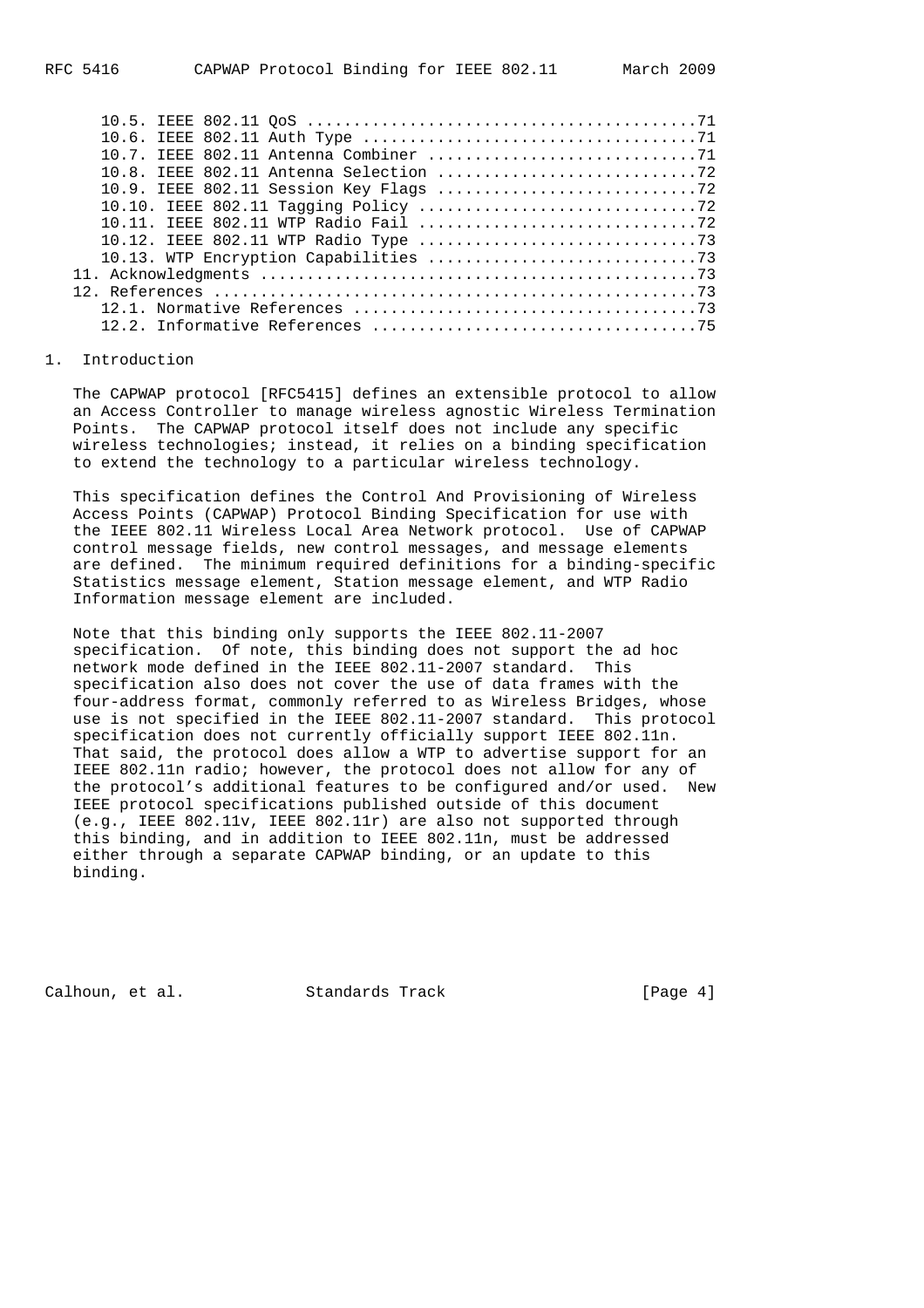In order to address immediate market needs for standards still being developed by the IEEE 802.11 standards body, the WiFi Alliance created interim pseudo-standards specifications. Two such specifications are widely used in the industry, namely the WiFi Protect Access [WPA] and the WiFi MultiMedia [WMM] specifications. Given their widespread adoption, this CAPWAP binding requires the use of these two specifications.

### 1.1. Goals

 The goals of this CAPWAP protocol binding are to make the capabilities of the CAPWAP protocol available for use in conjunction with IEEE 802.11 wireless networks. The capabilities to be made available can be summarized as:

- 1. To centralize the authentication and policy enforcement functions for an IEEE 802.11 wireless network. The AC may also provide centralized bridging, forwarding, and encryption of user traffic. Centralization of these functions will enable reduced cost and higher efficiency by applying the capabilities of network processing silicon to the wireless network, as in wired LANs.
- 2. To enable shifting of the higher-level protocol processing from the WTP. This leaves the time-critical applications of wireless control and access in the WTP, making efficient use of the computing power available in WTPs that are subject to severe cost pressure.

 The CAPWAP protocol binding extensions defined herein apply solely to the interface between the WTP and the AC. Inter-AC and station-to-AC communication are strictly outside the scope of this document.

1.2. Conventions Used in This Document

 The key words "MUST", "MUST NOT", "REQUIRED", "SHALL", "SHALL NOT", "SHOULD", "SHOULD NOT", "RECOMMENDED", "MAY", and "OPTIONAL" in this document are to be interpreted as described in RFC 2119 [RFC2119].

1.3. Terminology

 This section contains definitions for terms used frequently throughout this document. However, many additional definitions can be found in [IEEE.802-11.2007].

 Access Controller (AC): The network entity that provides WTP access to the network infrastructure in the data plane, control plane, management plane, or a combination therein.

Calhoun, et al. Standards Track [Page 5]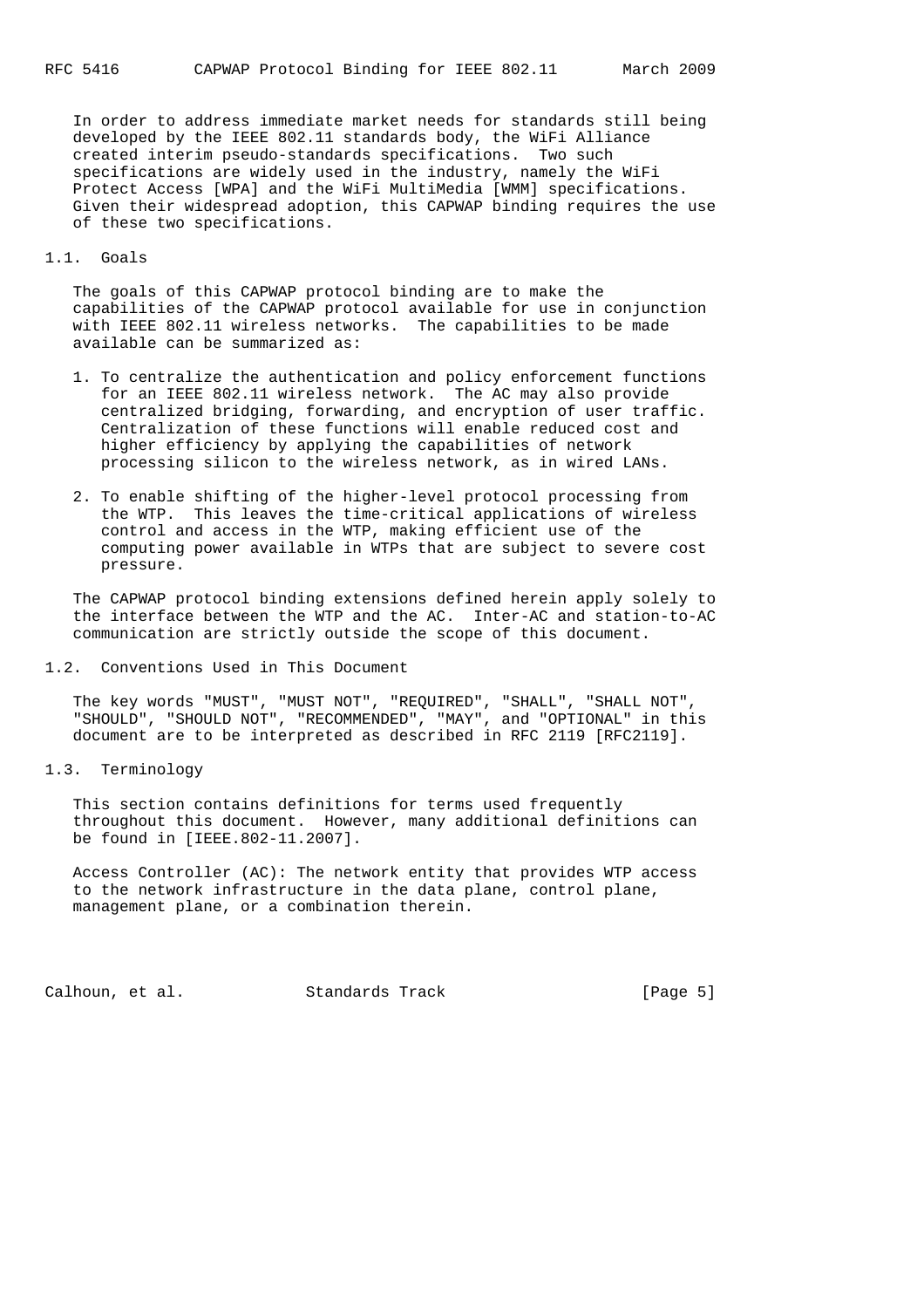Basic Service Set (BSS): A set of stations controlled by a single coordination function.

 Distribution: The service that, by using association information, delivers medium access control (MAC) service data units (MSDUs) within the distribution system (DS).

 Distribution System Service (DSS): The set of services provided by the distribution system (DS) that enable the medium access control (MAC) layer to transport MAC service data units (MSDUs) between stations that are not in direct communication with each other over a single instance of the wireless medium (WM). These services include the transport of MSDUs between the access points (APs) of basic service sets (BSSs) within an extended service set (ESS), transport of MSDUs between portals and BSSs within an ESS, and transport of MSDUs between stations in the same BSS in cases where the MSDU has a multicast or broadcast destination address, or where the destination is an individual address but the station sending the MSDU chooses to involve the DSS. DSSs are provided between pairs of IEEE 802.11 MACs.

 Integration: The service that enables delivery of medium access control (MAC) service data units (MSDUs) between the distribution system (DS) and an existing, non-IEEE 802.11 local area network (via a portal).

 Station (STA): A device that contains an IEEE 802.11 conformant medium access control (MAC) and physical layer (PHY) interface to the wireless medium (WM).

 Portal: The logical point at which medium access control (MAC) service data units (MSDUs) from a non-IEEE 802.11 local area network (LAN) enter the distribution system (DS) of an extended service set (ESS).

 WLAN: In this document, WLAN refers to a logical component instantiated on a WTP device. A single physical WTP may operate a number of WLANs. Each Basic Service Set Identifier (BSSID) and its constituent wireless terminal radios is denoted as a distinct WLAN on a physical WTP.

 Wireless Termination Point (WTP): The physical or network entity that contains an IEEE 802.11 RF antenna and wireless PHY to transmit and receive station traffic for wireless access networks.

Calhoun, et al. Standards Track [Page 6]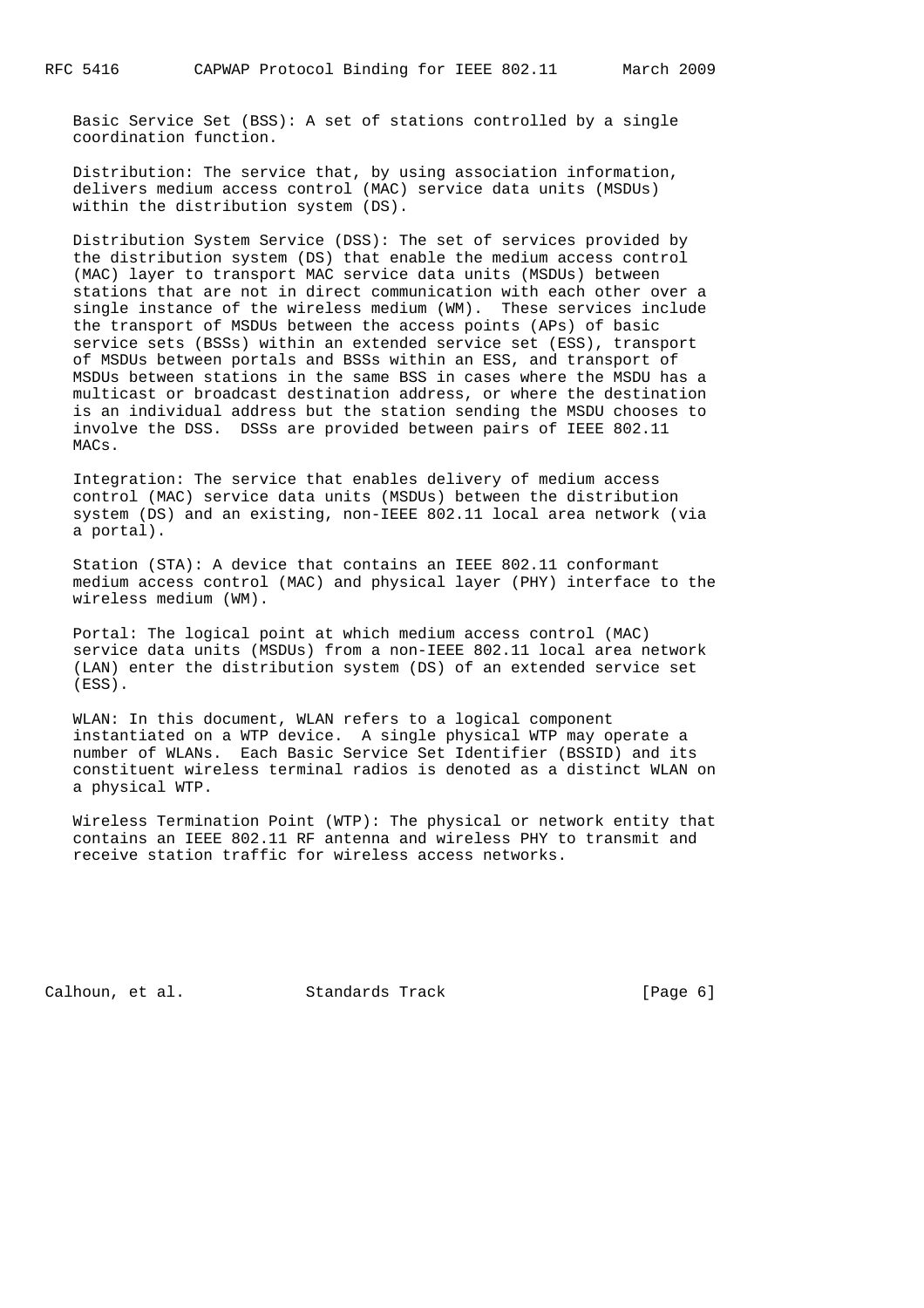2. IEEE 802.11 Binding

 This section describes use of the CAPWAP protocol with the IEEE 802.11 Wireless Local Area Network protocol, including Local and Split MAC operation, Group Key Refresh, Basic Service Set Identification (BSSID) to WLAN Mapping, IEEE 802.11 MAC management frame Quality of Service (Qos) tagging and Run State operation.

#### 2.1. CAPWAP Wireless Binding Identifier

 The CAPWAP Header, defined in Section 4.3 of [RFC5415] requires that all CAPWAP binding specifications have a Wireless Binding Identifier (WBID) assigned. This document, which defines the IEEE 802.11 binding, uses the value one (1).

2.2. Split MAC and Local MAC Functionality

 The CAPWAP protocol, when used with IEEE 802.11 devices, requires specific behavior from the WTP and the AC to support the required IEEE 802.11 protocol functions.

 For both the Split and Local MAC approaches, the CAPWAP functions, as defined in the taxonomy specification [RFC4118], reside in the AC.

 To provide system component interoperability, the WTP and AC MUST support 802.11 encryption/decryption at the WTP. The WTP and AC MAY support 802.11 encryption/decryption at the AC.

2.2.1. Split MAC

 This section shows the division of labor between the WTP and the AC in a Split MAC architecture. Figure 1 shows the separation of functionality between CAPWAP components.

Calhoun, et al. Standards Track [Page 7]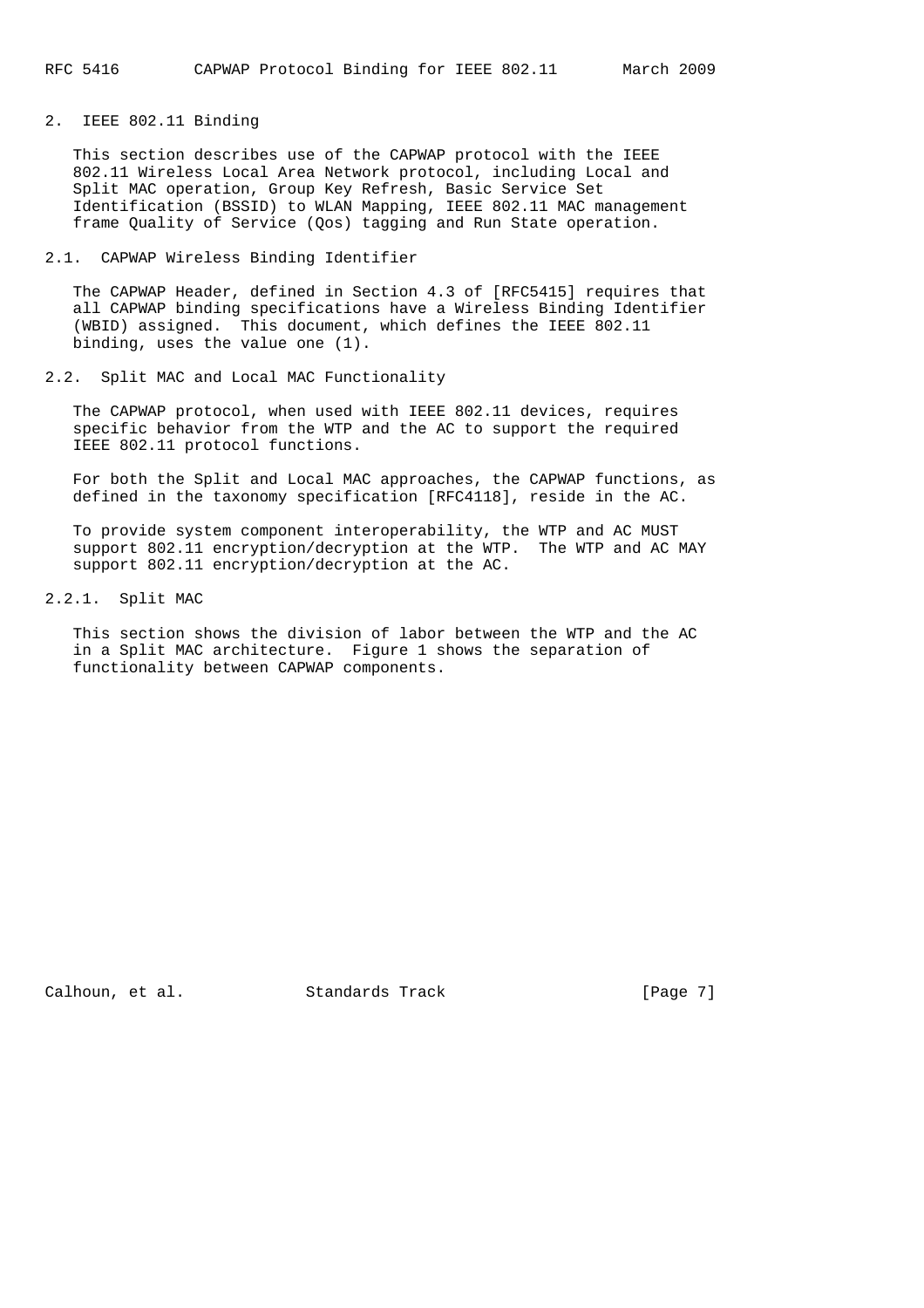| Function | Location                          |        |  |  |  |
|----------|-----------------------------------|--------|--|--|--|
|          | Distribution Service              | AC     |  |  |  |
|          | Integration Service               | AC.    |  |  |  |
|          | Beacon Generation                 | WTP    |  |  |  |
|          | Probe Response Generation         | WTP    |  |  |  |
|          | Power Mgmt/Packet Buffering       | WTP    |  |  |  |
|          | Fragmentation/Defragmentation     | WTP/AC |  |  |  |
|          | Assoc/Disassoc/Reassoc            | AC.    |  |  |  |
|          | IEEE 802.11 QoS                   |        |  |  |  |
|          | Classifying                       | AC.    |  |  |  |
|          | Scheduling                        | WTP/AC |  |  |  |
|          | Oueuing                           | WTP    |  |  |  |
|          | IEEE 802.11 RSN                   |        |  |  |  |
|          | IEEE 802.1X/EAP                   | AC     |  |  |  |
|          | RSNA Key Management               | AC     |  |  |  |
|          | IEEE 802.11 Encryption/Decryption | WTP/AC |  |  |  |
|          |                                   |        |  |  |  |

Figure 1: Mapping of 802.11 Functions for Split MAC Architecture

 In a Split MAC Architecture, the Distribution and Integration services reside on the AC, and therefore all user data is tunneled between the WTP and the AC. As noted above, all real-time IEEE 802.11 services, including the Beacon and Probe Response frames, are handled on the WTP.

 All remaining IEEE 802.11 MAC management frames are supported on the AC, including the Association Request frame that allows the AC to be involved in the access policy enforcement portion of the IEEE 802.11 protocol. The IEEE 802.1X [IEEE.802-1X.2004], Extensible Authentication Protocol (EAP) [RFC3748] and IEEE Robust Security Network Association (RSNA) Key Management [IEEE.802-11.2007] functions are also located on the AC. This implies that the Authentication, Authorization, and Accounting (AAA) client also resides on the AC.

 While the admission control component of IEEE 802.11 resides on the AC, the real-time scheduling and queuing functions are on the WTP. Note that this does not prevent the AC from providing additional policy and scheduling functionality.

Note that in the following figure, the use of  $'$  ( - )' indicates that processing of the frames is done on the WTP. This figure represents a case where encryption services are provided by the AC.

Calhoun, et al. Standards Track [Page 8]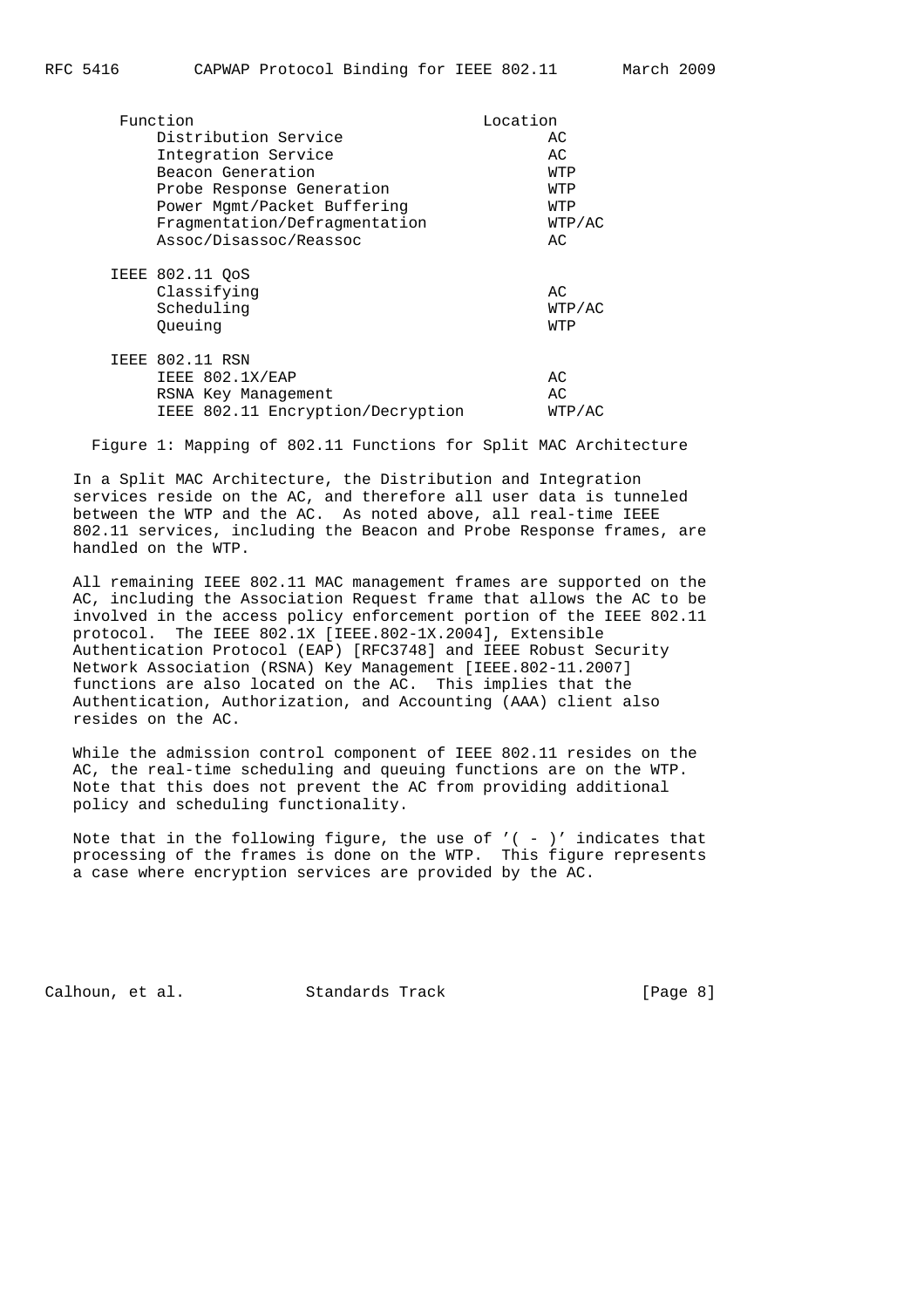| Client |                                                  | WTP                                                                                                                                                                                                                               | AC |
|--------|--------------------------------------------------|-----------------------------------------------------------------------------------------------------------------------------------------------------------------------------------------------------------------------------------|----|
|        | Beacon                                           |                                                                                                                                                                                                                                   |    |
|        | -----------------------------<br>Probe Request   |                                                                                                                                                                                                                                   |    |
|        | Probe Response<br>______________________________ |                                                                                                                                                                                                                                   |    |
|        |                                                  | 802.11 AUTH/Association                                                                                                                                                                                                           |    |
|        |                                                  | Station Configuration Request<br>[Add Station (Station MAC<br>Address), IEEE 802.11 Add<br>Station (WLAN ID), IEEE<br>802.11 Session Key(Flag=A)]<br><---------------------------><br>802.1X Authentication & 802.11 Key Exchange |    |
|        |                                                  | Station Configuration Request<br>[Add Station(Station MAC<br>Address), IEEE 802.11 Add<br>Station (WLAN ID), IEEE 802.11<br>Station Session Key(Flag=C)]<br><--------------------------><br>802.11 Action Frames                  |    |
|        |                                                  | 802.11 DATA (1)                                                                                                                                                                                                                   |    |

## Figure 2: Split MAC Message Flow

 Figure 2 provides an illustration of the division of labor in a Split MAC architecture. In this example, a WLAN has been created that is configured for IEEE 802.11, using 802.1X-based end user authentication and Advanced Encryption Standard-Counter Mode with CBC-MAC Protocol (AES-CCMP) link layer encryption (CCMP, see [FIPS.197.2001]). The following process occurs:

- o The WTP generates the IEEE 802.11 Beacon frames, using information provided to it through the IEEE 802.11 Add WLAN (see Section 6.1) message element, including the Robust Security Network Information Element (RSNIE), which indicates support of 802.1X and AES-CCMP.
- o The WTP processes the Probe Request frame and responds with a corresponding Probe Response frame. The Probe Request frame is then forwarded to the AC for optional processing.

Calhoun, et al. Standards Track [Page 9]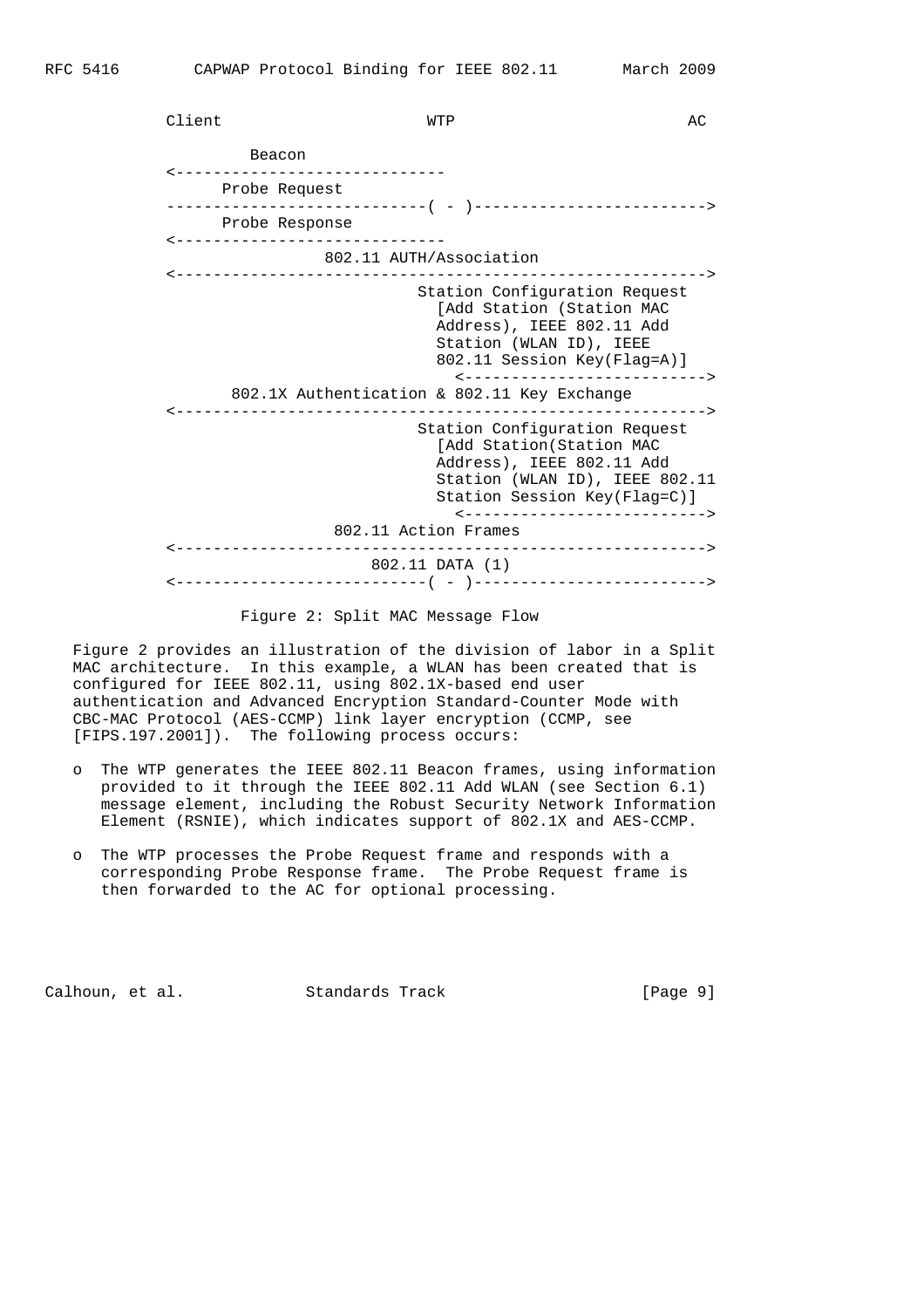- o The WTP forwards the IEEEE 802.11 Authentication and Association frames to the AC, which is responsible for responding to the client.
- o Once the association is complete, the AC transmits a Station Configuration Request message, which includes an Add Station message element, to the WTP (see Section 4.6.8 in [RFC5415]). In the above example, the WLAN was configured for IEEE 802.1X, and therefore the IEEE 802.11 Station Session Key is included with the flag field's 'A' bit set.
- o If the WTP is providing encryption/decryption services, once the client has completed the IEEE 802.11 key exchange, the AC transmits another Station Configuration Request message, which includes:
	- An Add Station message element.
	- An IEEE 802.11 Add Station message element, which includes the WLAN Identifier with which the station has associated.
	- An IEEE 802.11 Station Session Key message element, which includes the pairwise encryption key.
	- An IEEE 802.11 Information Element message element, which includes the Robust Security Network Information Element (RSNIE) to the WTP, stating the security policy to enforce for the client (in this case AES-CCMP).
- o If the WTP is providing encryption/decryption services, once the client has completed the IEEE 802.11 key exchange, the AC transmits another Station Configuration Request message, which includes:
	- An Add Station message element.
	- An IEEE 802.11 Add Station message element, which includes the WLAN Identifier with which the station has associated.
	- An IEEE 802.11 Station Session Key message element, which includes the pairwise encryption key.
	- An IEEE 802.11 Information Element message element, which includes the Robust Security Network Information Element (RSNIE) to the WTP, stating the security policy to enforce for the client (in this case AES-CCMP).

Calhoun, et al. Standards Track [Page 10]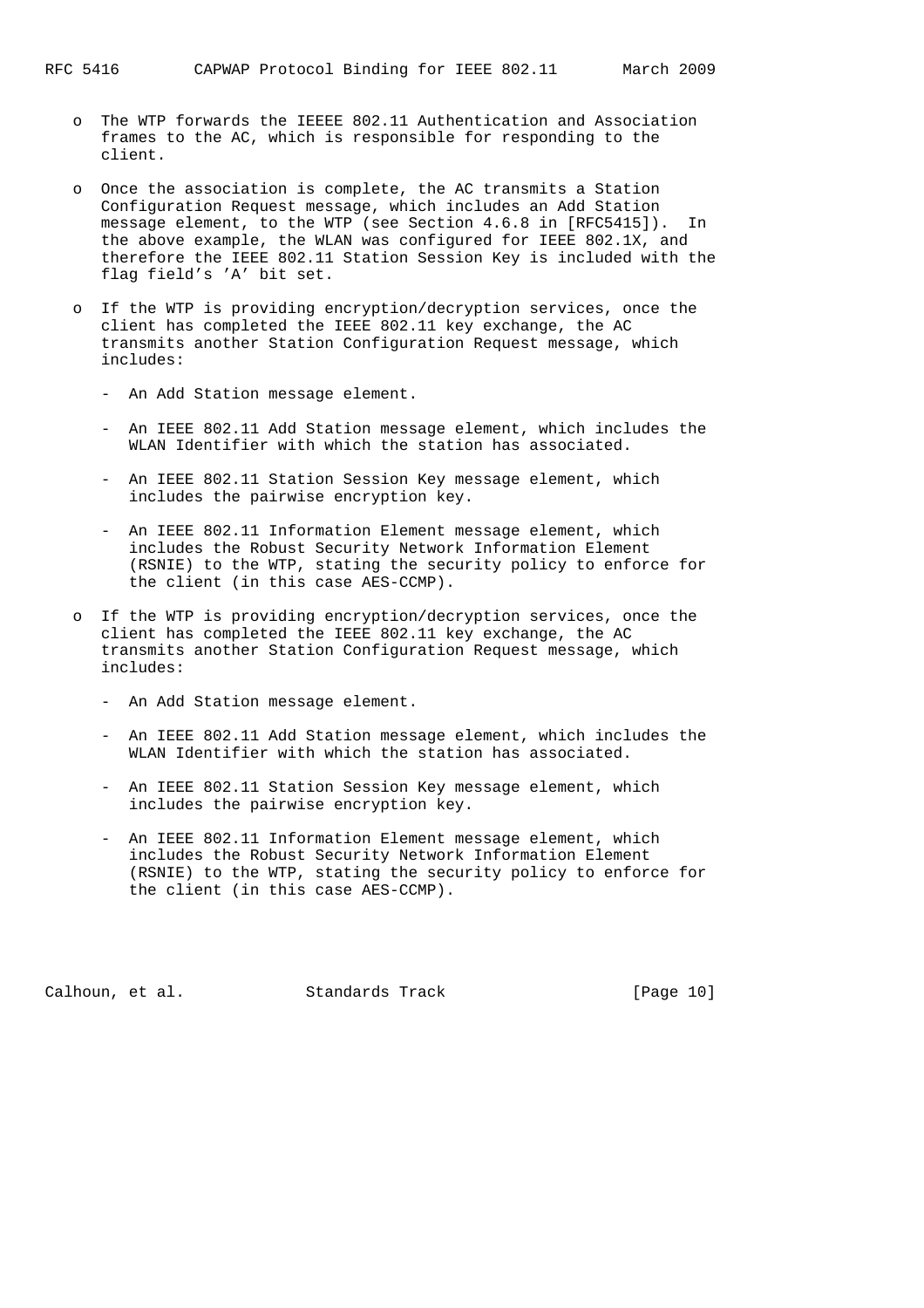- o If the AC is providing encryption/decryption services, once the client has completed the IEEE 802.11 key exchange, the AC transmits another Station Configuration Request message, which includes:
	- An Add Station message element.
	- An IEEE 802.11 Add Station message element, which includes the WLAN Identifier with which the station has associated.
	- An IEEE 802.11 Station Session Key message element with the flag field's 'C' bit enabled (indicating that the AC will provide crypto services).
- o The WTP forwards any IEEE 802.11 Management Action frames received to the AC.
- o All IEEE 802.11 station data frames are tunneled between the WTP and the AC.

 Note that during the EAP over LAN (EAPOL)-Key exchange between the Station and the AC, the Receive Sequence Counter (RSC) field for the Group Key (GTK) needs to be included in the frame. The value of zero (0) is used by the AC during this exchange. Additional details are available in Section 9.1.

 The WTP SHALL include the IEEE 802.11 MAC header contents in all frames transmitted to the AC.

 When 802.11 encryption/decryption is performed at the WTP, the WTP MUST decrypt the uplink frames, MUST set the Protected Frame field to 0, and MUST make the frame format consistent with that of an unprotected 802.11 frame prior to transmitting the frames to the AC. The fields added to an 802.11 protected frame (i.e., Initialization Vector/Extended Initialization Vector (IV/EIV), Message Integrity Code (MIC), and Integrity Check Value (ICV)) MUST be stripped off prior to transmission from the WTP to AC. For downlink frames, the Protected Frame field MUST be set to 0 by the AC as the frame being sent is unencrypted. The WTP MUST apply the required protection policy for the WLAN, and set the Protected Frame field on transmission over the air. The Protected Frame field always needs to accurately indicate the status of the 802.11 frame that is carrying it.

 When 802.11 encryption/decryption is performed at the AC, the WTP SHALL NOT decrypt the uplink frames prior to transmitting the frames to the AC. The AC and WTP SHALL populate the IEEE 802.11 MAC header fields as described in Figure 3.

Calhoun, et al. Standards Track [Page 11]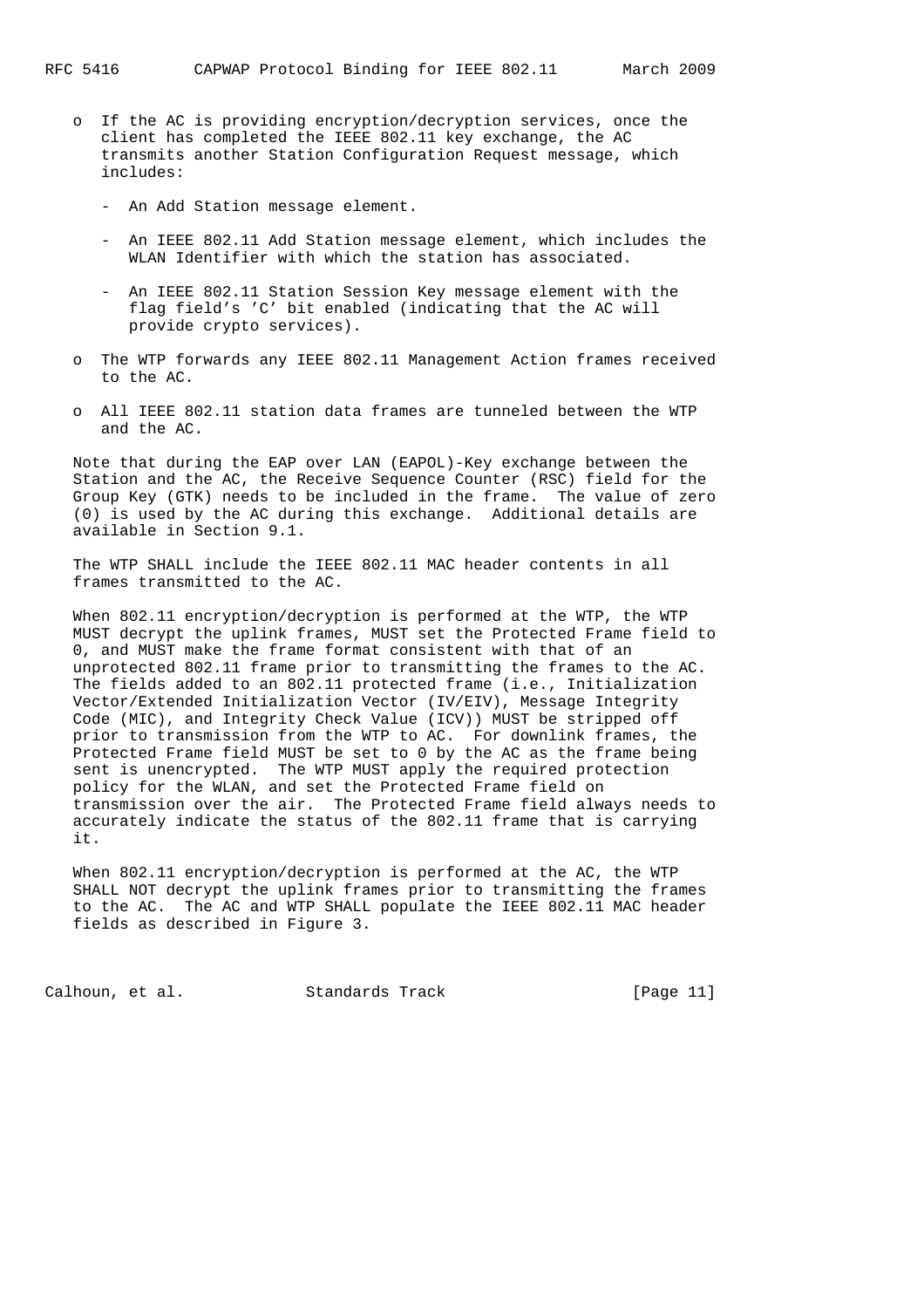|  | MAC header field |              |                | Location |        |
|--|------------------|--------------|----------------|----------|--------|
|  |                  |              | Frame Control: |          |        |
|  |                  |              | Version        |          | AС     |
|  |                  |              | ToDS           |          | AС     |
|  |                  |              | FromDS         |          | АC     |
|  |                  |              | Type           |          | АC     |
|  |                  |              | SubType        |          | АC     |
|  |                  |              | MoreFraq       |          | WTP/AC |
|  |                  |              | Retry          |          | WTP    |
|  |                  |              | Pwr Mgmt       |          |        |
|  |                  |              | MoreData       |          | WTP    |
|  |                  |              | Protected      |          | WTP/AC |
|  |                  |              | Order          |          | AC     |
|  |                  | Duration:    |                | WTP      |        |
|  |                  | Address 1:   |                | AC       |        |
|  |                  | Address 2:   |                | AC       |        |
|  |                  | Address 3:   |                | AC       |        |
|  |                  |              | Sequence Ctrl: | WTP      |        |
|  |                  | Address 4:   |                | АC       |        |
|  |                  | QoS Control: |                | АC       |        |
|  |                  | Frame Body:  |                | АC       |        |
|  |                  | FCS:         |                | WTP      |        |
|  |                  |              |                |          |        |

## Figure 3: Population of the IEEE 802.11 MAC Header Fields for Downlink Frames

 When 802.11 encryption/decryption is performed at the AC, the MoreFrag bit is populated at the AC. The Pwr Mgmt bit is not applicable to downlink frames, and is set to 0. Note that the Frame Check Sequence (FCS) field is not included in 802.11 frames exchanged between the WTP and the AC. Upon sending data frames to the AC, the WTP is responsible for validating and stripping the FCS field. Upon receiving data frames from the AC, the WTP is responsible for adding the FCS field, and populating the field as described in [IEEE.802-11.2007].

 Note that when the WTP tunnels data packets to the AC (and vice versa), the CAPWAP protocol does not guarantee in-order delivery. When the protocol being transported over IEEE 802.11 is IP, out-of order delivery is not an issue as IP has no such requirements. However, implementers need to be aware of this protocol characteristic before deciding to use CAPWAP.

2.2.2. Local MAC

 This section shows the division of labor between the WTP and the AC in a Local MAC architecture. Figure 4 shows the separation of functionality among CAPWAP components.

Calhoun, et al. Standards Track [Page 12]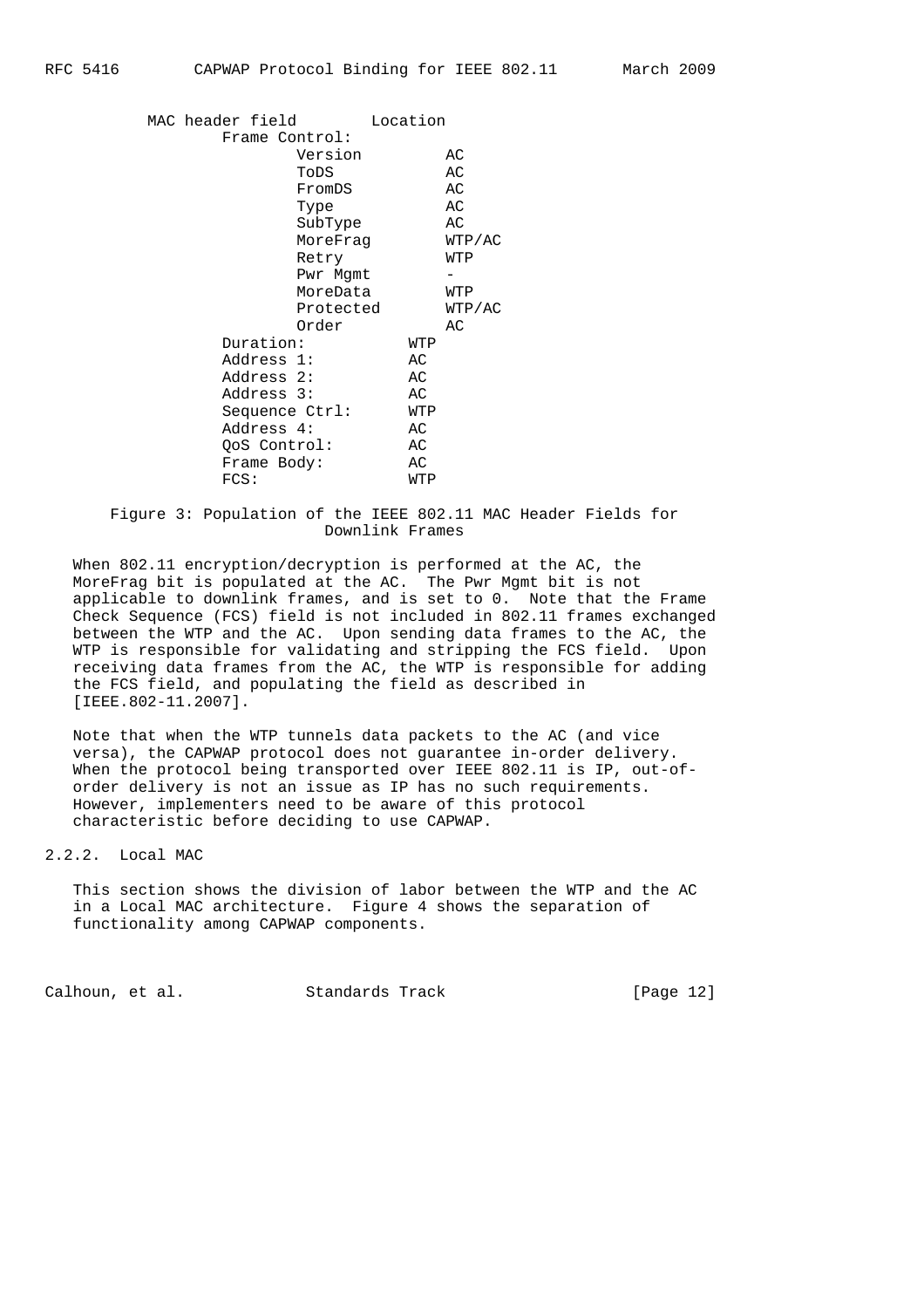| Function                                                                                              | Location          |
|-------------------------------------------------------------------------------------------------------|-------------------|
| Distribution Service                                                                                  | WTP/AC            |
| Integration Service                                                                                   | WTP               |
| Beacon Generation                                                                                     | WTP               |
| Probe Response Generation                                                                             | WTP               |
| Power Mgmt/Packet Buffering                                                                           | WTP               |
| Fragmentation/Defragmentation                                                                         | WTP               |
| Assoc/Disassoc/Reassoc                                                                                | WTP/AC            |
| IEEE 802.11 OoS<br>Classifying<br>Scheduling<br>Oueuing                                               | WTP<br>WTP<br>WTP |
| <b>IEEE 802.11 RSN</b><br>IEEE 802.1X/EAP<br>RSNA Key Management<br>IEEE 802.11 Encryption/Decryption | AC<br>AC.<br>WTP  |

Figure 4: Mapping of 802.11 Functions for Local AP Architecture

 In the Local MAC mode, the integration service exists on the WTP, while the distribution service MAY reside on either the WTP or the AC. When it resides on the AC, station-generated frames are not forwarded to the AC in their native format, but encapsulated as 802.3 frames.

 While the MAC is terminated on the WTP, it is necessary for the AC to be aware of mobility events within the WTPs. Thus, the WTP MUST forward the IEEE 802.11 Association Request frames to the AC. The AC MAY reply with a failed Association Response frame if it deems it necessary, and upon receipt of a failed Association Response frame from the AC, the WTP MUST send a Disassociation frame to the station.

 The IEEE 802.1X [IEEE.802-1X.2004], EAP, and IEEE RSNA Key Management [IEEE.802-11.2007] functions reside in the AC. Therefore, the WTP MUST forward all IEEE 802.1X, EAP, and RSNA Key Management frames to the AC and forward the corresponding responses to the station. This implies that the AAA client also resides on the AC.

Note that in the following figure, the use of  $'$  ( - )' indicates that processing of the frames is done on the WTP.

Calhoun, et al. Standards Track [Page 13]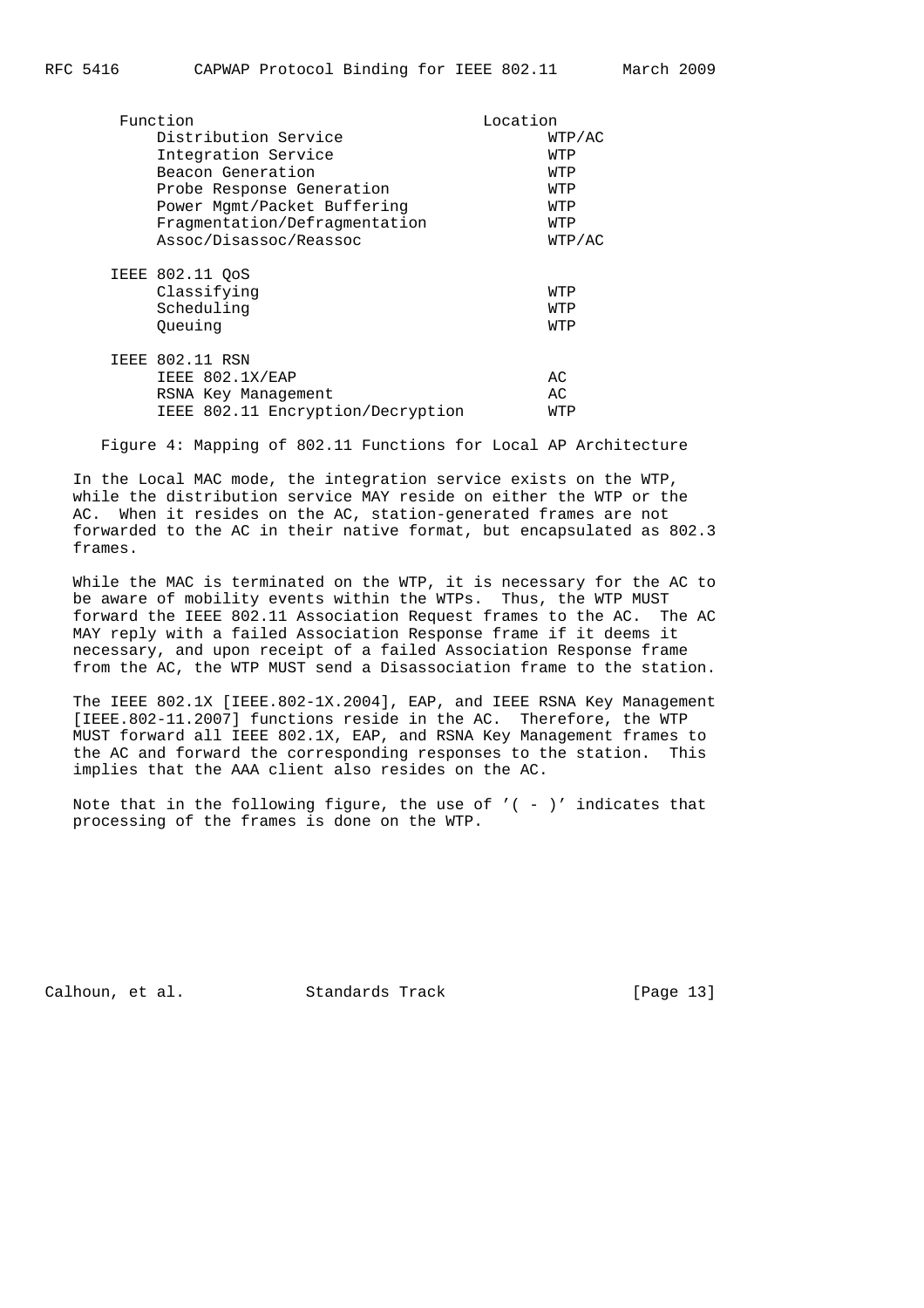Client and MTP and MTP and MTP and MTP and MTP and MTP and MTP and MTP and MTP and MTP and MTP and MTP and MTP and MTP and MTP and MTP and MTP and MTP and MTP and MTP and MTP and MTP and MTP and MTP and MTP and MTP and MTP Beacon <----------------------------- Probe <----------------------------> 802.11 AUTH <----------------------------- 802.11 Association <---------------------------( - )-------------------------> Station Configuration Request [Add Station (Station MAC Address), IEEE 802.11 Add Station (WLAN ID), IEEE 802.11 Session Key(Flag=A)] <--------------------------> 802.1X Authentication & 802.11 Key Exchange <---------------------------------------------------------> Station Configuration Request [Add Station(Station MAC Address), IEEE 802.11 Add Station (WLAN ID), IEEE 802.11 Station session Key (Key=x), IEEE 802.11 Information Element(RSNIE(Pairwise Cipher=CCMP))] <--------------------------> 802.11 Action Frames <---------------------------------------------------------> 802.11 DATA <----------------------------->

Figure 5: Local MAC Message Flow

 Figure 5 provides an illustration of the division of labor in a Local MAC architecture. In this example, a WLAN that is configured for IEEE 802.11 has been created using AES-CCMP for privacy. The following process occurs:

- o The WTP generates the IEEE 802.11 Beacon frames, using information provided to it through the Add WLAN (see Section 6.1) message element.
- o The WTP processes a Probe Request frame and responds with a corresponding Probe Response frame.
- o The WTP forwards the IEEE 802.11 Authentication and Association frames to the AC.

Calhoun, et al. Standards Track [Page 14]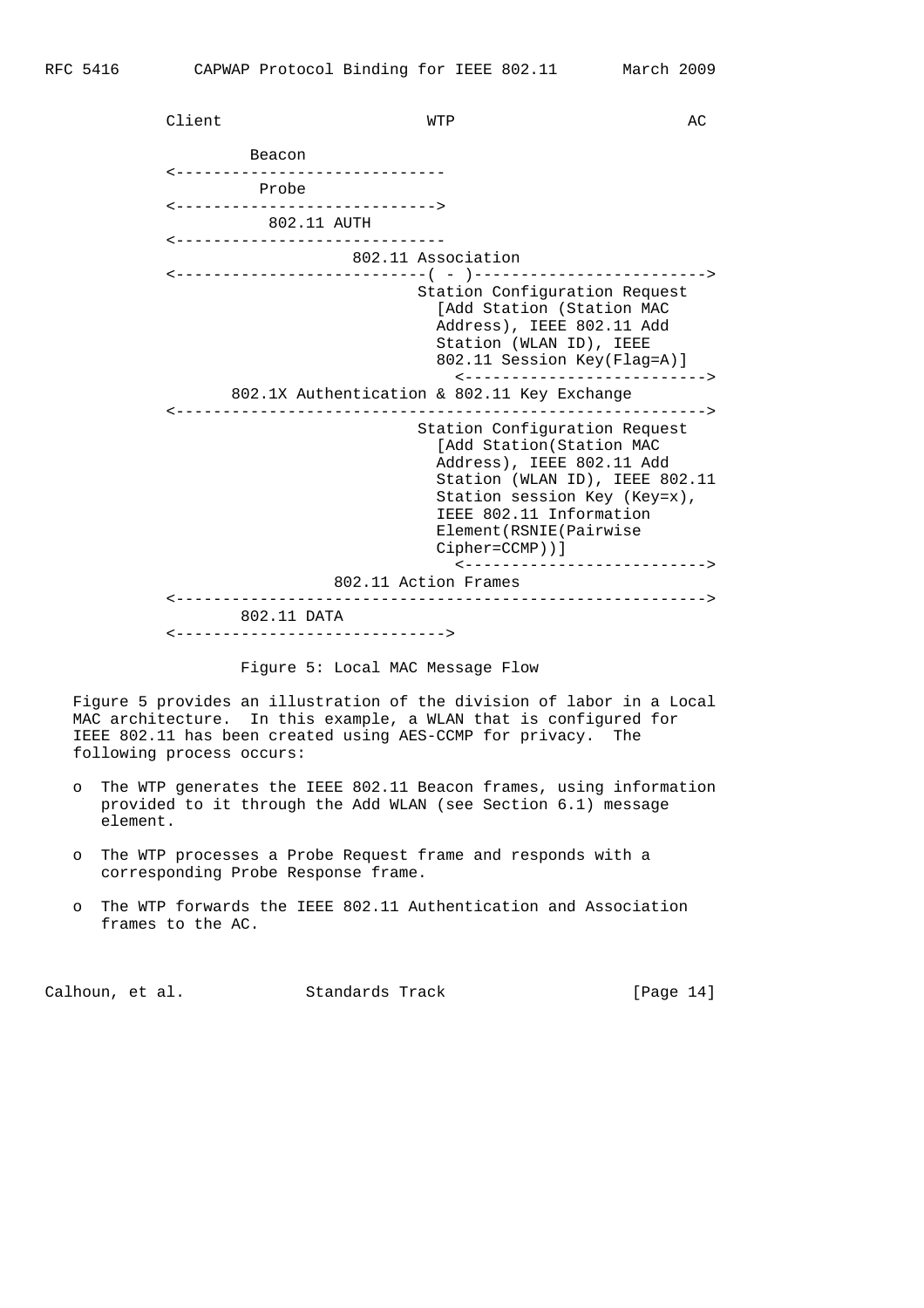- o Once the association is complete, the AC transmits a Station Configuration Request message, which includes the Add Station message element, to the WTP (see Section 4.6.8 in [RFC5415]). In the above example, the WLAN was configured for IEEE 802.1X, and therefore the IEEE 802.11 Station Session Key is included with the flag field's 'A' bit set.
- o The WTP forwards all IEEE 802.1X and IEEE 802.11 key exchange messages to the AC for processing.
- The AC transmits another Station Configuration Request message, which includes:
	- An Add Station message element, which MAY include a Virtual LAN (VLAN) [IEEE.802-1Q.2005] name, which when present is used by the WTP to identify the VLAN on which the user's data frames are to be bridged.
	- An IEEE 802.11 Add Station message element, which includes the WLAN Identifier with which the station has associated.
	- An IEEE 802.11 Station Session Key message element, which includes the pairwise encryption key.
	- An IEEE 802.11 Information Element message element, which includes the RSNIE to the WTP, stating the security policy to enforce for the client (in this case AES-CCMP).
- o The WTP forwards any IEEE 802.11 Management Action frames received to the AC.
- o The WTP MAY locally bridge client data frames (and provide the necessary encryption and decryption services). The WTP MAY also tunnel client data frames to the AC, using 802.3 frame tunnel mode or 802.11 frame tunnel mode.
- 2.3. Roaming Behavior

 This section expands upon the examples provided in the previous section, and describes how the CAPWAP control protocol is used to provide secure roaming.

 Once a client has successfully associated with the network in a secure fashion, it is likely to attempt to roam to another WTP. Figure 6 shows an example of a currently associated station moving from its "Old WTP" to a "New WTP". The figure is valid for multiple different security policies, including IEEE 802.1X and Wireless Protected Access (WPA) or Wireless Protected Access 2 (WPA2) [WPA].

Calhoun, et al. Standards Track [Page 15]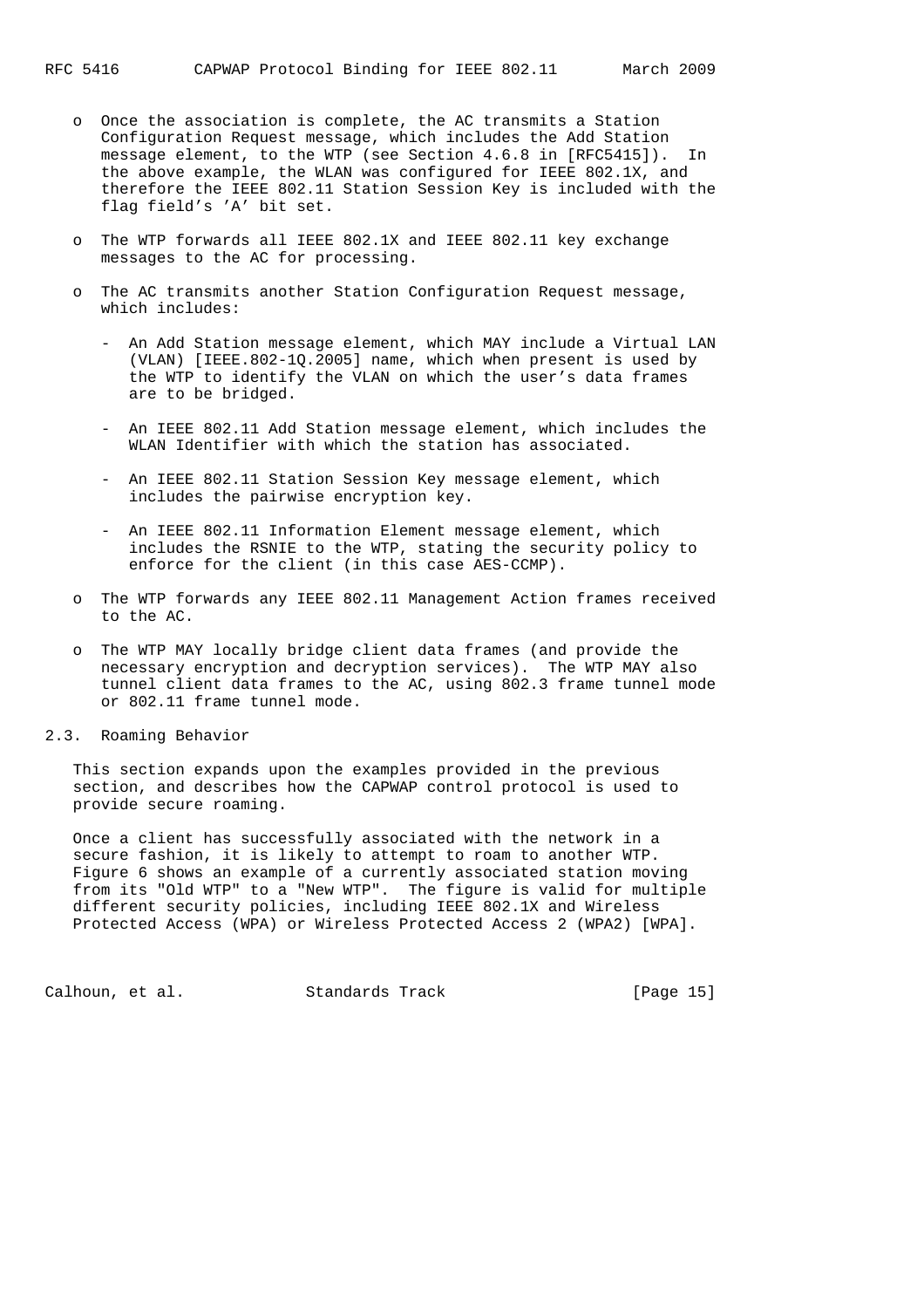In the event that key caching was employed, the 802.1X Authentication step would be eliminated. Note that the example represents one where crypto services are provided by the WTP, so in a case where the AC provided this function the last Station Configuration Request would be different.

> Client Old WTP New WTP AC Association Request/Response <--------------------------------------( - )--------------> Station Configuration Request [Add Station (Station MAC Address), IEEE 802.11 Add Station (WLAN ID), IEEE 802.11 Session Key(Flag=A)] <----------------> 802.1X Authentication (if no key cache entry exists) <--------------------------------------( - )--------------> 802.11 4-way Key Exchange <--------------------------------------( - )--------------> Station Configuration Request [Delete Station] <----------------------------------> Station Configuration Request [Add Station(Station MAC Address), IEEE 802.11 Add Station (WLAN ID), IEEE 802.11 Station session Key (Key=x), IEEE 802.11 Information Element(RSNIE(Pairwise Cipher=CCMP))] <---------------->

#### Figure 6: Client Roaming Example

2.4. Group Key Refresh

 Periodically, the Group Key (GTK) for the BSS needs to be updated. The AC uses an EAPOL-Key frame to update the group key for each STA in the BSS. While the AC is updating the GTK, each Layer 2 (L2) broadcast frame transmitted to the BSS needs to be duplicated and transmitted using both the current GTK and the new GTK. Once the GTK update process has completed, broadcast frames transmitted to the BSS will be encrypted using the new GTK.

 In the case of Split MAC, the AC needs to duplicate all broadcast packets and update the key index so that the packet is transmitted using both the current and new GTK to ensure that all STAs in the BSS

Calhoun, et al. Standards Track [Page 16]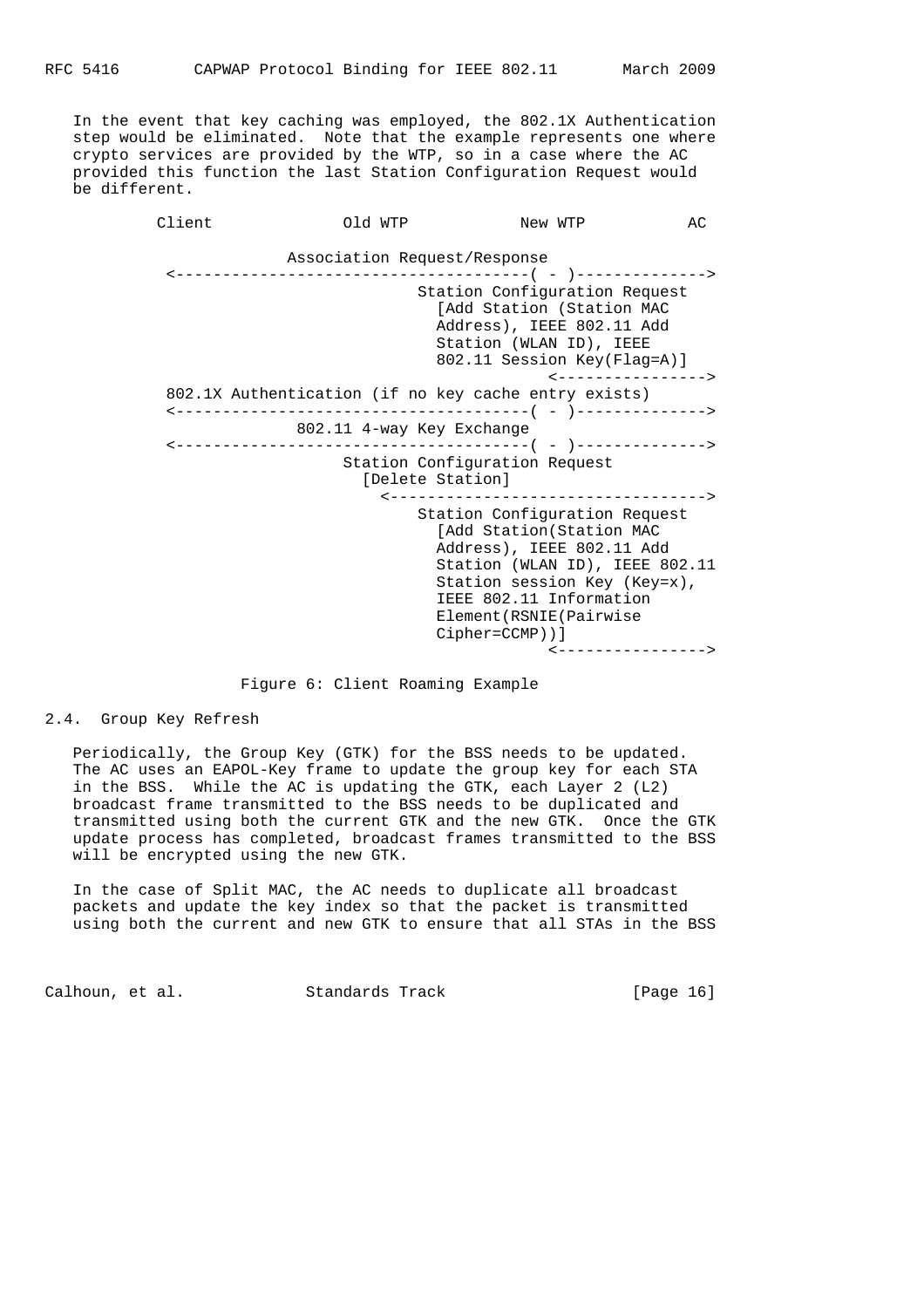receive the broadcast frames. In the case of Local MAC, the WTP needs to duplicate and transmit broadcast frames using the appropriate index to ensure that all STAs in the BSS continue to receive broadcast frames.

 The Group Key update procedure is shown in the following figure. The AC will signal the update to the GTK using an IEEE 802.11 Configuration Request message, including an IEEE 802.11 Update WLAN message element with the new GTK, its index, the Transmit Sequence Counter (TSC) for the Group Key and the Key Status set to 3 (begin GTK update). The AC will then begin updating the GTK for each STA. During this time, the AC (for Split MAC) or WTP (for Local MAC) MUST duplicate broadcast packets and transmit them encrypted with both the current and new GTK. When the AC has completed the GTK update to all STAs in the BSS, the AC MUST transmit an IEEE 802.11 Configuration Request message including an IEEE 802.11 Update WLAN message element containing the new GTK, its index, and the Key Status set to 4 (GTK update complete).

| <b>WTP</b>                                       | AC                                                                                                |
|--------------------------------------------------|---------------------------------------------------------------------------------------------------|
| WLAN (GTK, GTK Index, GTK Start,<br>Group TSC) ] |                                                                                                   |
| 802.1X EAPOL (GTK Message 1)                     |                                                                                                   |
| 802.1X EAPOL (GTK Message 2)                     |                                                                                                   |
| WLAN (GTK Index, GTK Complete) ]                 |                                                                                                   |
|                                                  | IEEE 802.11 WLAN Configuration Request [Update<br>IEEE 802.11 WLAN Configuration Request [ Update |

Figure 7: Group Key Update Procedure

## 2.5. BSSID to WLAN ID Mapping

 The CAPWAP protocol binding enables the WTP to assign BSSIDs upon creation of a WLAN (see Section 6.1). While manufacturers are free to assign BSSIDs using any arbitrary mechanism, it is advised that where possible the BSSIDs are assigned as a contiguous block.

 When assigned as a block, implementations can still assign any of the available BSSIDs to any WLAN. One possible method is for the WTP to assign the address using the following algorithm: base BSSID address + WLAN ID.

Calhoun, et al. Standards Track [Page 17]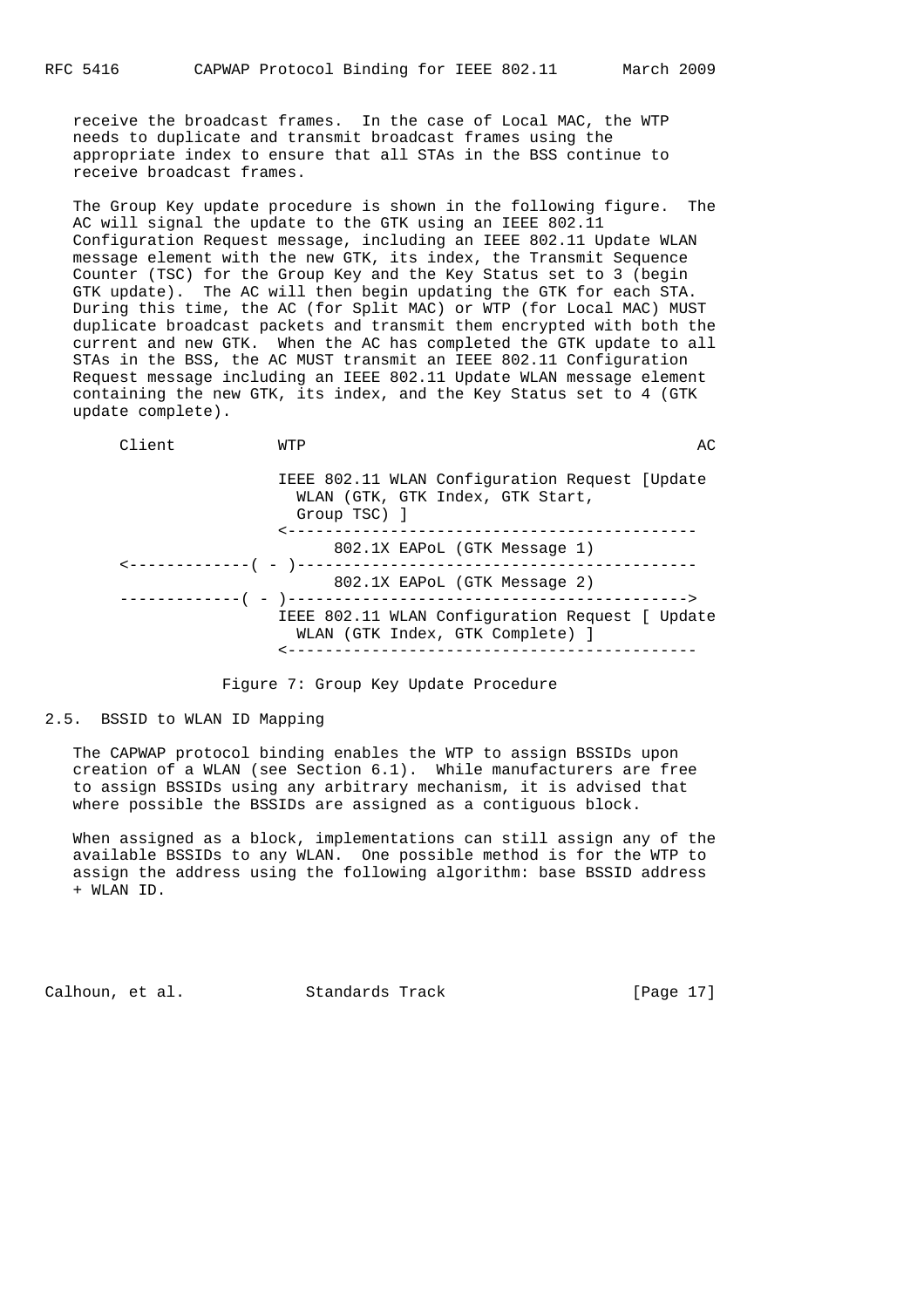The WTP communicates the maximum number of BSSIDs that it supports during configuration via the IEEE 802.11 WTP WLAN Radio Configuration message element (see Section 6.23).

#### 2.6. CAPWAP Data Channel QoS Behavior

 The CAPWAP IEEE 802.11 binding specification provides procedures to allow for the WTP to enforce Quality of Service on IEEE 802.11 Data Frames and MAC Management messages.

## 2.6.1. IEEE 802.11 Data Frames

 When the WLAN is created on the WTP, a default Quality of Service policy is established through the IEEE 802.11 WTP Quality of Service message element (see Section 6.22). This default policy will cause the WTP to use the default QoS values for any station associated with the WLAN in question. The AC MAY also override the policy for a given station by sending the IEEE 802.11 Update Station QoS message element (see Section 6.20), known as a station-specific QoS policy.

 Beyond the default, and per station QoS policy, the IEEE 802.11 protocol also allows a station to request special QoS treatment for a specific flow through the Traffic Specification (TSPEC) Information Elements found in the IEEE 802.11-2007's QoS Action Frame. Alternatively, stations MAY also use the WiFi Alliance's WMM specification instead to request QoS treatment for a flow (see [WMM]). This requires the WTP to observe the Status Code in the IEEE 802.11-2007 and WMM QoS Action Add Traffic System (ADDTS) responses from the AC, and provide the services requested in the TSPEC Information Element. Similarly, the WTP MUST observe the Reason Code Information Element in the IEEE 802.11-2007 and WMM QoS Action DELTS responses from the AC by removing the policy associated with the TSPEC.

 The IEEE 802.11 WTP Quality of Service message element's Tagging Policy field indicates how the packets are to be tagged, known as the Tagging Policy. There are five bits defined, two of which are used to indicate the type of QoS to be used by the WTP. The first is the 'P' bit, which is set to inform the WTP it is to use the 802.1p QoS mechanism. When set, the 'Q' bit is used to inform the WTP which 802.1p priority values it is to use.

 The 'D' bit is set to inform the WTP it is to use the Differentiated Services Code Point (DSCP) QoS mechanism. When set, the 'I' and 'O' bits are used to inform the WTP which values it is to use in the inner header, in the station's original packet, or the outer header, the latter of which is only valid when tunneling is enabled.

Calhoun, et al. Standards Track [Page 18]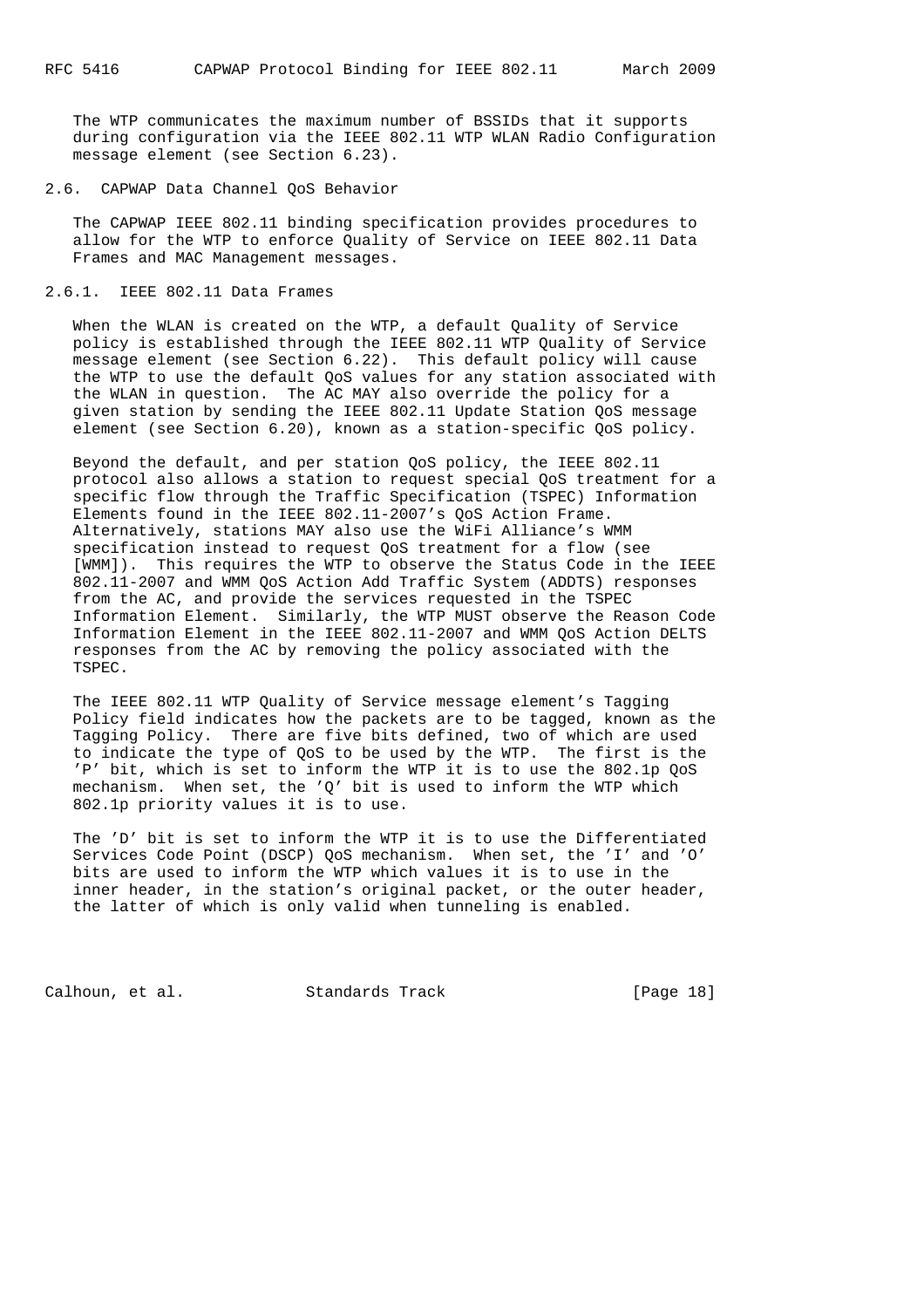When an IEEE 802.11 Update Station QoS message element is received, while the specific 802.1p priority or DSCP values may change for a given station, known as the station specific policy, the original Tagging Policy (the use of the five bits) remains the same.

 The use of the DSCP and 802.1p QoS mechanisms are not mutually exclusive. An AC MAY request that a WTP use none, one, or both types of QoS mechanisms at the same time.

## 2.6.1.1. 802.1p Support

 The IEEE 802.11 WTP Quality of Service and IEEE 802.11 Update Station QoS message elements include the "802.1p Tag" field, which is the 802.1p priority value. This value is used by the WTP by adding an 802.1Q header (see [IEEE.802-1Q.2005]) with the priority field set according to the policy provided. Note that this tagging is only valid for interfaces that support 802.1p. The actual treatment does not change for either Split or Local MAC modes, or when tunneling is used. The only exception is when tunneling is used, the 802.1Q header is added to the outer packet (tunneled) header. The IEEE 802.11 standard does not permit the station's packet to include an 802.1Q header. Instead, the QoS mechanisms defined in the IEEE 802.11 standard are used by stations to mark a packet's priority. When the 'P' bit is set in the Tagging Policy, the 'Q' bit has the following behavior:

- Q=1: The WTP marks the priority field in the 802.1Q header to either the default or the station-specific 802.1p policy.
- Q=0: The WTP marks the priority field in the 802.1Q header to the value found in the User Priority field of the QoS Control field of the IEEE 802.11 header. If the QoS Control field is not present in the IEEE 802.11 header, then the behavior described under 'Q=1' is used.

## 2.6.1.2. DSCP Support

 The IEEE 802.11 WTP Quality of Service and IEEE 802.11 Update Station QoS message elements also provide a "DSCP Tag", which is used by the WTP when the 'D' bit is set to mark the DSCP field of both the IPv4 and IPv6 headers (see [RFC2474]). When DSCP is used, the WTP marks the inner packet (the original packet received by the station) when the 'I' bit is set. Similarly, the WTP marks the outer packet (tunnel header's DSCP field) when the 'O' bit is set.

When the 'D' bit is set, the treatment of the packet differs based on whether the WTP is tunneling the station's packets to the AC. Tunneling does not occur in a Local MAC mode when the AC has

Calhoun, et al. Standards Track [Page 19]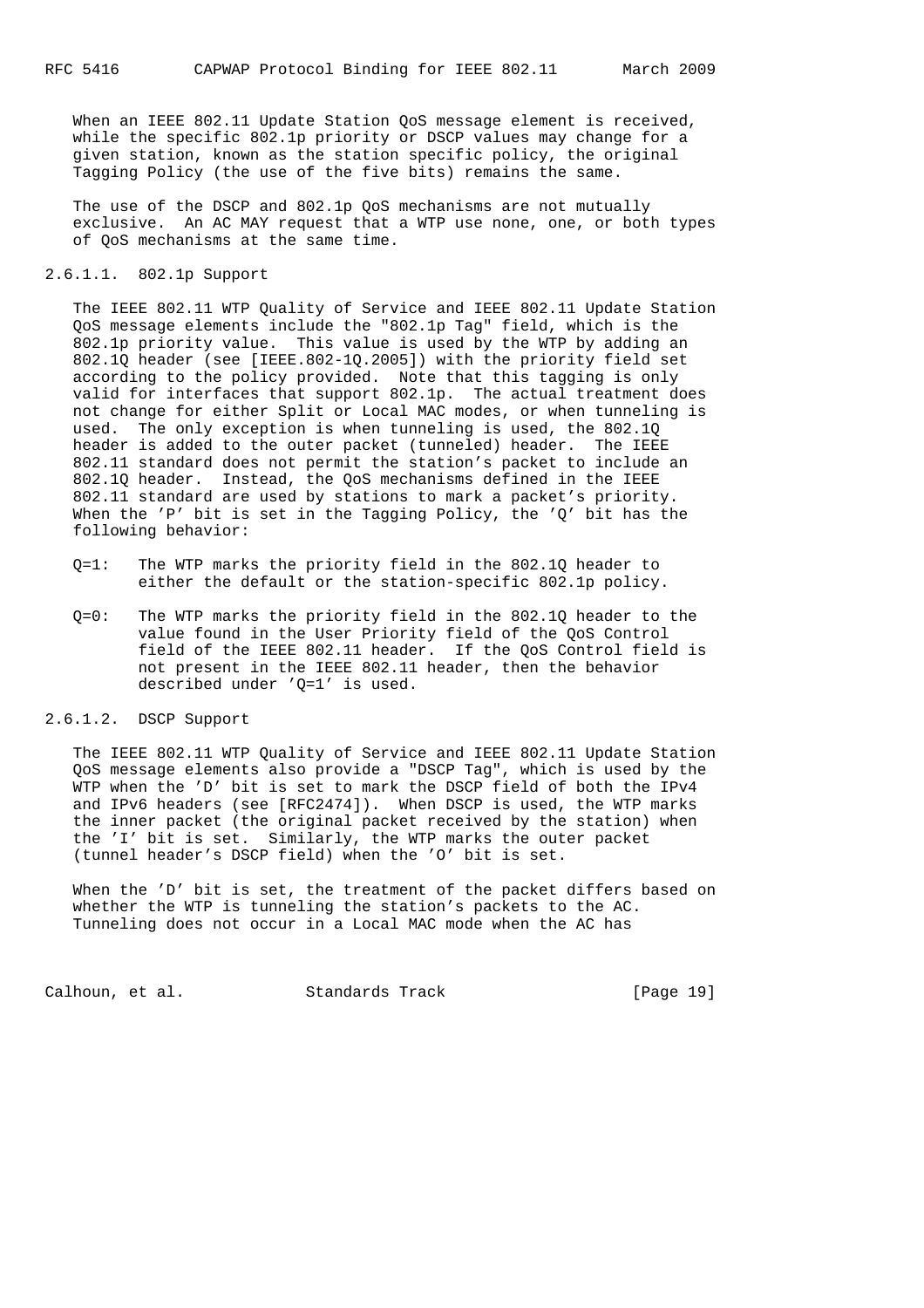communicated that tunneling is not required, as part of the IEEE 802.11 Add WLAN message element, see Section 6.1. In the case where tunneling is not used, the 'I' and 'O' bits have the following behaviors:

- O=1: This option is invalid when tunneling is not enabled for station data frames.
- O=0: This option is invalid when tunneling is not enabled for station data frames.
- I=1: The WTP sets the DSCP field in the station's packet to either the default policy or the station-specific policy if one exists.
- I=0: The WTP MUST NOT modify the DSCP field in the station's packet.

 For Split MAC mode, or Local MAC with tunneling enabled, the WTP needs to contend with both the inner packet (the station's original packet) as well as the tunnel header (added by the WTP). In this mode of operation, the bits are treated as follows:

- O=1: The WTP sets the DSCP field in the tunnel header to either the default policy or the station specific policy if one exists.
- O=0: The WTP sets the DSCP field in the tunnel header to the value found in the inner packet's DSCP field. If encryption services are provided by the AC (see Section 6.15), the packet is encrypted; therefore, the WTP cannot access the inner DSCP field, in which case it uses the behavior described when the 'O' bit is set. This occurs also if the inner packet is not IPv4 or IPv6, and thus does not have a DSCP field.
- I=1: The WTP sets the DSCP field in the station's packet to either the default policy or the station-specific policy if one exists. If encryption services are provided by the AC (see Section 6.15), the packet is encrypted; therefore, the WTP cannot access the inner DSCP field, in which case it uses the behavior described when the 'I' bit is not set. This occurs also if the inner packet is not IPv4 or IPv6, and thus does not have a DSCP field.
- I=0: The WTP MUST NOT modify the DSCP field in the station's packet.

Calhoun, et al. Standards Track [Page 20]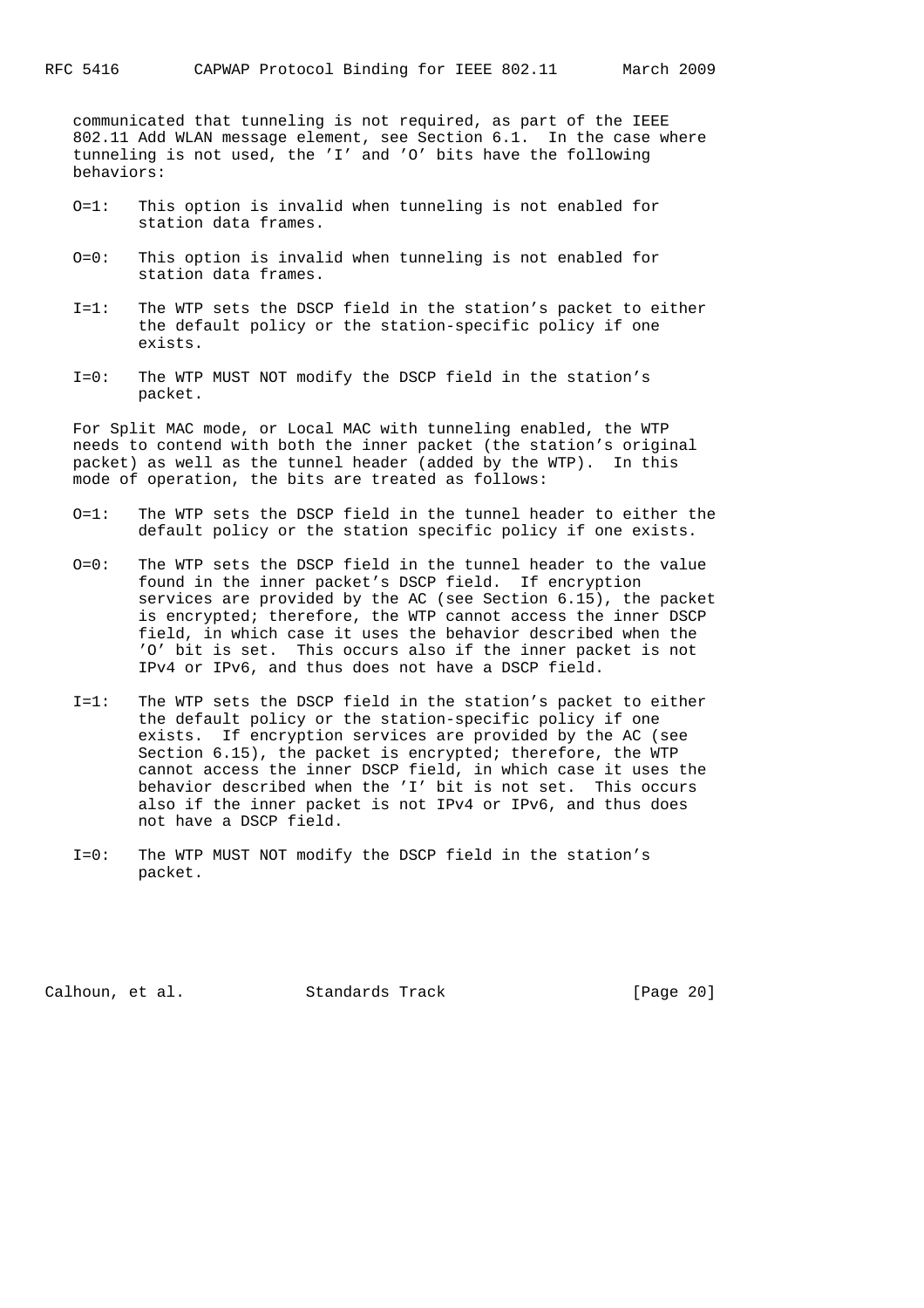The CAPWAP protocol supports the Explicit Congestion Notification (ECN) bits [RFC3168]. Additional details on ECN support can be found in [RFC5415].

2.6.2. IEEE 802.11 MAC Management Messages

 It is recommended that IEEE 802.11 MAC Management frames be sent by both the AC and the WTP with appropriate Quality of Service values, listed below, to ensure that congestion in the network minimizes occurrences of packet loss. Note that the QoS Mechanism specified in the Tagging Policy is used as specified by the AC in the IEEE 802.11 WTP Quality of Service message element (see Section 6.22). However, the station-specific policy is not used for IEEE 802.11 MAC Management frames.

- 802.1p: The precedence value of 7 (decimal) SHOULD be used for all IEEE 802.11 MAC management frames, except for Probe Requests, which SHOULD use 4.
- DSCP: All IEEE 802.11 MAC management frames SHOULD use the CS6 per- hop behavior (see [RFC2474]), while IEEE 802.11 Probe Requests should use the Low Drop Assured Forwarding per-hop behavior (see [RFC3246]).
- 2.7. Run State Operation

 The Run state is the normal state of operation for the CAPWAP protocol in both the WTP and the AC.

 When the WTP receives a WLAN Configuration Request message (see Section 3.1), it MUST respond with a WLAN Configuration Response message (see Section 3.2), and it remains in the Run state.

 When the AC sends a WLAN Configuration Request message (see Section 3.1) or receives the corresponding WLAN Configuration Response message (see Section 3.2) from the WTP, it remains in the Run state.

3. IEEE 802.11 Specific CAPWAP Control Messages

 This section defines CAPWAP Control messages that are specific to the IEEE 802.11 binding. Two messages are defined: IEEE 802.11 WLAN Configuration Request and IEEE 802.11 WLAN Configuration Response. See Section 4.5 in [RFC5415] for CAPWAP Control message definitions and the derivation of the Message Type value from the IANA Enterprise number.

Calhoun, et al. Standards Track [Page 21]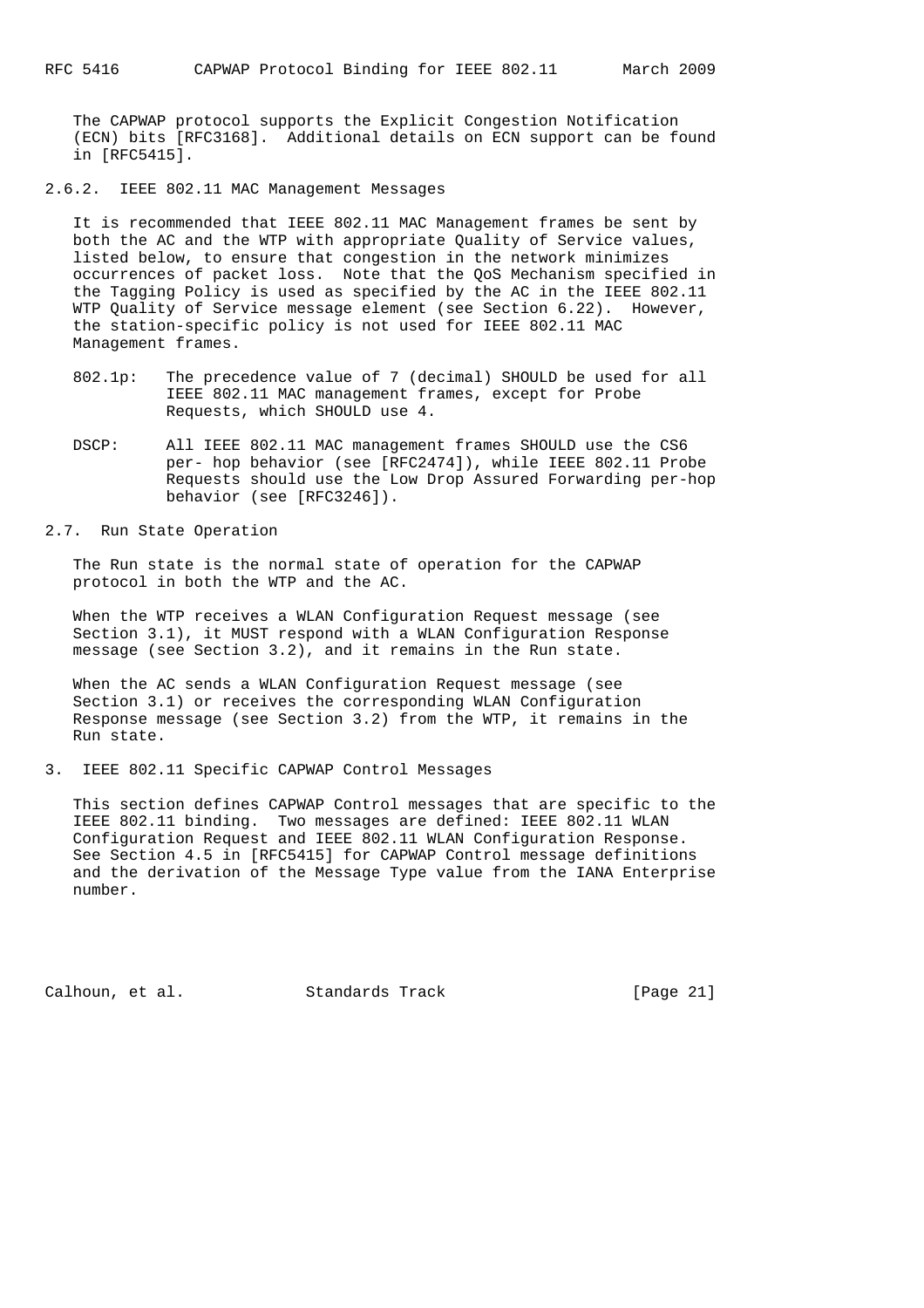The valid message types for IEEE 802.11-specific control messages are listed below. The IANA Enterprise number used with these messages is 13277.

| CAPWAP Control Message |                                         | Message Type<br>Value |
|------------------------|-----------------------------------------|-----------------------|
|                        | IEEE 802.11 WLAN Configuration Request  | 3398913               |
|                        | IEEE 802.11 WLAN Configuration Response | 3398914               |

#### 3.1. IEEE 802.11 WLAN Configuration Request

 The IEEE 802.11 WLAN Configuration Request is sent by the AC to the WTP in order to change services provided by the WTP. This control message is used to either create, update, or delete a WLAN on the WTP.

 The IEEE 802.11 WLAN Configuration Request is sent as a result of either some manual administrative process (e.g., deleting a WLAN), or automatically to create a WLAN on a WTP. When sent automatically to create a WLAN, this control message is sent after the CAPWAP Configuration Update Response message (see Section 8.5 in [RFC5415]) has been received by the AC.

 Upon receiving this control message, the WTP will modify the necessary services and transmit an IEEE 802.11 WLAN Configuration Response.

 A WTP MAY provide service for more than one WLAN; therefore, every WLAN is identified through a numerical index. For instance, a WTP that is capable of supporting up to 16 Service Set Identifiers (SSIDs), could accept up to 16 IEEE 802.11 WLAN Configuration Request messages that include the Add WLAN message element.

 Since the index is the primary identifier for a WLAN, an AC MAY attempt to ensure that the same WLAN is identified through the same index number on all of its WTPs. An AC that does not follow this approach MUST find some other means of maintaining a WLAN-Identifier to-SSID mapping table.

 The following message elements MAY be included in the IEEE 802.11 WLAN Configuration Request message. Only one message element MUST be present.

- o IEEE 802.11 Add WLAN, see Section 6.1
- o IEEE 802.11 Delete WLAN, see Section 6.4

Calhoun, et al. Standards Track [Page 22]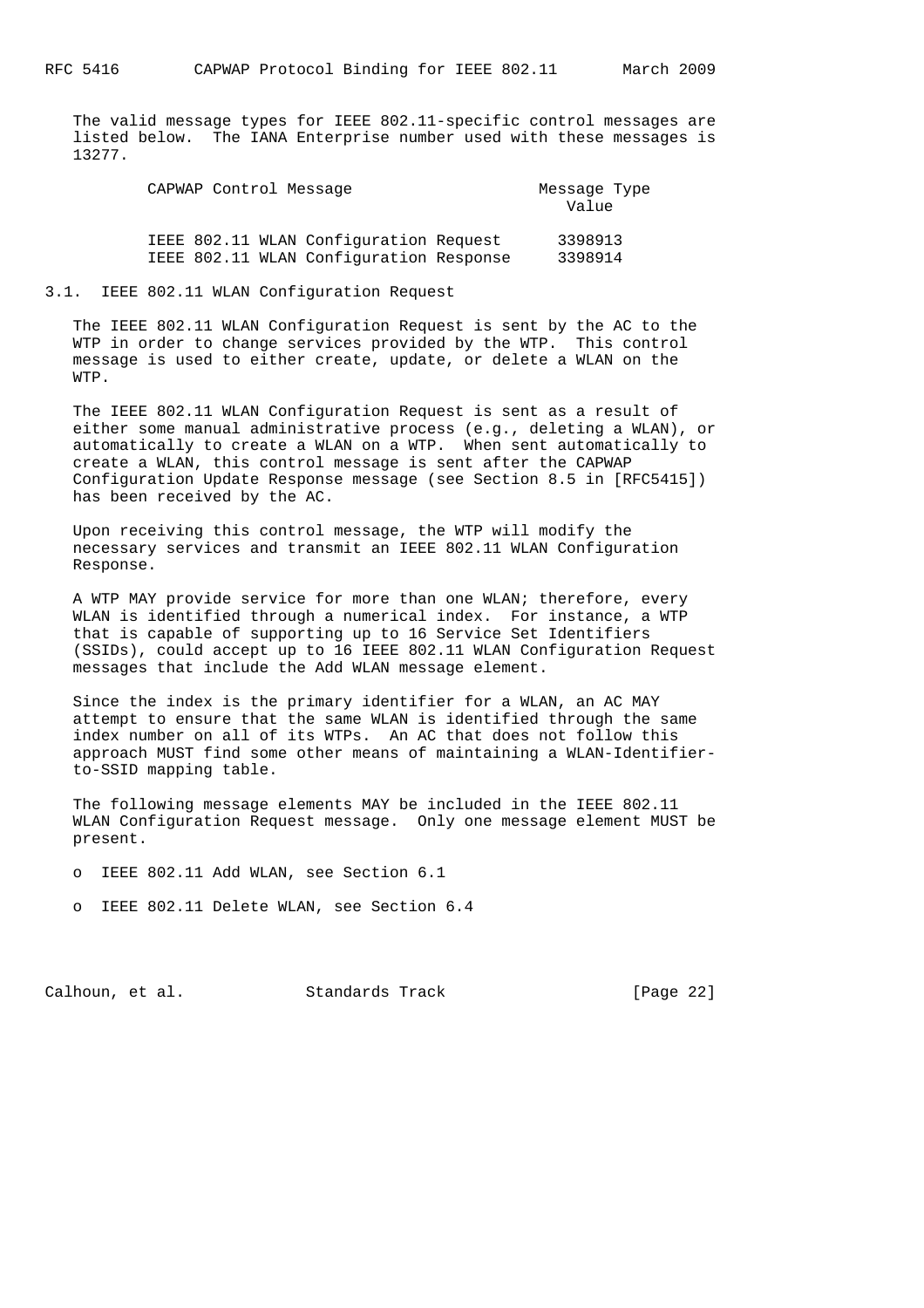o IEEE 802.11 Update WLAN, see Section 6.21

The following message element MAY be present.

- o IEEE 802.11 Information Element, see Section 6.6
- o Vendor-Specific Payload, see [RFC5415]
- 3.2. IEEE 802.11 WLAN Configuration Response

 The IEEE 802.11 WLAN Configuration Response message is sent by the WTP to the AC. It is used to acknowledge receipt of an IEEE 802.11 WLAN Configuration Request message, and to indicate that the requested configuration was successfully applied or that an error related to the processing of the IEEE 802.11 WLAN Configuration Request message occurred on the WTP.

 The following message element MUST be included in the IEEE 802.11 WLAN Configuration Response message.

o Result Code, see Section 4.6.34 in [RFC5415]

 The following message element MAY be included in the IEEE 802.11 WLAN Configuration Response message.

- o IEEE 802.11 Assigned WTP BSSID, see Section 6.3
- o Vendor-Specific Payload, see [RFC5415]
- 4. CAPWAP Data Message Bindings

 This section describes the CAPWAP data message bindings to support transport of IEEE 802.11 frames.

- Payload encapsulation: The CAPWAP protocol defines the CAPWAP data message, which is used to encapsulate a wireless payload. For IEEE 802.11, the IEEE 802.11 header and payload are encapsulated (excluding the IEEE 802.11 FCS checksum). The IEEE 802.11 FCS checksum is handled by the WTP. This allows the WTP to validate an IEEE 802.11 frame prior to sending it to the AC. Similarly, when an AC wishes to transmit a frame to a station, the WTP computes and adds the FCS checksum.
- Optional Wireless Specific Information: This optional CAPWAP header field (see Section 4.3 in [RFC5415]) is only used with CAPWAP data messages, and it serves two purposes, depending upon the direction of the message. For messages from the WTP to the AC, the field uses the format described in the "IEEE 802.11 Frame Info" field

Calhoun, et al. Standards Track [Page 23]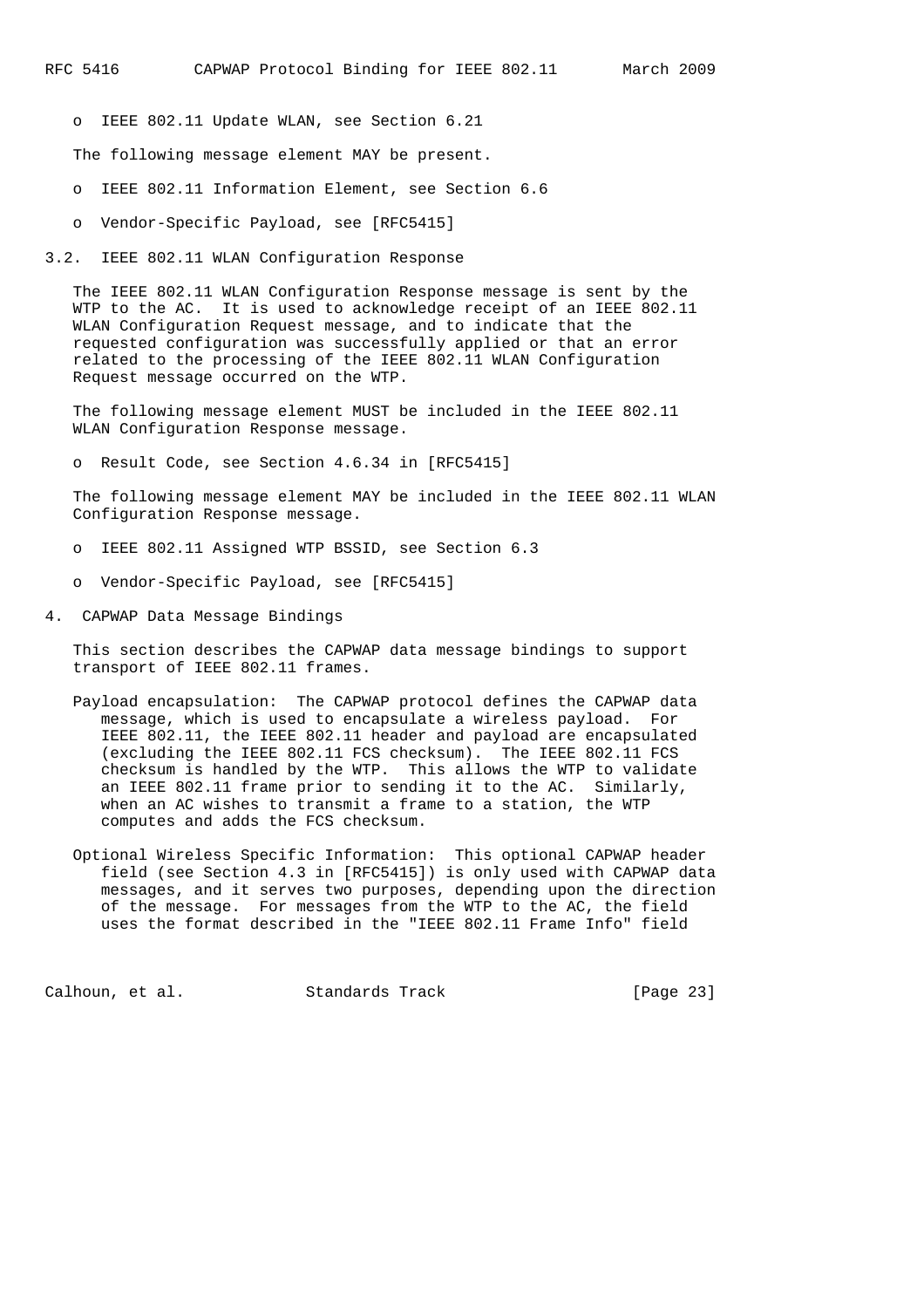(see below). However, for messages sent by the AC to the WTP, the format used is described in the "Destination WLANs" field (also defined below).

 Note that in both cases, the two optional headers fit in the "Data" field of the Wireless Specific Information header.

 IEEE 802.11 Frame Info: When an IEEE 802.11 frame is received from a station over the air, it is encapsulated and this field is used to include radio and PHY-specific information associated with the frame.

The IEEE 802.11 Frame Info field has the following format:

 $0$  and  $1$  and  $2$  3 0 1 2 3 4 5 6 7 8 9 0 1 2 3 4 5 6 7 8 9 0 1 2 3 4 5 6 7 8 9 0 1 +-+-+-+-+-+-+-+-+-+-+-+-+-+-+-+-+-+-+-+-+-+-+-+-+-+-+-+-+-+-+-+-+ | RSSI | SNR | Data Rate +-+-+-+-+-+-+-+-+-+-+-+-+-+-+-+-+-+-+-+-+-+-+-+-+-+-+-+-+-+-+-+-+

- RSSI: Received Signal Strength Indication (RSSI) is a signed, 8-bit value. It is the received signal strength indication, in dBm.
- SNR: SNR is a signed, 8-bit value. It is the signal-to-noise ratio of the received IEEE 802.11 frame, in dB.
- Data Rate: The data rate field is a 16-bit unsigned value. The data rate field is a 16-bit unsigned value expressing the data rate of the packets received by the WTP in units of 0.1 Mbps. For instance, a packet received at 5.5 Mbps would be set to 55, while 11 Mbps would be set to 110.
- Destination WLANs: The Destination WLANs field is used to specify the target WLANs for a given frame, and is only used with broadcast and multicast frames. This field allows the AC to transmit a single broadcast or multicast frame to the WTP and allows the WTP to perform the necessary frame replication. The field uses the following format:

|                |  |  |  |  |  |  |  | 0 1 2 3 4 5 6 7 8 9 0 1 2 3 4 5 6 7 8 9 0 1 2 3 4 5 6 7 8 9 0 1 |          |  |  |  |  |  |  |  |  |  |  |  |  |  |  |  |
|----------------|--|--|--|--|--|--|--|-----------------------------------------------------------------|----------|--|--|--|--|--|--|--|--|--|--|--|--|--|--|--|
|                |  |  |  |  |  |  |  |                                                                 |          |  |  |  |  |  |  |  |  |  |  |  |  |  |  |  |
| WLAN ID bitmap |  |  |  |  |  |  |  |                                                                 | Reserved |  |  |  |  |  |  |  |  |  |  |  |  |  |  |  |
|                |  |  |  |  |  |  |  |                                                                 |          |  |  |  |  |  |  |  |  |  |  |  |  |  |  |  |

Calhoun, et al. Standards Track [Page 24]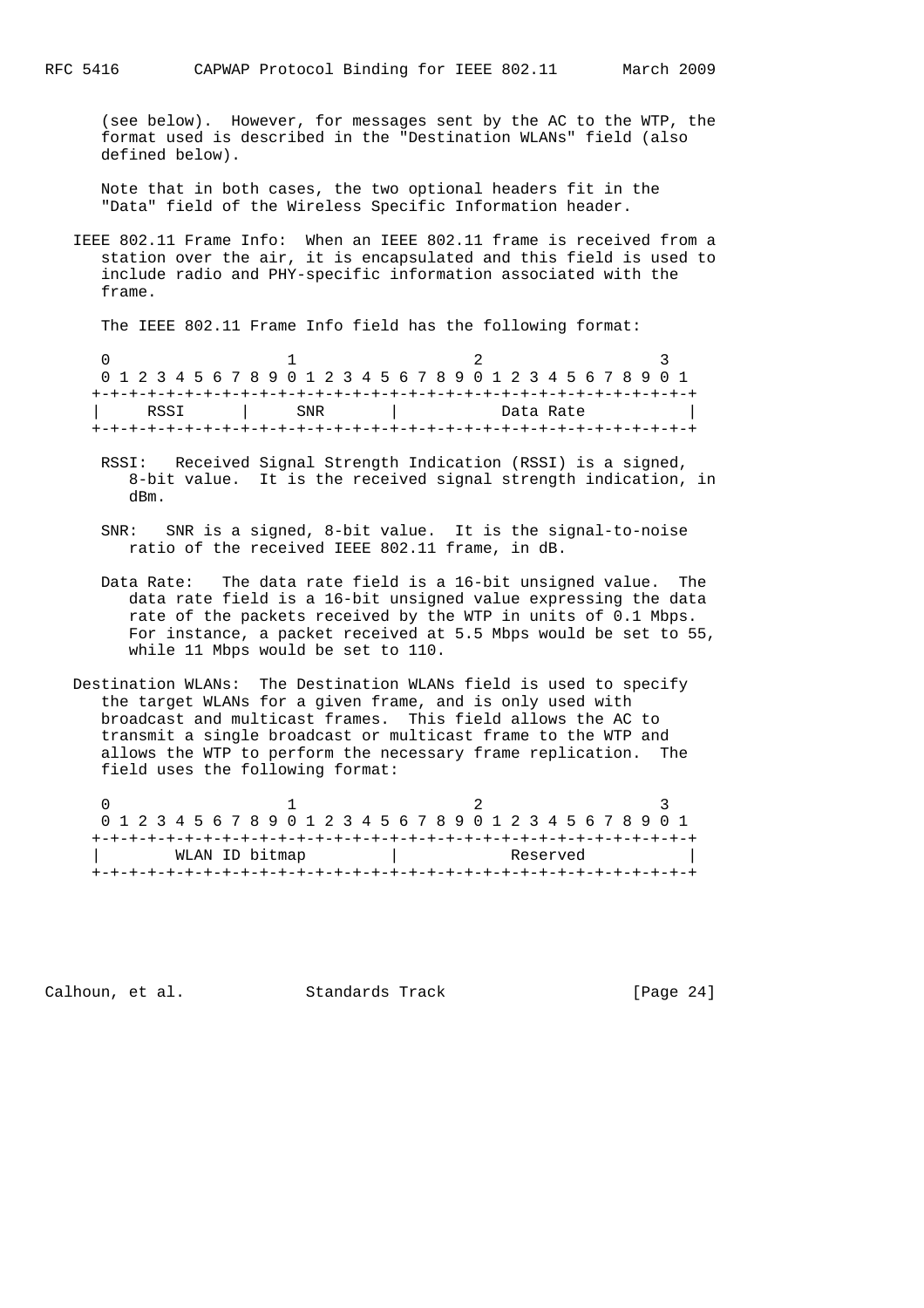- WLAN ID bitmap: This bit field indicates the WLAN ID (see Section 6.1) on which the WTP will transmit the included frame. For instance, if a multicast packet is to be transmitted on WLANs 1 and 3, the bits for WLAN 1 and 3 of this field would be enabled. WLAN 1 is represented by bit 15 in the figure above, or the least significant bit, while WLAN 16 would be represented by bit zero (0), or the most significant bit, in the figure. This field is to be set to all zeroes for unicast packets and is unused if the WTP is not providing IEEE 802.11 encryption.
- Reserved: All implementations complying with this protocol MUST set to zero any bits that are reserved in the version of the protocol supported by that implementation. Receivers MUST ignore all bits not defined for the version of the protocol they support.
- 5. CAPWAP Control Message Bindings

 This section describes the IEEE 802.11-specific message elements included in CAPWAP Control Messages.

5.1. Discovery Request Message

 The following IEEE 802.11-specific message element MUST be included in the CAPWAP Discovery Request Message.

- o IEEE 802.11 WTP Radio Information, see Section 6.25. An IEEE 802.11 WTP Radio Information message element MUST be present for every radio in the WTP.
- 5.2. Discovery Response Message

 The following IEEE 802.11-specific message element MUST be included in the CAPWAP Discovery Response Message.

- o IEEE 802.11 WTP Radio Information, see Section 6.25. An IEEE 802.11 WTP Radio Information message element MUST be present for every radio in the WTP.
- 5.3. Primary Discovery Request Message

 The following IEEE 802.11 specific message element MUST be included in the CAPWAP Primary Discovery Request message.

 o IEEE 802.11 WTP Radio Information, see Section 6.25. An IEEE 802.11 WTP Radio Information message element MUST be present for every radio in the WTP.

Calhoun, et al. Standards Track [Page 25]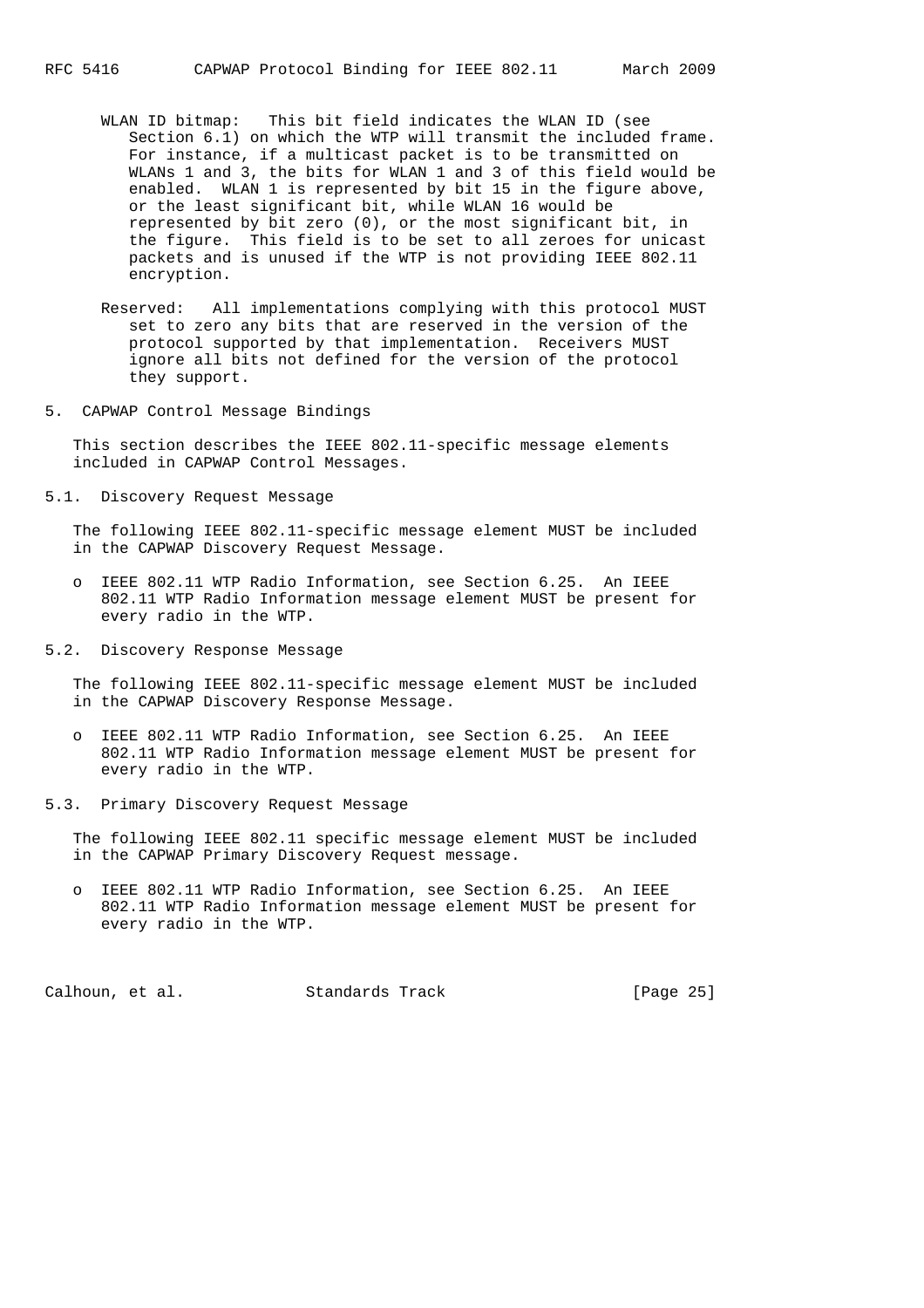## 5.4. Primary Discovery Response Message

 The following IEEE 802.11-specific message element MUST be included in the CAPWAP Primary Discovery Response message.

- o IEEE 802.11 WTP Radio Information, see Section 6.25. An IEEE 802.11 WTP Radio Information message element MUST be present for every radio in the WTP.
- 5.5. Join Request Message

 The following IEEE 802.11-specific message element MUST be included in the CAPWAP Join Request message.

- o IEEE 802.11 WTP Radio Information, see Section 6.25. An IEEE 802.11 WTP Radio Information message element MUST be present for every radio in the WTP.
- 5.6. Join Response Message

 The following IEEE 802.11-specific message element MUST be included in the CAPWAP Join Response message.

- o IEEE 802.11 WTP Radio Information, see Section 6.25. An IEEE 802.11 WTP Radio Information message element MUST be present for every radio in the WTP.
- 5.7. Configuration Status Request Message

 The following IEEE 802.11-specific message elements MAY be included in the CAPWAP Configuration Status Request message. More than one of each message element listed MAY be included.

- o IEEE 802.11 Antenna, see Section 6.2
- o IEEE 802.11 Direct Sequence Control, see Section 6.5
- o IEEE 802.11 MAC Operation, see Section 6.7
- o IEEE 802.11 Multi-Domain Capability, see Section 6.9
- o IEEE 802.11 Orthogonal Frequency Division Multiplexing (OFDM) Control, see Section 6.10
- o IEEE 802.11 Supported Rates, see Section 6.17
- o IEEE 802.11 Tx Power, see Section 6.18

Calhoun, et al. Standards Track [Page 26]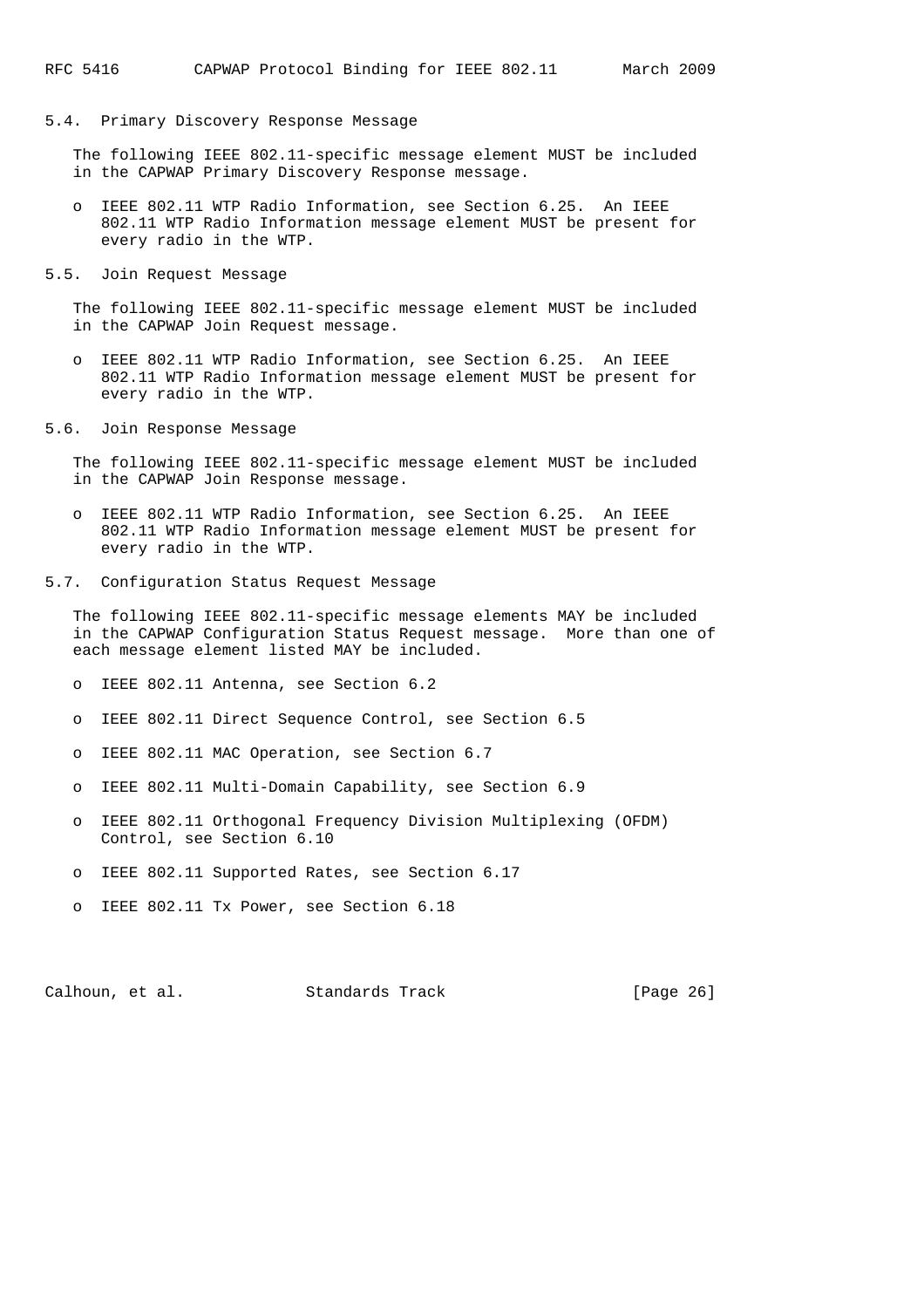- o IEEE 802.11 TX Power Level, see Section 6.19
- o IEEE 802.11 WTP Radio Configuration, see Section 6.23
- o IEEE 802.11 WTP Radio Information, see Section 6.25. An IEEE 802.11 WTP Radio Information message element MUST be present for every radio in the WTP.
- 5.8. Configuration Status Response Message

 The following IEEE 802.11 specific message elements MAY be included in the CAPWAP Configuration Status Response Message. More than one of each message element listed MAY be included.

- o IEEE 802.11 Antenna, see Section 6.2
- o IEEE 802.11 Direct Sequence Control, see Section 6.5
- o IEEE 802.11 MAC Operation, see Section 6.7
- o IEEE 802.11 Multi-Domain Capability, see Section 6.9
- o IEEE 802.11 OFDM Control, see Section 6.10
- o IEEE 802.11 Rate Set, see Section 6.11
- o IEEE 802.11 Supported Rates, see Section 6.17
- o IEEE 802.11 Tx Power, see Section 6.18
- o IEEE 802.11 WTP Quality of Service, see Section 6.22
- o IEEE 802.11 WTP Radio Configuration, see Section 6.23
- 5.9. Configuration Update Request Message

 The following IEEE 802.11-specific message elements MAY be included in the CAPWAP Configuration Update Request message. More than one of each message element listed MAY be included.

- o IEEE 802.11 Antenna, see Section 6.2
- o IEEE 802.11 Direct Sequence Control, see Section 6.5
- o IEEE 802.11 MAC Operation, see Section 6.7
- o IEEE 802.11 Multi-Domain Capability, see Section 6.9

Calhoun, et al. Standards Track [Page 27]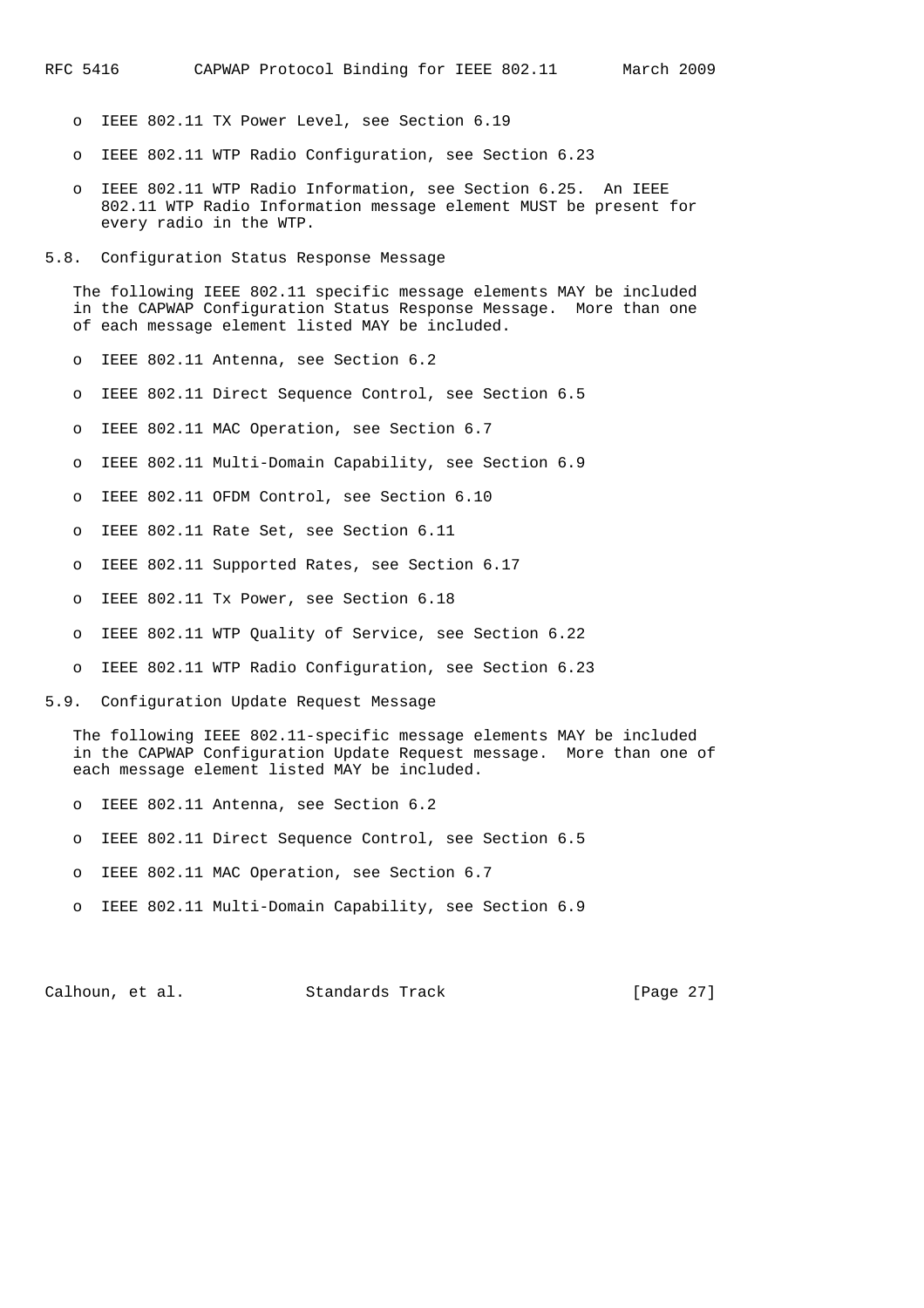- o IEEE 802.11 OFDM Control, see Section 6.10
- o IEEE 802.11 Rate Set, see Section 6.11
- o IEEE 802.11 RSNA Error Report from Station, see Section 6.12
- o IEEE 802.11 Tx Power, see Section 6.18
- o IEEE 802.11 WTP Quality of Service, see Section 6.22
- o IEEE 802.11 WTP Radio Configuration, see Section 6.23
- 5.10. Station Configuration Request

 The following IEEE 802.11-specific message elements MAY be included in the CAPWAP Station Configuration Request message. More than one of each message element listed MAY be included.

- o IEEE 802.11 Station, see Section 6.13
- o IEEE 802.11 Station Session Key, see Section 6.15
- o IEEE 802.11 Station QoS Profile, see Section 6.14
- o IEEE 802.11 Update Station Qos, see Section 6.20
- 5.11. Change State Event Request

 The following IEEE 802.11-specific message element MAY be included in the CAPWAP Station Configuration Request message.

o IEEE 802.11 WTP Radio Fail Alarm Indication, see Section 6.24

5.12. WTP Event Request

 The following IEEE 802.11-specific message elements MAY be included in the CAPWAP WTP Event Request message. More than one of each message element listed MAY be included.

- o IEEE 802.11 MIC Countermeasures, see Section 6.8
- o IEEE 802.11 RSNA Error Report from Station, see Section 6.12
- o IEEE 802.11 Statistics, see Section 6.16

Calhoun, et al. Standards Track [Page 28]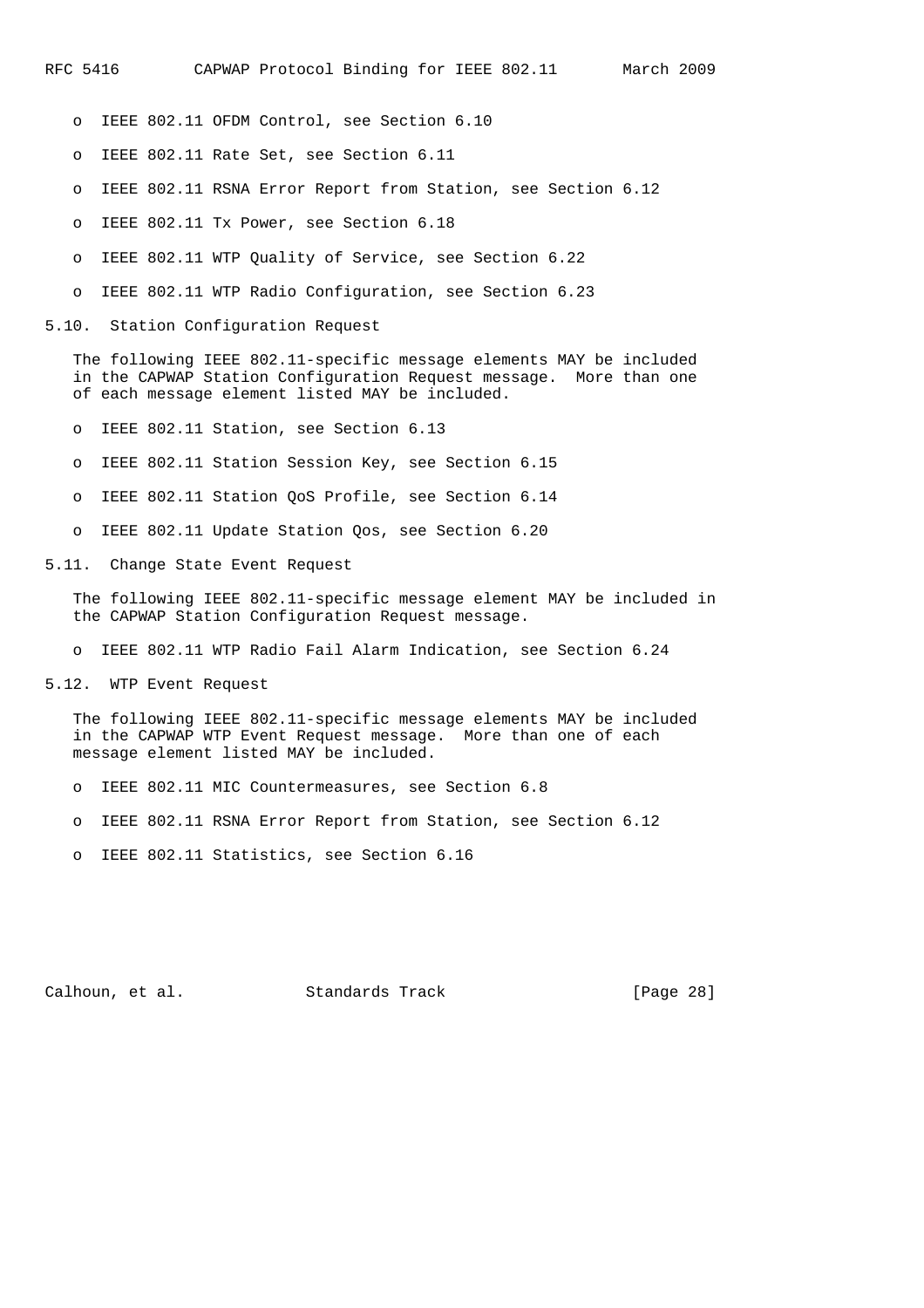## 6. IEEE 802.11 Message Element Definitions

 The following IEEE 802.11-specific message elements are defined in this section.

|  | IEEE 802.11 Message Element                 | Type Value |
|--|---------------------------------------------|------------|
|  | IEEE 802.11 Add WLAN                        | 1024       |
|  | IEEE 802.11 Antenna                         | 1025       |
|  | IEEE 802.11 Assigned WTP BSSID              | 1026       |
|  | IEEE 802.11 Delete WLAN                     | 1027       |
|  | IEEE 802.11 Direct Sequence Control         | 1028       |
|  | IEEE 802.11 Information Element             | 1029       |
|  | IEEE 802.11 MAC Operation                   | 1030       |
|  | IEEE 802.11 MIC Countermeasures             | 1031       |
|  | IEEE 802.11 Multi-Domain Capability         | 1032       |
|  | IEEE 802.11 OFDM Control                    | 1033       |
|  | IEEE 802.11 Rate Set                        | 1034       |
|  | IEEE 802.11 RSNA Error Report From Station  | 1035       |
|  | IEEE 802.11 Station                         | 1036       |
|  | IEEE 802.11 Station QoS Profile             | 1037       |
|  | IEEE 802.11 Station Session Key             | 1038       |
|  | IEEE 802.11 Statistics                      | 1039       |
|  | IEEE 802.11 Supported Rates                 | 1040       |
|  | IEEE 802.11 Tx Power                        | 1041       |
|  | IEEE 802.11 Tx Power Level                  | 1042       |
|  | IEEE 802.11 Update Station QoS              | 1043       |
|  | IEEE 802.11 Update WLAN                     | 1044       |
|  | IEEE 802.11 WTP Quality of Service          | 1045       |
|  | IEEE 802.11 WTP Radio Configuration         | 1046       |
|  | IEEE 802.11 WTP Radio Fail Alarm Indication | 1047       |
|  | IEEE 802.11 WTP Radio Information           | 1048       |

Figure 8: IEEE 802.11 Binding Message Elements

## 6.1. IEEE 802.11 Add WLAN

 The IEEE 802.11 Add WLAN message element is used by the AC to define a WLAN on the WTP. The inclusion of this message element MUST also include IEEE 802.11 Information Element message elements, containing the following IEEE 802.11 IEs:

Power Constraint information element

EDCA Parameter Set information element

QoS Capability information element

Calhoun, et al. Standards Track [Page 29]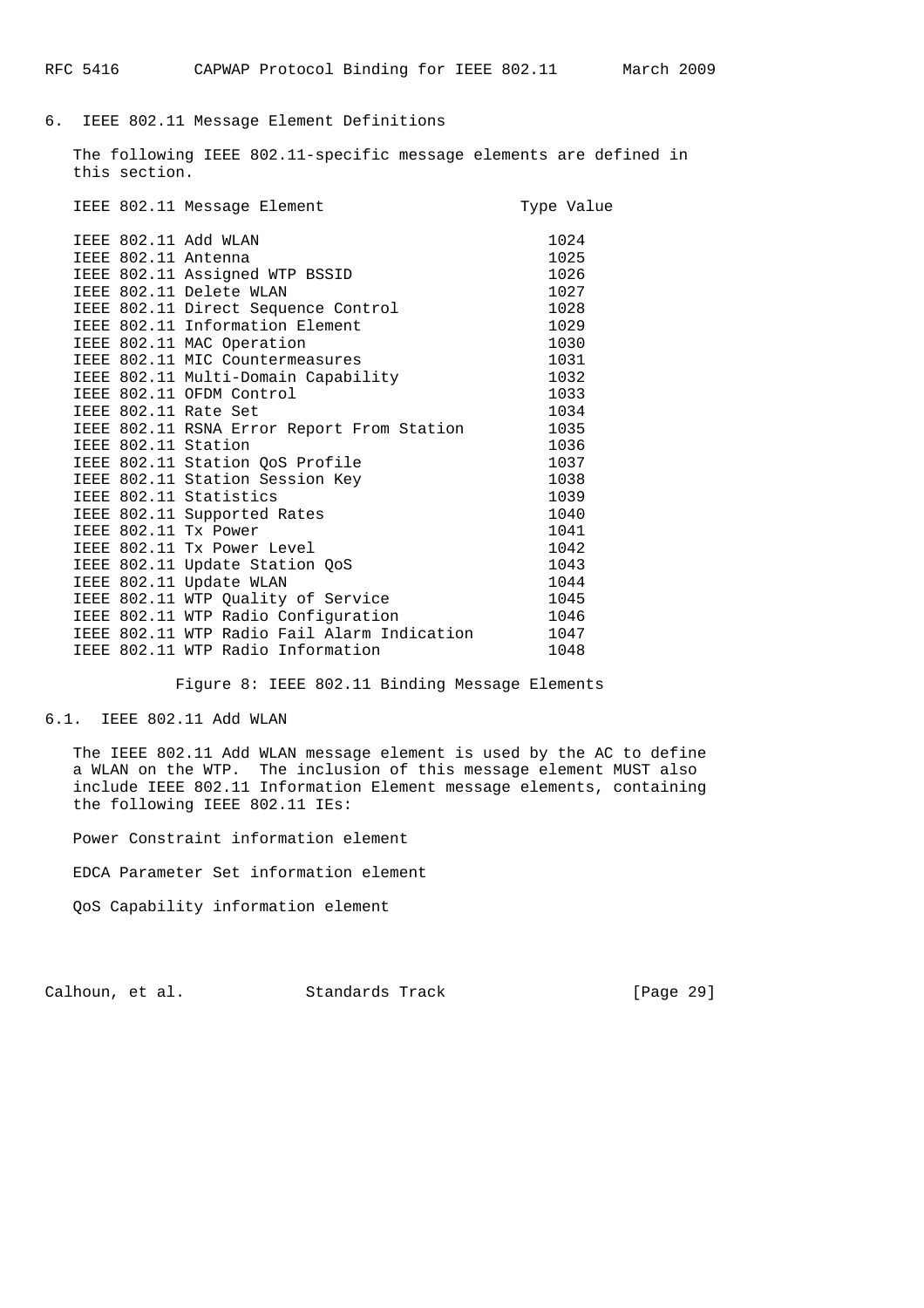WPA information element [WPA]

RSN information element

WMM information element [WMM]

 These IEEE 802.11 Information Elements are stored by the WTP and included in any Probe Responses and Beacons generated, as specified in the IEEE 802.11 standard [IEEE.802-11.2007]. If present, the RSN Information Element is sent with the IEEE 802.11 Add WLAN message element to instruct the WTP on the usage of the Key field.

 If cryptographic services are provided at the WTP, the WTP MUST observe the algorithm dictated in the Group Cipher Suite field of the RSN Information Element sent by the AC. The RSN Information Element is used to communicate any supported algorithm, including WEP, Temporal Key Integrity Protocol (TKIP) and AES-CCMP. In the case of static WEP keys, the RSN Information Element is still used to indicate the cryptographic algorithm even though no key exchange occurred.

 An AC MAY include additional Information Elements as desired. The message element uses the following format:

| 0 1 2 3 4 5 6 7 8 9 0 1 2 3 4 5 6 7 8 9 0 1 2 3 4 5 6 7 8 9 |                            |                                       |                  |  |  |  |  |  |  |  |
|-------------------------------------------------------------|----------------------------|---------------------------------------|------------------|--|--|--|--|--|--|--|
| Radio ID<br>+-+-+-+-+-+                                     | WLAN ID<br>+-+-+-+-+-+-+-+ | Capability<br>+-+-+-+-+-+-+-+-+-+-+   |                  |  |  |  |  |  |  |  |
| Key Index                                                   | Key Status<br>Key Length   |                                       |                  |  |  |  |  |  |  |  |
|                                                             | Key                        |                                       |                  |  |  |  |  |  |  |  |
|                                                             | Group TSC                  | -+-+-+-+-+-+-+-+-+-+-+-+-+-+-+-+-+-+- |                  |  |  |  |  |  |  |  |
| Group TSC                                                   |                            | OoS                                   | Auth Type        |  |  |  |  |  |  |  |
| MAC Mode                                                    | Tunnel Mode                | Suppress SSID                         | SSID<br>$\cdots$ |  |  |  |  |  |  |  |

Type: 1024 for IEEE 802.11 Add WLAN

Length:  $>= 20$ 

 Radio ID: An 8-bit value representing the radio, whose value is between one (1) and 31.

Calhoun, et al. Standards Track [Page 30]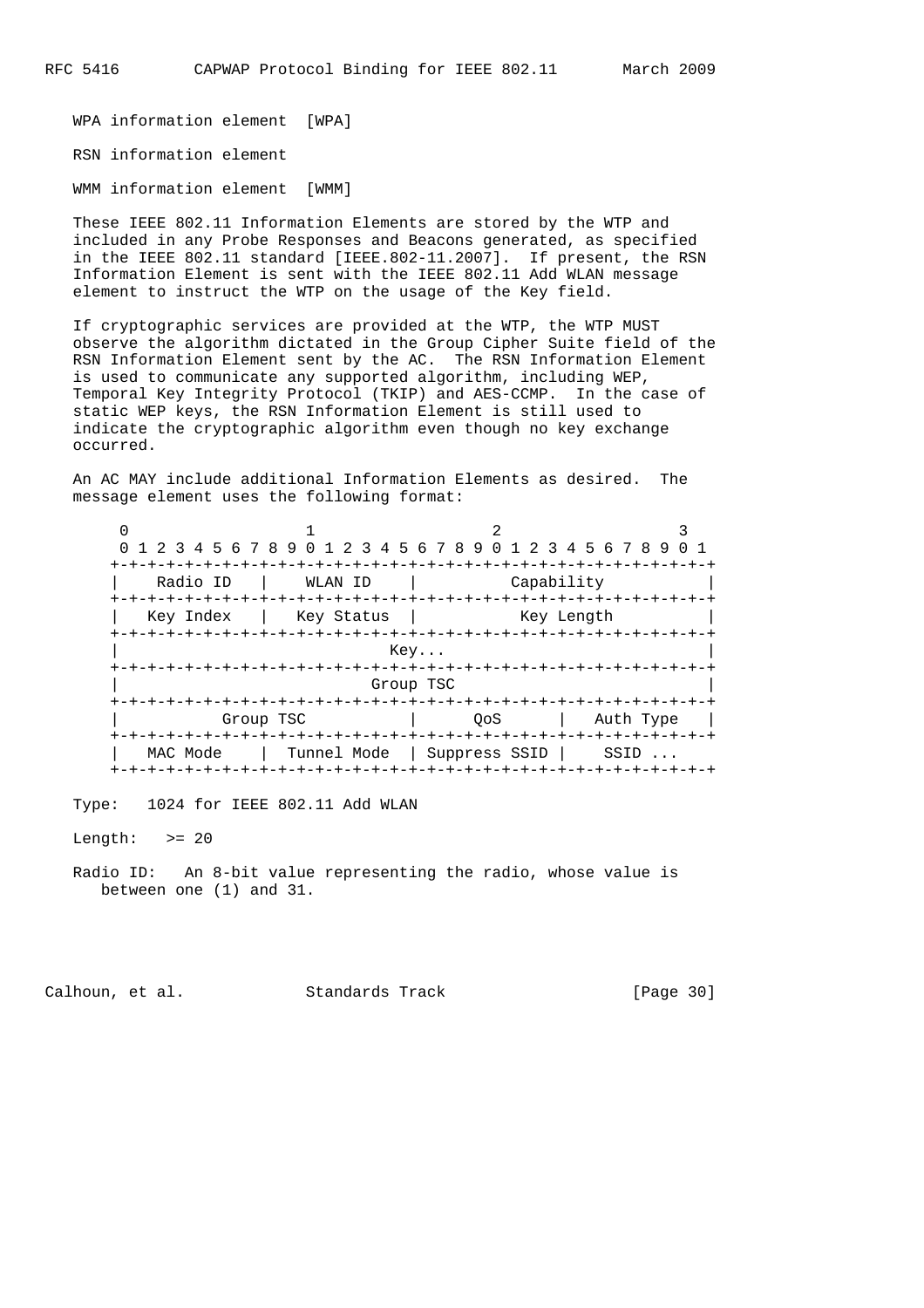- WLAN ID: An 8-bit value specifying the WLAN Identifier. The value MUST be between one (1) and 16.
- Capability: A 16-bit value containing the Capability information field to be advertised by the WTP in the Probe Request and Beacon frames. Each bit of the Capability field represents a different WTP capability, which are described in detail in [IEEE.802-11.2007]. The format of the field is:

 0 1 0 1 2 3 4 5 6 7 8 9 0 1 2 3 4 5 +-+-+-+-+-+-+-+-+-+-+-+-+-+-+-+-+ |E|I|C|F|P|S|B|A|M|Q|T|D|V|O|K|L| +-+-+-+-+-+-+-+-+-+-+-+-+-+-+-+-+

- E (ESS): The AC MUST set the Extended Service Set (ESS) subfield to 1.
- I (IBSS): The AC MUST set the Independent Basic Service Set (IBSS) subfield to 0.
- C (CF-Pollable): The AC sets the Contention Free Pollable (CF- Pollable) subfield based on the table found in [IEEE.802-11.2007].
- F (CF-Poll Request): The AC sets the CF-Poll Request subfield based on the table found in [IEEE.802-11.2007].
- P (Privacy): The AC sets the Privacy subfield based on the confidentiality requirements of the WLAN, as defined in [IEEE.802-11.2007].
- S (Short Preamble): The AC sets the Short Preamble subfield based on whether the use of short preambles is permitted on the WLAN, as defined in [IEEE.802-11.2007].
- B (PBCC): The AC sets the Packet Binary Convolutional Code (PBCC) modulation option subfield based on whether the use of PBCC is permitted on the WLAN, as defined in [IEEE.802-11.2007].
- A (Channel Agility): The AC sets the Channel Agility subfield based on whether the WTP is capable of supporting the High Rate Direct Sequence Spread Spectrum (HR/DSSS), as defined in [IEEE.802-11.2007].

Calhoun, et al. Standards Track [Page 31]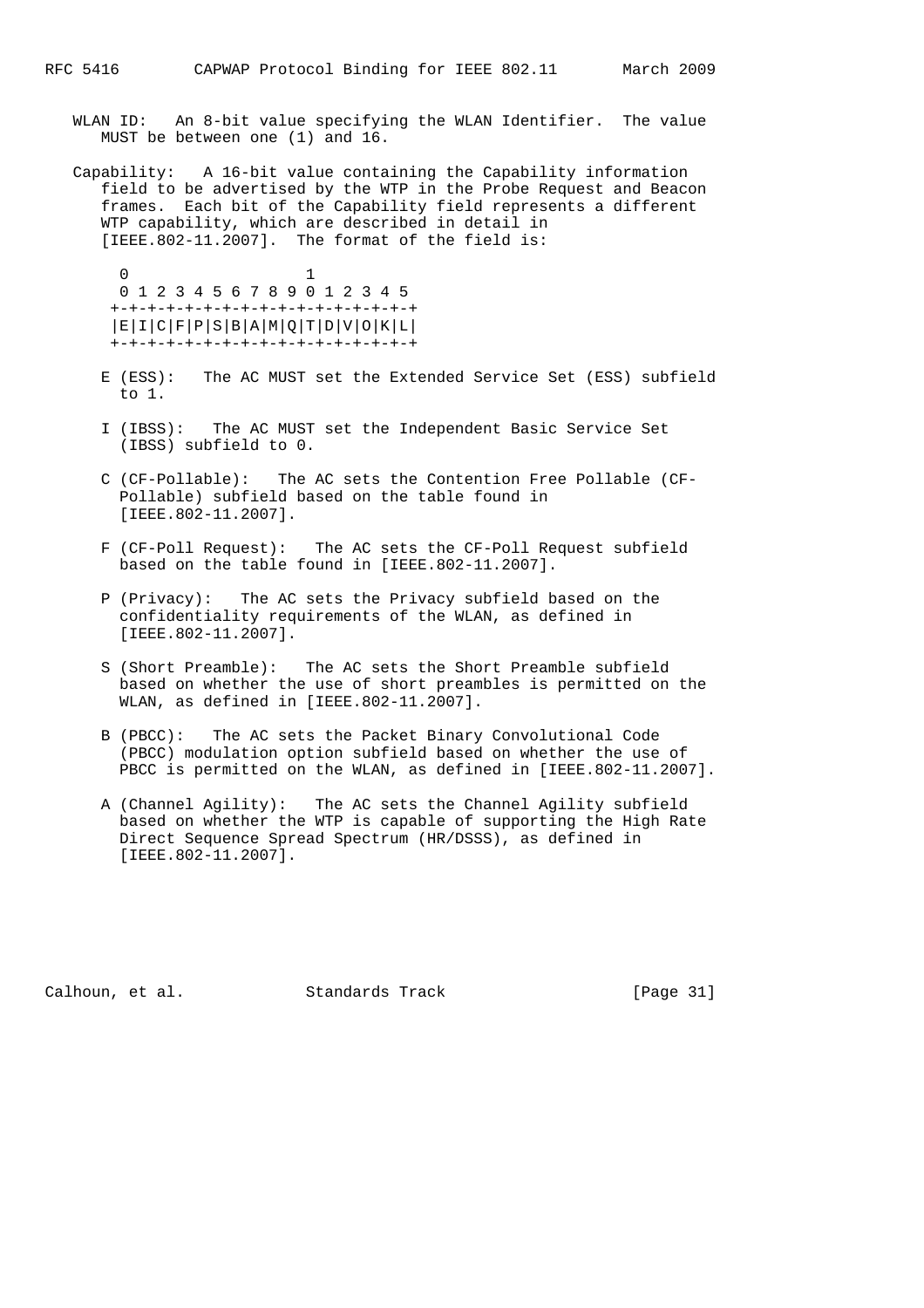- M (Spectrum Management): The AC sets the Spectrum Management subfield according to the value of the dot11SpectrumManagementRequired MIB variable, as defined in [IEEE.802-11.2007].
- Q (QoS): The AC sets the Quality of Service (QoS) subfield based on the table found in [IEEE.802-11.2007].
- T (Short Slot Time): The AC sets the Short Slot Time subfield according to the value of the WTP's currently used slot time value, as defined in [IEEE.802-11.2007].
- D (APSD): The AC sets the Automatic Power Save Delivery (APSD) subfield according to the value of the dot11APSDOptionImplemented Management Information Base (MIB) variable, as defined in [IEEE.802-11.2007].
- V (Reserved): The AC sets the Reserved subfield to zero, as defined in [IEEE.802-11.2007].
- O (DSSS-OFDM): The AC sets the DSSS-OFDM subfield to indicate the use of Direct Sequence Spread Spectrum with Orthogonal Frequency Division Multiplexing (DSSS-OFDM), as defined in [IEEE.802-11.2007].
- K (Delayed Block ACK): The AC sets the Delayed Block ACK subfield according to the value of the dot11DelayedBlockAckOptionImplemented MIB variable, as defined in [IEEE.802-11.2007].
- L (Immediate Block ACK): The AC sets the Delayed Block ACK subfield according to the value of the dot11ImmediateBlockAckOptionImplemented MIB variable, as defined in [IEEE.802-11.2007].

Key-Index: The Key Index associated with the key.

- Key Status: A 1-byte value that specifies the state and usage of the key that has been included. Note this field is ignored if the Key Length field is set to zero (0). The following values describe the key usage and its status:
	- 0 A value of zero, with the inclusion of the RSN Information Element means that the WLAN uses per-station encryption keys, and therefore the key in the 'Key' field is only used for multicast traffic.

Calhoun, et al. Standards Track [Page 32]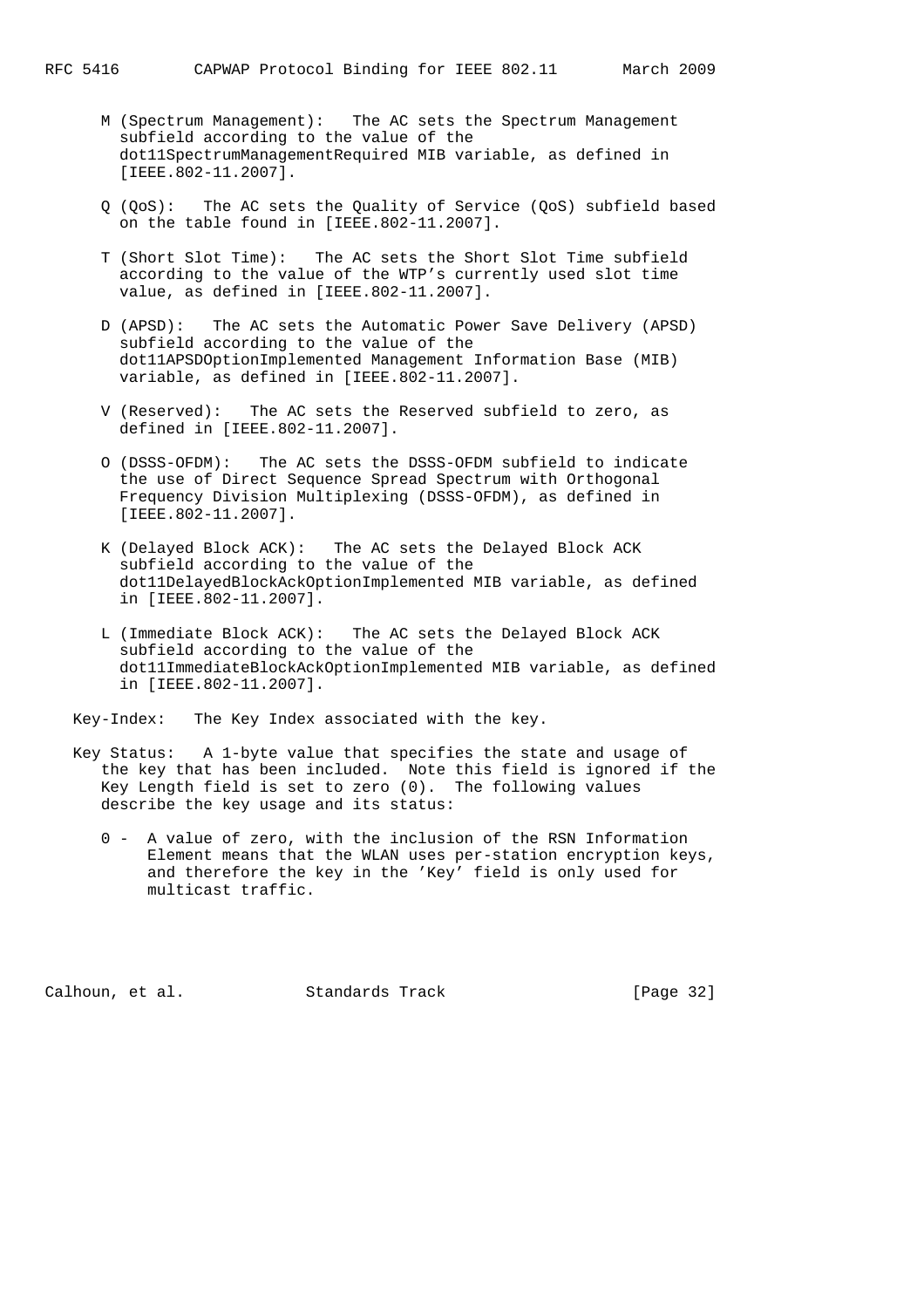- 1 When set to one, the WLAN employs a shared Wired Equivalent Privacy (WEP) key, also known as a static WEP key, and uses the encryption key for both unicast and multicast traffic for all stations.
- 2 The value of 2 indicates that the AC will begin rekeying the GTK with the STA's in the BSS. It is only valid when IEEE 802.11 is enabled as the security policy for the BSS.
- 3 The value of 3 indicates that the AC has completed rekeying the GTK and broadcast packets no longer need to be duplicated and transmitted with both GTK's.
- Key Length: A 16-bit value representing the length of the Key field.
- Key: A Session Key, whose length is known via the Key Length field, used to provide data privacy. For encryption schemes that employ a separate encryption key for unicast and multicast traffic, the key included here only applies to multicast frames, and the cipher suite is specified in an accompanied RSN Information Element. In these scenarios, the key and cipher information is communicated via the Add Station message element, see Section 4.6.8 in [RFC5415] and the IEEE 802.11 Station Session Key message element, see Section 6.15. When used with WEP, the key field includes the broadcast key. When used with CCMP, the Key field includes the 128-bit Group Temporal Key. When used with TKIP, the Key field includes the 256-bit Group Temporal Key (which consists of a 128 bit key used as input for TKIP key mixing, and two 64-bit keys used for Michael).
- Group TSC: A 48-bit value containing the Transmit Sequence Counter (TSC) for the updated group key. The WTP will set the TSC for broadcast/multicast frames to this value for the updated group key.
- QoS: An 8-bit value specifying the default QoS policy for the WTP to apply to network traffic received for a non-WMM enabled STA.

The following enumerated values are supported:

- 0 Best Effort
- 1 Video

Calhoun, et al. Standards Track [Page 33]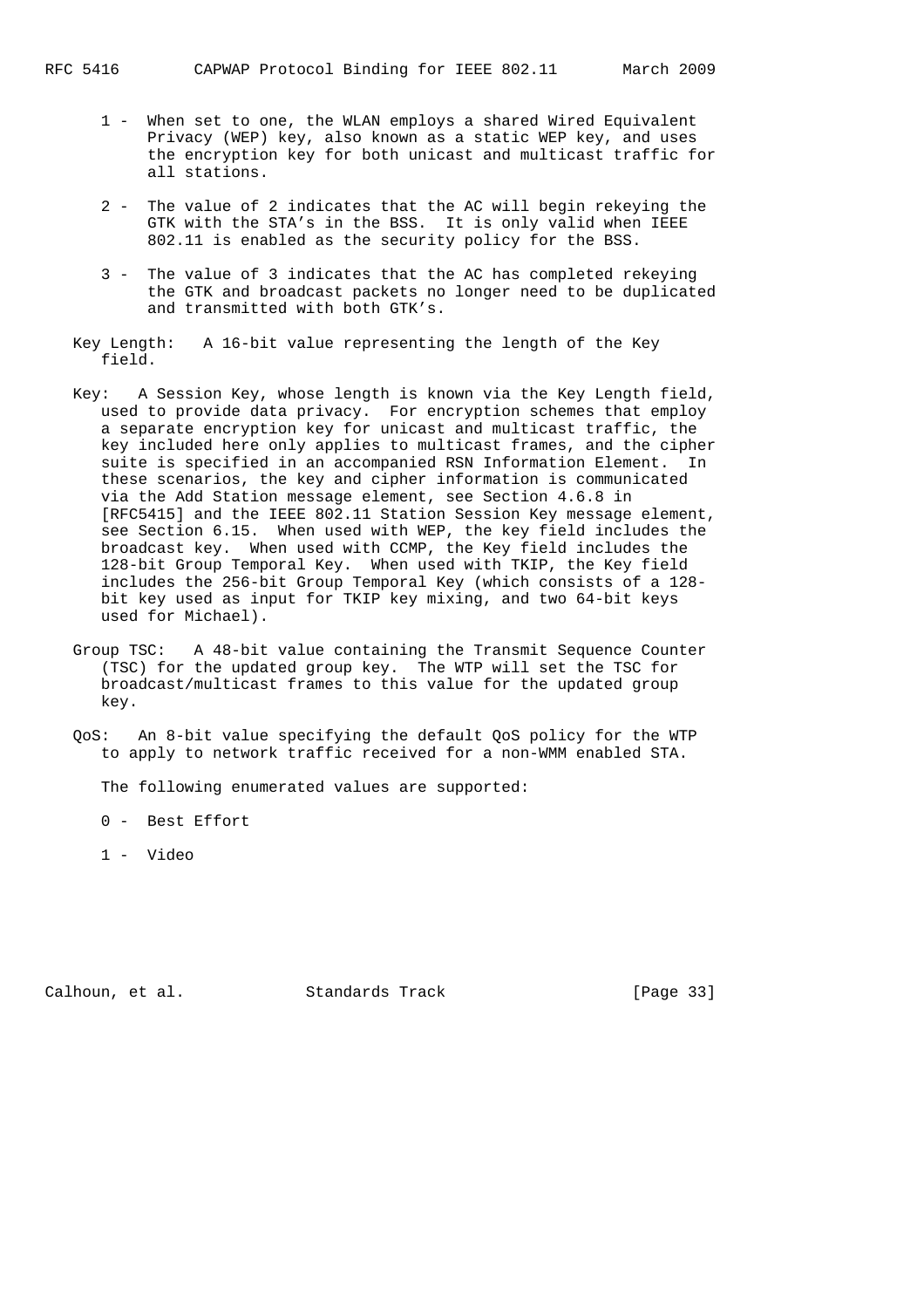- 2 Voice
- 3 Background
- Auth Type: An 8-bit value specifying the supported authentication type.

The following enumerated values are supported:

0 - Open System

1 - WEP Shared Key

- MAC Mode: This field specifies whether the WTP should support the WLAN in Local or Split MAC mode. Note that the AC MUST NOT request a mode of operation that was not advertised by the WTP during the discovery process (see Section 4.6.43 in [RFC5415]). The following enumerated values are supported:
	- 0 Local MAC: Service for the WLAN is to be provided in Local MAC mode.
	- 1 Split MAC: Service for the WLAN is to be provided in Split MAC mode.
- Tunnel Mode: This field specifies the frame tunneling type to be used for 802.11 data frames from all stations associated with the WLAN. The AC MUST NOT request a mode of operation that was not advertised by the WTP during the discovery process (see Section 4.6.42 in [RFC5415]). All IEEE 802.11 management frames MUST be tunneled using 802.11 Tunnel mode. The following enumerated values are supported:
	- 0 Local Bridging: All user traffic is to be locally bridged.
	- 1 802.3 Tunnel: All user traffic is to be tunneled to the AC in 802.3 format (see Section 4.4.2 in [RFC5415]). Note that this option MUST NOT be selected with Split MAC mode.
	- 2 802.11 Tunnel: All user traffic is to be tunneled to the AC in 802.11 format.
- Suppress SSID: A boolean indicating whether the SSID is to be advertised by the WTP. A value of zero suppresses the SSID in the 802.11 Beacon and Probe Response frames, while a value of one will cause the WTP to populate the field.

Calhoun, et al. Standards Track [Page 34]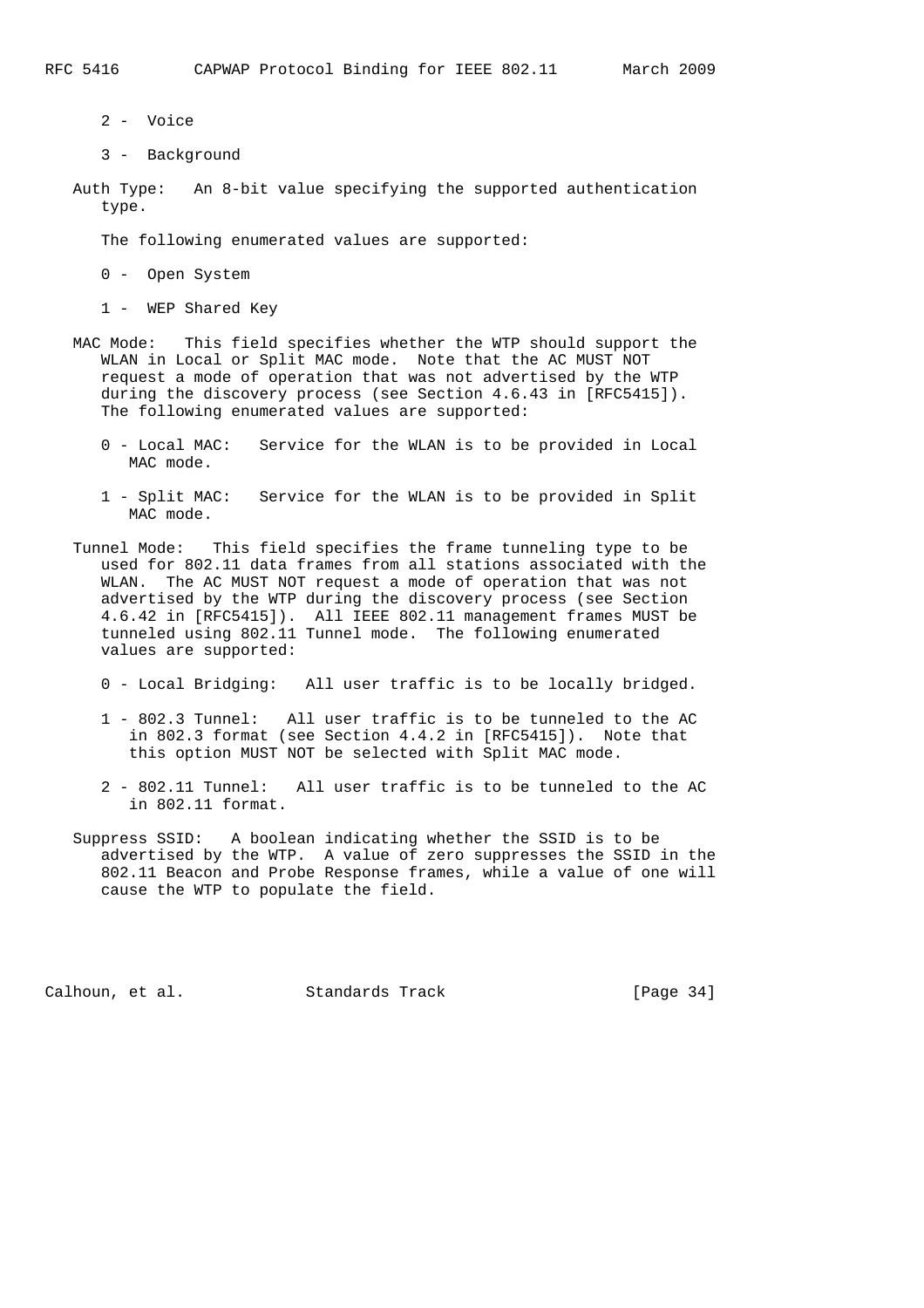SSID: The SSID attribute is the service set identifier that will be advertised by the WTP for this WLAN. The SSID field contains any ASCII character and MUST NOT exceed 32 octets in length, as defined in [IEEE.802-11.2007].

6.2. IEEE 802.11 Antenna

 The IEEE 802.11 Antenna message element is communicated by the WTP to the AC to provide information on the antennas available. The AC MAY use this element to reconfigure the WTP's antennas. The message element contains the following fields:

 $0$  1 2 3 0 1 2 3 4 5 6 7 8 9 0 1 2 3 4 5 6 7 8 9 0 1 2 3 4 5 6 7 8 9 0 1 +-+-+-+-+-+-+-+-+-+-+-+-+-+-+-+-+-+-+-+-+-+-+-+-+-+-+-+-+-+-+-+-+ | Radio ID | Diversity | Combiner | Antenna Cnt | +-+-+-+-+-+-+-+-+-+-+-+-+-+-+-+-+-+-+-+-+-+-+-+-+-+-+-+-+-+-+-+-+ | Antenna Selection... +-+-+-+-+-+-+-+-+

Type: 1025 for IEEE 802.11 Antenna

Length:  $>= 5$ 

 Radio ID: An 8-bit value representing the radio to configure, whose value is between one (1) and 31.

 Diversity: An 8-bit value specifying whether the antenna is to provide receiver diversity. The value of this field is the same as the IEEE 802.11 dot11DiversitySelectionRx MIB element, see [IEEE.802-11.2007]. The following enumerated values are supported:

0 - Disabled

 1 - Enabled (may only be true if the antenna can be used as a receiving antenna)

 Combiner: An 8-bit value specifying the combiner selection. The following enumerated values are supported:

1 - Sectorized (Left)

2 - Sectorized (Right)

Calhoun, et al. Standards Track [Page 35]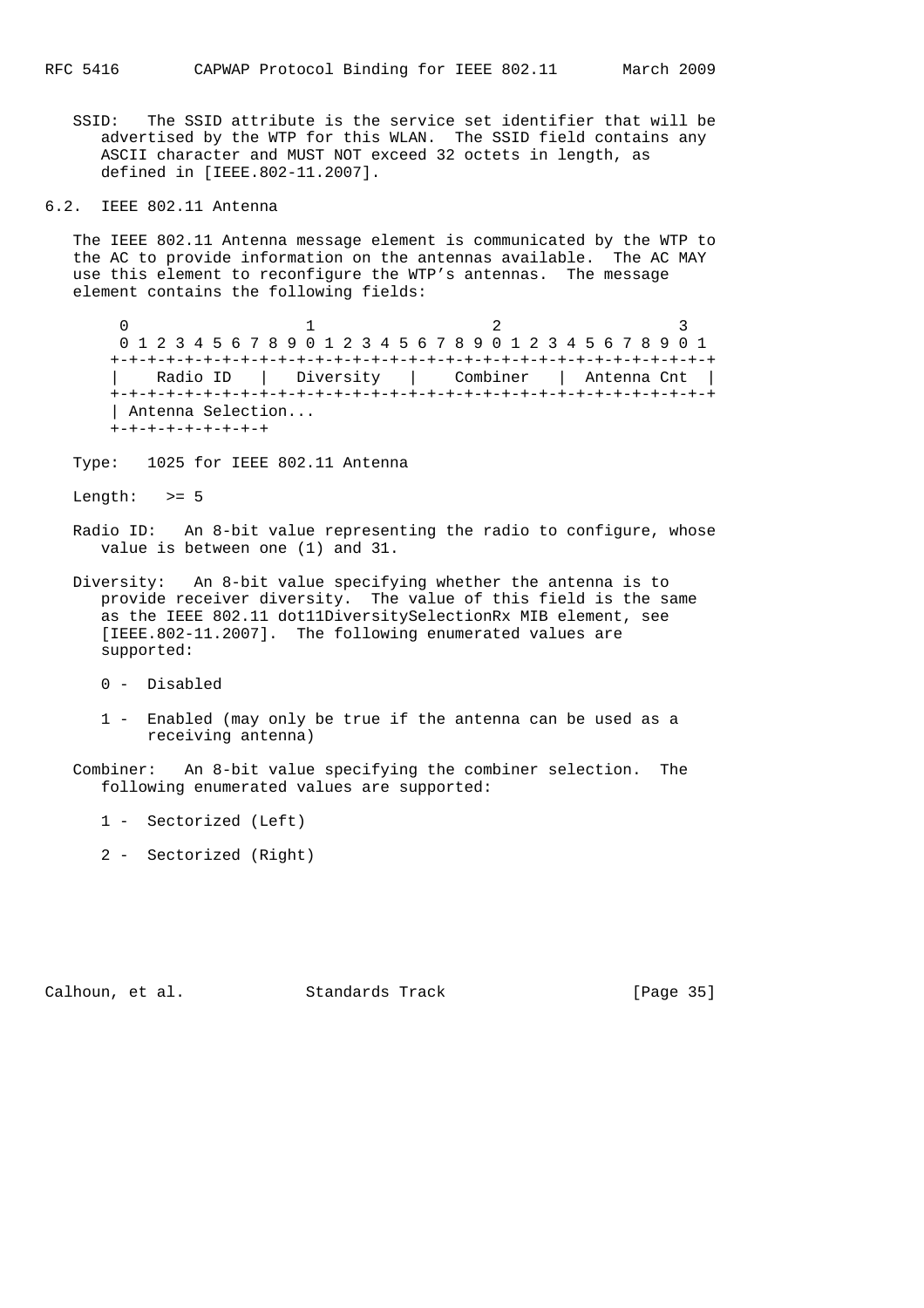3 - Omni

4 - Multiple Input/Multiple Output (MIMO)

- Antenna Count: An 8-bit value specifying the number of Antenna Selection fields. This value SHOULD be the same as the one found in the IEEE 802.11 dot11CurrentTxAntenna MIB element (see [IEEE.802-11.2007]).
- Antenna Selection: One 8-bit antenna configuration value per antenna in the WTP, containing up to 255 antennas. The following enumerated values are supported:

1 - Internal Antenna

2 - External Antenna

6.3. IEEE 802.11 Assigned WTP BSSID

 The IEEE 802.11 Assigned WTP BSSID is only included by the WTP when the IEEE 802.11 WLAN Configuration Request included the IEEE 802.11 Add WLAN message element. The BSSID value field of this message element contains the BSSID that has been assigned by the WTP, enabling the WTP to perform its own BSSID assignment.

 The WTP is free to assign the BSSIDs the way it sees fit, but it is highly recommended that the WTP assign the BSSID using the following algorithm:  $BSSID = \{base BSSID\} + WLAN ID.$ 

|                     |  |  |  |  |  |  |  |  |  |  |  |  |  |              |  |  | 0 1 2 3 4 5 6 7 8 9 0 1 2 3 4 5 6 7 8 9 0 1 2 3 4 5 6 7 8 9 0 1 |  |  |  |  |  |  |  |  |  |  |  |  |
|---------------------|--|--|--|--|--|--|--|--|--|--|--|--|--|--------------|--|--|-----------------------------------------------------------------|--|--|--|--|--|--|--|--|--|--|--|--|
|                     |  |  |  |  |  |  |  |  |  |  |  |  |  |              |  |  |                                                                 |  |  |  |  |  |  |  |  |  |  |  |  |
| Radio ID<br>WLAN ID |  |  |  |  |  |  |  |  |  |  |  |  |  | <b>BSSTD</b> |  |  |                                                                 |  |  |  |  |  |  |  |  |  |  |  |  |
|                     |  |  |  |  |  |  |  |  |  |  |  |  |  |              |  |  | -+-+-+-+-+-+-+-+-+-+-+-+-+-+-+-+-+-+-                           |  |  |  |  |  |  |  |  |  |  |  |  |
| <b>BSSTD</b>        |  |  |  |  |  |  |  |  |  |  |  |  |  |              |  |  |                                                                 |  |  |  |  |  |  |  |  |  |  |  |  |
|                     |  |  |  |  |  |  |  |  |  |  |  |  |  |              |  |  |                                                                 |  |  |  |  |  |  |  |  |  |  |  |  |

Type: 1026 for IEEE 802.11 Assigned WTP BSSID

Length: 8

 Radio ID: An 8-bit value representing the radio, whose value is between one (1) and 31.

 WLAN ID: An 8-bit value specifying the WLAN Identifier. The value MUST be between one (1) and 16.

Calhoun, et al. Standards Track [Page 36]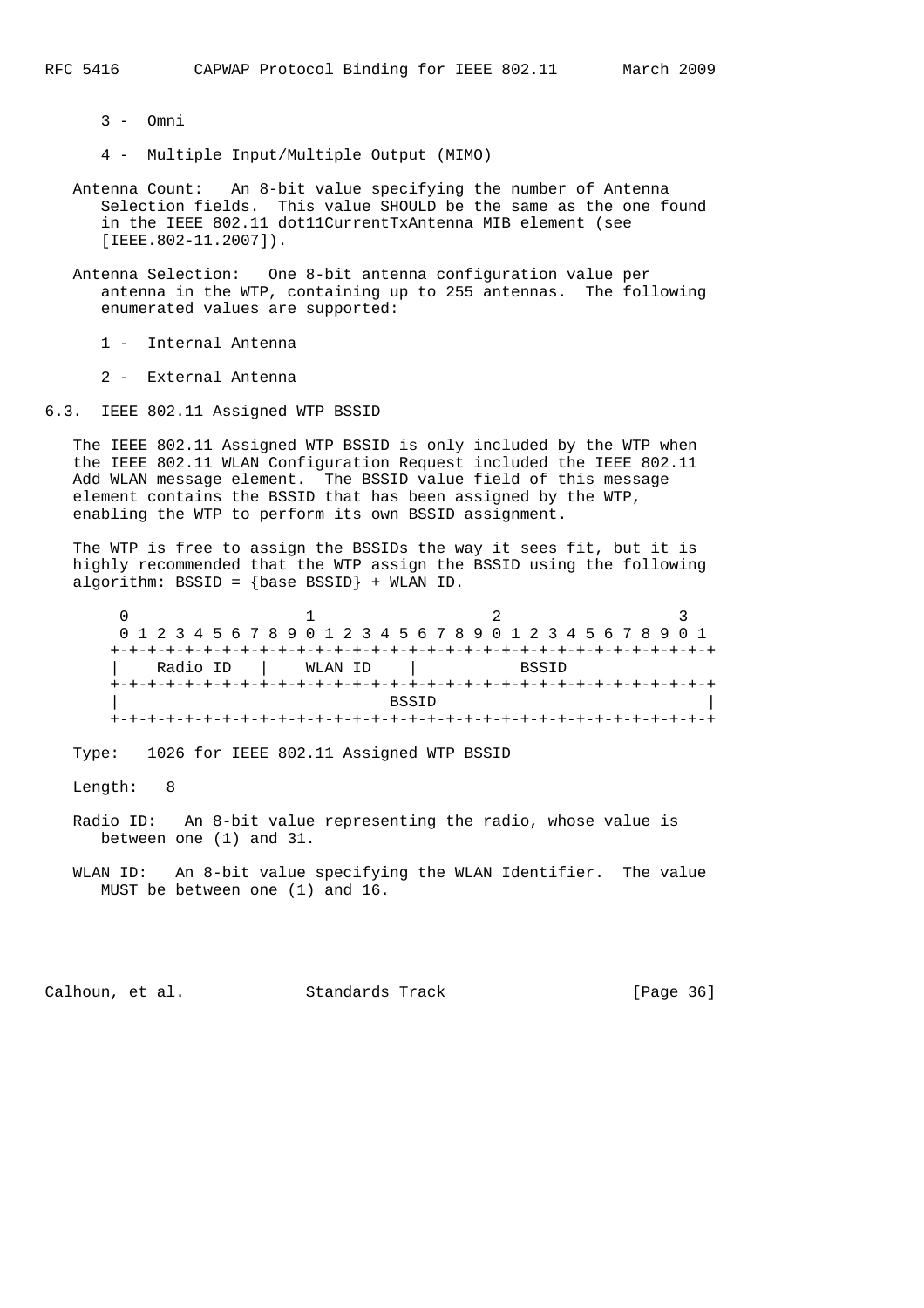BSSID: The BSSID assigned by the WTP for the WLAN created as a result of receiving an IEEE 802.11 Add WLAN.

6.4. IEEE 802.11 Delete WLAN

 The IEEE 802.11 Delete WLAN message element is used to inform the WTP that a previously created WLAN is to be deleted, and contains the following fields:

 0 1 0 1 2 3 4 5 6 7 8 9 0 1 2 3 4 5 +-+-+-+-+-+-+-+-+-+-+-+-+-+-+-+-+ | Radio ID | WLAN ID | +-+-+-+-+-+-+-+-+-+-+-+-+-+-+-+-+

Type: 1027 for IEEE 802.11 Delete WLAN

Length: 2

 Radio ID: An 8-bit value representing the radio, whose value is between one (1) and 31.

 WLAN ID: An 8-bit value specifying the WLAN Identifier. The value MUST be between one (1) and 16.

6.5. IEEE 802.11 Direct Sequence Control

 The IEEE 802.11 Direct Sequence Control message element is a bi directional element. When sent by the WTP, it contains the current state. When sent by the AC, the WTP MUST adhere to the values provided. This element is only used for IEEE 802.11b radios. The message element has the following fields.

 $0$  1 2 3 0 1 2 3 4 5 6 7 8 9 0 1 2 3 4 5 6 7 8 9 0 1 2 3 4 5 6 7 8 9 0 1 +-+-+-+-+-+-+-+-+-+-+-+-+-+-+-+-+-+-+-+-+-+-+-+-+-+-+-+-+-+-+-+-+ | Radio ID | Reserved | Current Chan | Current CCA | +-+-+-+-+-+-+-+-+-+-+-+-+-+-+-+-+-+-+-+-+-+-+-+-+-+-+-+-+-+-+-+-+ Energy Detect Threshold +-+-+-+-+-+-+-+-+-+-+-+-+-+-+-+-+-+-+-+-+-+-+-+-+-+-+-+-+-+-+-+-+

Type: 1028 for IEEE 802.11 Direct Sequence Control

Length: 8

Calhoun, et al. Standards Track [Page 37]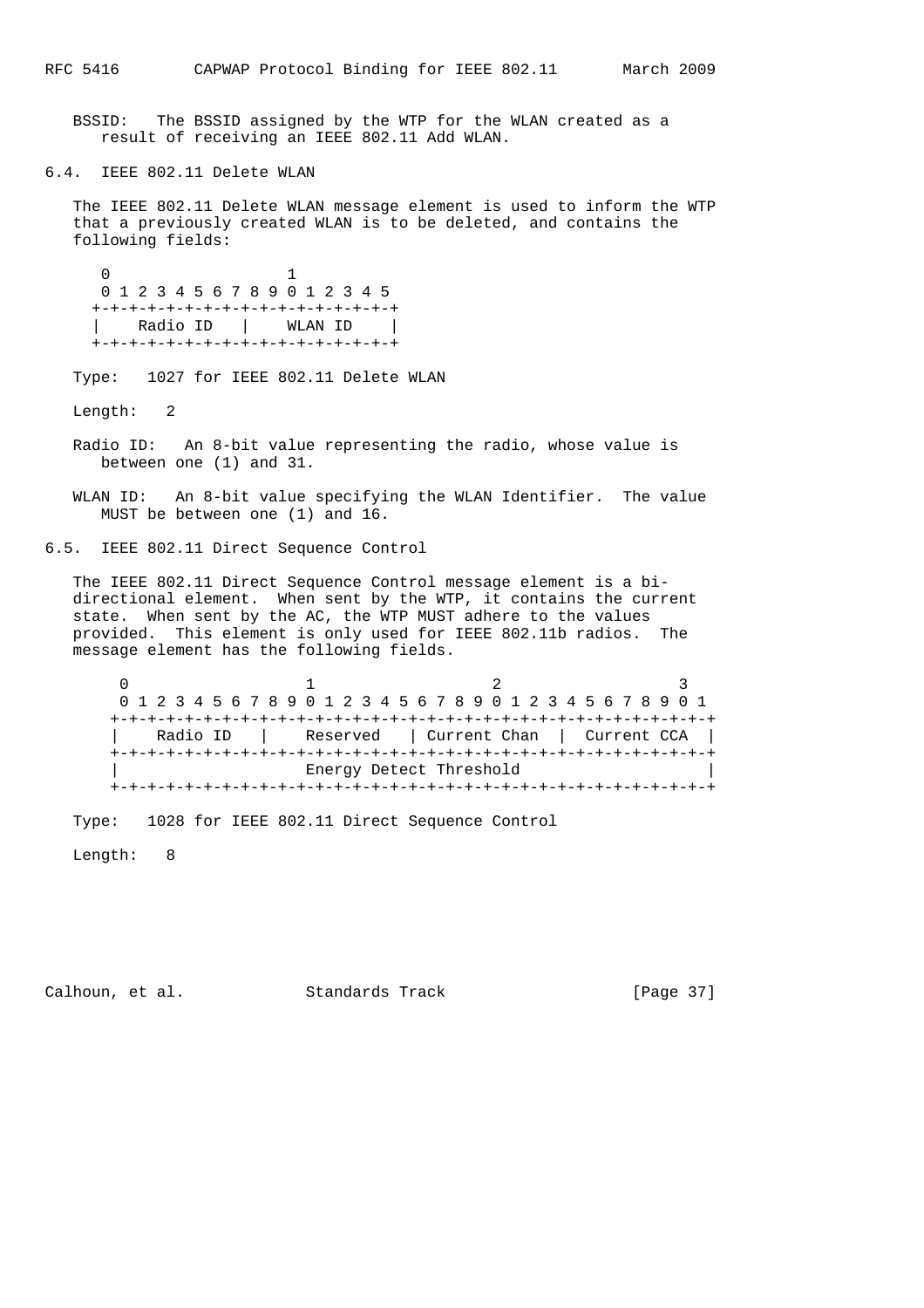- Radio ID: An 8-bit value representing the radio to configure, whose value is between one (1) and 31.
- Reserved: All implementations complying with this protocol MUST set to zero any bits that are reserved in the version of the protocol supported by that implementation. Receivers MUST ignore all bits not defined for the version of the protocol they support.
- Current Channel: This attribute contains the current operating frequency channel of the Direct Sequence Spread Spectrum (DSSS) PHY. This value comes from the IEEE 802.11 dot11CurrentChannel MIB element (see [IEEE.802-11.2007]).
- Current CCA: The current Clear Channel Assessment (CCA) method in operation, whose value can be found in the IEEE 802.11 dot11CCAModeSupported MIB element (see [IEEE.802-11.2007]). Valid values are:
	- 1 energy detect only (edonly)
	- 2 carrier sense only (csonly)
	- 4 carrier sense and energy detect (edandcs)
	- 8 carrier sense with timer (cswithtimer)
	- 16 high rate carrier sense and energy detect (hrcsanded)
- Energy Detect Threshold: The current Energy Detect Threshold being used by the DSSS PHY. The value can be found in the IEEE 802.11 dot11EDThreshold MIB element (see [IEEE.802-11.2007]).
- 6.6. IEEE 802.11 Information Element

 The IEEE 802.11 Information Element is used to communicate any IE defined in the IEEE 802.11 protocol. The data field contains the raw IE as it would be included within an IEEE 802.11 MAC management message.

|                                                    |  |  |  | 0 1 2 3 4 5 6 7 8 9 0 1 2 3 4 5 6 7 8 9 0 1 2 3 4 5 6 7 8 9 0 1 |  |  |  |  |  |  |  |  |  |  |  |  |
|----------------------------------------------------|--|--|--|-----------------------------------------------------------------|--|--|--|--|--|--|--|--|--|--|--|--|
|                                                    |  |  |  |                                                                 |  |  |  |  |  |  |  |  |  |  |  |  |
| Radio ID   WLAN ID    B P  Reserved   Info Element |  |  |  |                                                                 |  |  |  |  |  |  |  |  |  |  |  |  |
|                                                    |  |  |  |                                                                 |  |  |  |  |  |  |  |  |  |  |  |  |

Calhoun, et al. Standards Track [Page 38]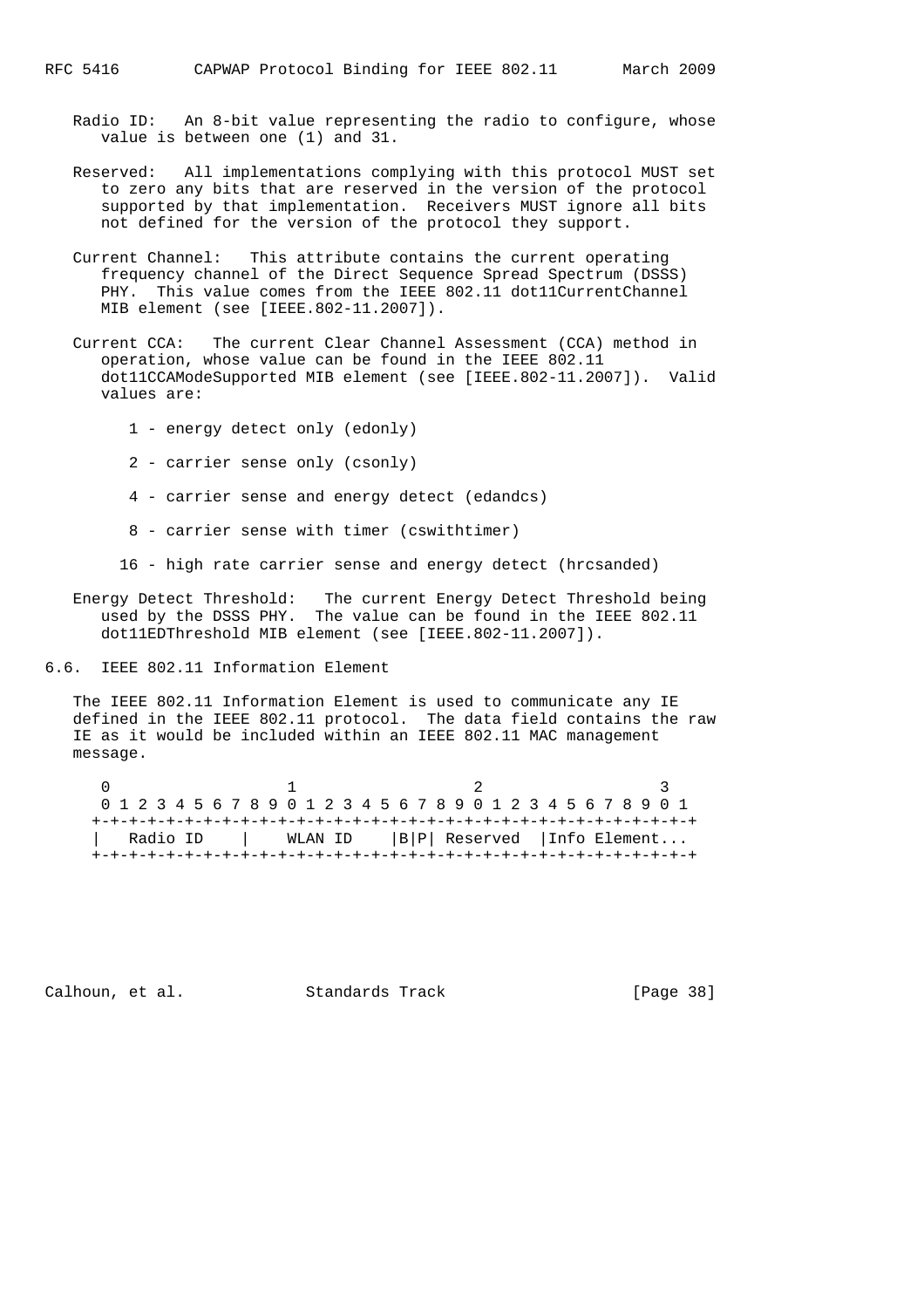Type: 1029 for IEEE 802.11 Information Element

Length:  $>= 4$ 

- Radio ID: An 8-bit value representing the radio, whose value is between one (1) and 31.
- WLAN ID: An 8-bit value specifying the WLAN Identifier. The value MUST be between one (1) and 16.
- B: When set, the WTP is to include the Information Element in IEEE 802.11 Beacons associated with the WLAN.
- P: When set, the WTP is to include the Information Element in Probe Responses associated with the WLAN.
- Reserved: All implementations complying with this protocol MUST set to zero any bits that are reserved in the version of the protocol supported by that implementation. Receivers MUST ignore all bits not defined for the version of the protocol they support.
- Info Element: The IEEE 802.11 Information Element, which includes the type, length, and value field.

6.7. IEEE 802.11 MAC Operation

 The IEEE 802.11 MAC Operation message element is sent by the AC to set the IEEE 802.11 MAC parameters on the WTP, and contains the following fields.

 $0$  1 2 3 0 1 2 3 4 5 6 7 8 9 0 1 2 3 4 5 6 7 8 9 0 1 2 3 4 5 6 7 8 9 0 1 +-+-+-+-+-+-+-+-+-+-+-+-+-+-+-+-+-+-+-+-+-+-+-+-+-+-+-+-+-+-+-+-+ | Radio ID | Reserved | RTS Threshold | +-+-+-+-+-+-+-+-+-+-+-+-+-+-+-+-+-+-+-+-+-+-+-+-+-+-+-+-+-+-+-+-+ | Short Retry | Long Retry | Fragmentation Threshold | +-+-+-+-+-+-+-+-+-+-+-+-+-+-+-+-+-+-+-+-+-+-+-+-+-+-+-+-+-+-+-+-+ Tx MSDU Lifetime +-+-+-+-+-+-+-+-+-+-+-+-+-+-+-+-+-+-+-+-+-+-+-+-+-+-+-+-+-+-+-+-+  $Rx$  MSDU Lifetime +-+-+-+-+-+-+-+-+-+-+-+-+-+-+-+-+-+-+-+-+-+-+-+-+-+-+-+-+-+-+-+-+

Type: 1030 for IEEE 802.11 MAC Operation

Length: 16

Calhoun, et al. Standards Track [Page 39]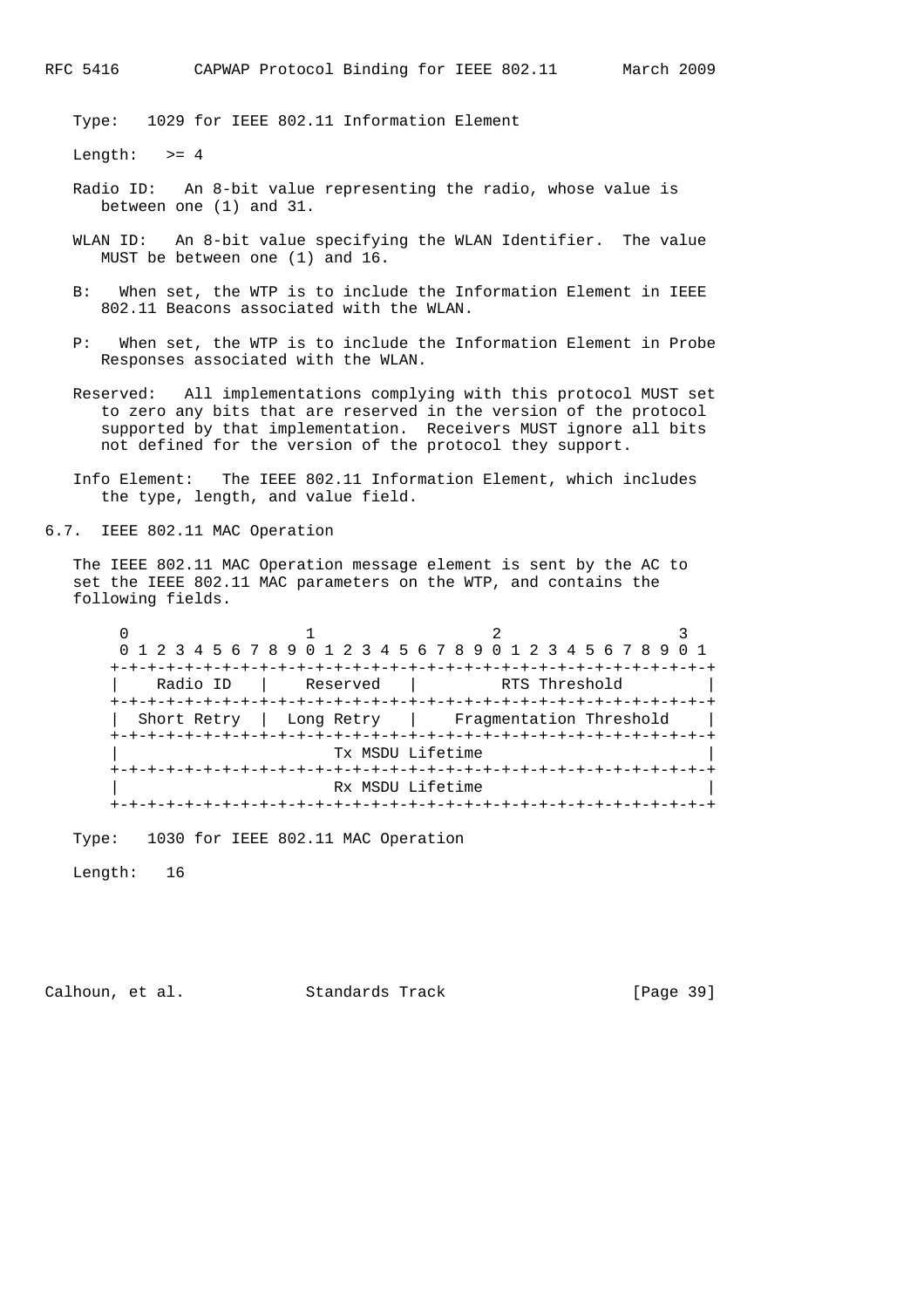- Radio ID: An 8-bit value representing the radio to configure, whose value is between one (1) and 31.
- Reserved: All implementations complying with this protocol MUST set to zero any bits that are reserved in the version of the protocol supported by that implementation. Receivers MUST ignore all bits not defined for the version of the protocol they support.
- RTS Threshold: This attribute indicates the number of octets in an MAC Protocol Data Unit (MPDU), below which a Request To Send/Clear To Send (RTS/CTS) handshake MUST NOT be performed. An RTS/CTS handshake MUST be performed at the beginning of any frame exchange sequence where the MPDU is of type Data or Management, the MPDU has an individual address in the Address1 field, and the length of the MPDU is greater than this threshold. Setting this attribute to be larger than the maximum MSDU size MUST have the effect of turning off the RTS/CTS handshake for frames of Data or Management type transmitted by this STA. Setting this attribute to zero MUST have the effect of turning on the RTS/CTS handshake for all frames of Data or Management type transmitted by this STA. The default value of this attribute MUST be 2347. The value of this field comes from the IEEE 802.11 dot11RTSThreshold MIB element, (see [IEEE.802-11.2007]).
- Short Retry: This attribute indicates the maximum number of transmission attempts of a frame, the length of which is less than or equal to RTSThreshold, that MUST be made before a failure condition is indicated. The default value of this attribute MUST be 7. The value of this field comes from the IEEE 802.11 dot11ShortRetryLimit MIB element, (see [IEEE.802-11.2007]).
- Long Retry: This attribute indicates the maximum number of transmission attempts of a frame, the length of which is greater than dot11RTSThreshold, that MUST be made before a failure condition is indicated. The default value of this attribute MUST be 4. The value of this field comes from the IEEE 802.11 dot11LongRetryLimit MIB element, (see [IEEE.802-11.2007]).
- Fragmentation Threshold: This attribute specifies the current maximum size, in octets, of the MPDU that MAY be delivered to the PHY. A MAC Service Data Unit (MSDU) MUST be broken into fragments if its size exceeds the value of this attribute after adding MAC headers and trailers. An MSDU or MAC Management Protocol Data Unit (MMPDU) MUST be fragmented when the resulting frame has an individual address in the Address1 field, and the length of the frame is larger than this threshold. The default value for this attribute MUST be the lesser of 2346 or the aMPDUMaxLength of the attached PHY and MUST never exceed the lesser of 2346 or the

Calhoun, et al. Standards Track [Page 40]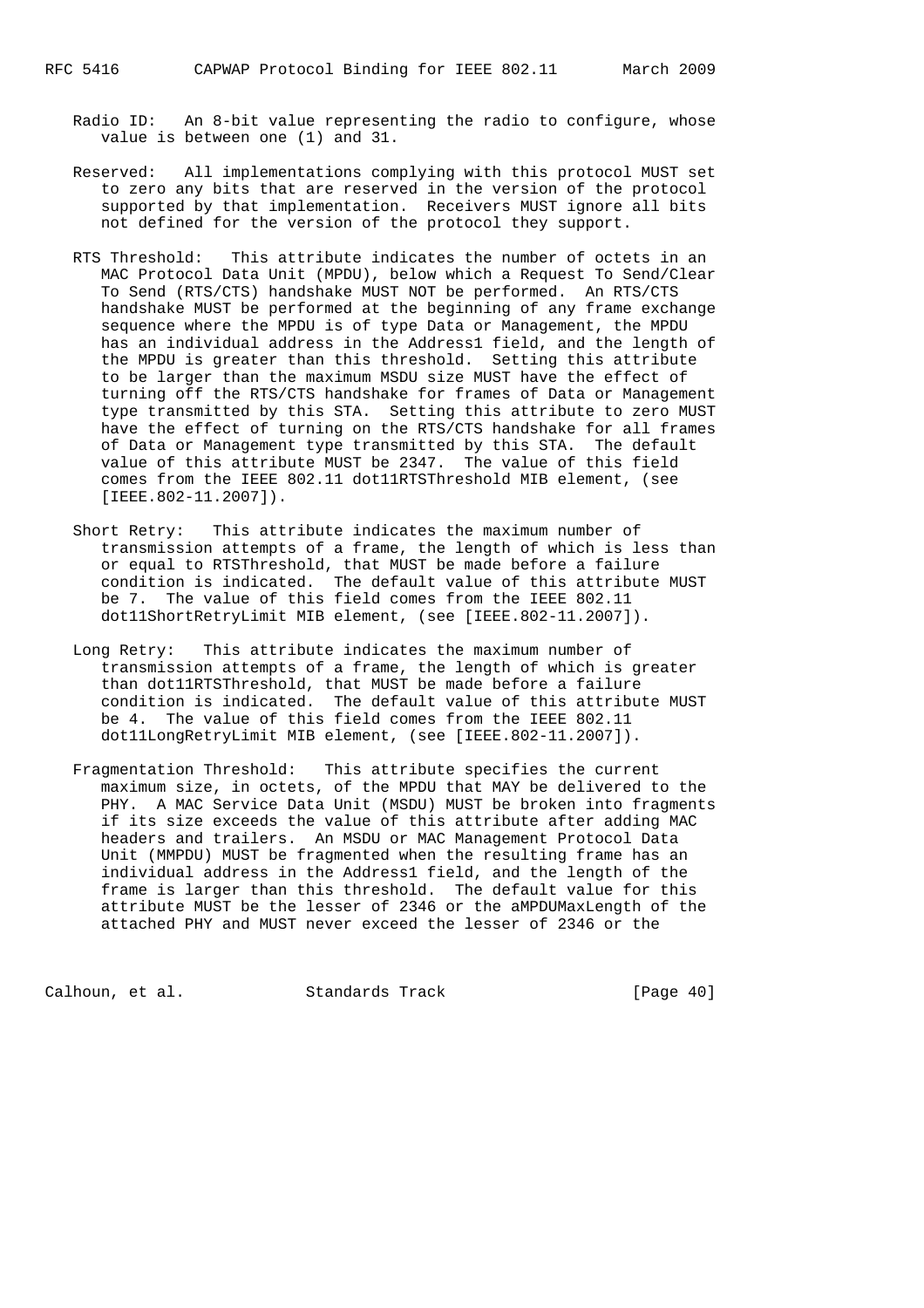aMPDUMaxLength of the attached PHY. The value of this attribute MUST never be less than 256. The value of this field comes from the IEEE 802.11 dot11FragmentationThreshold MIB element, (see [IEEE.802-11.2007]).

- Tx MSDU Lifetime: This attribute specifies the elapsed time in Time Units (TUs), after the initial transmission of an MSDU, after which further attempts to transmit the MSDU MUST be terminated. The default value of this attribute MUST be 512. The value of this field comes from the IEEE 802.11 dot11MaxTransmitMSDULifetime MIB element, (see [IEEE.802-11.2007]).
- Rx MSDU Lifetime: This attribute specifies the elapsed time in TU, after the initial reception of a fragmented MMPDU or MSDU, after which further attempts to reassemble the MMPDU or MSDU MUST be terminated. The default value MUST be 512. The value of this field comes from the IEEE 802.11 dot11MaxReceiveLifetime MIB element, (see [IEEE.802-11.2007]).
- 6.8. IEEE 802.11 MIC Countermeasures

 The IEEE 802.11 MIC Countermeasures message element is sent by the WTP to the AC to indicate the occurrence of a MIC failure. For more information on MIC failure events, see the dot11RSNATKIPCounterMeasuresInvoked MIB element definition in [IEEE.802-11.2007].

 $0$  and  $1$  and  $2$  3 0 1 2 3 4 5 6 7 8 9 0 1 2 3 4 5 6 7 8 9 0 1 2 3 4 5 6 7 8 9 0 1 +-+-+-+-+-+-+-+-+-+-+-+-+-+-+-+-+-+-+-+-+-+-+-+-+-+-+-+-+-+-+-+-+ | Radio ID | WLAN ID | MAC Address | +-+-+-+-+-+-+-+-+-+-+-+-+-+-+-+-+-+-+-+-+-+-+-+-+-+-+-+-+-+-+-+-+ | MAC Address | +-+-+-+-+-+-+-+-+-+-+-+-+-+-+-+-+-+-+-+-+-+-+-+-+-+-+-+-+-+-+-+-+

Type: 1031 for IEEE 802.11 MIC Countermeasures

Length: 8

- Radio ID: The Radio Identifier, whose value is between one (1) and 31, typically refers to some interface index on the WTP.
- WLAN ID: This 8-bit unsigned integer includes the WLAN Identifier, on which the MIC failure occurred. The value MUST be between one (1) and 16.

Calhoun, et al. Standards Track [Page 41]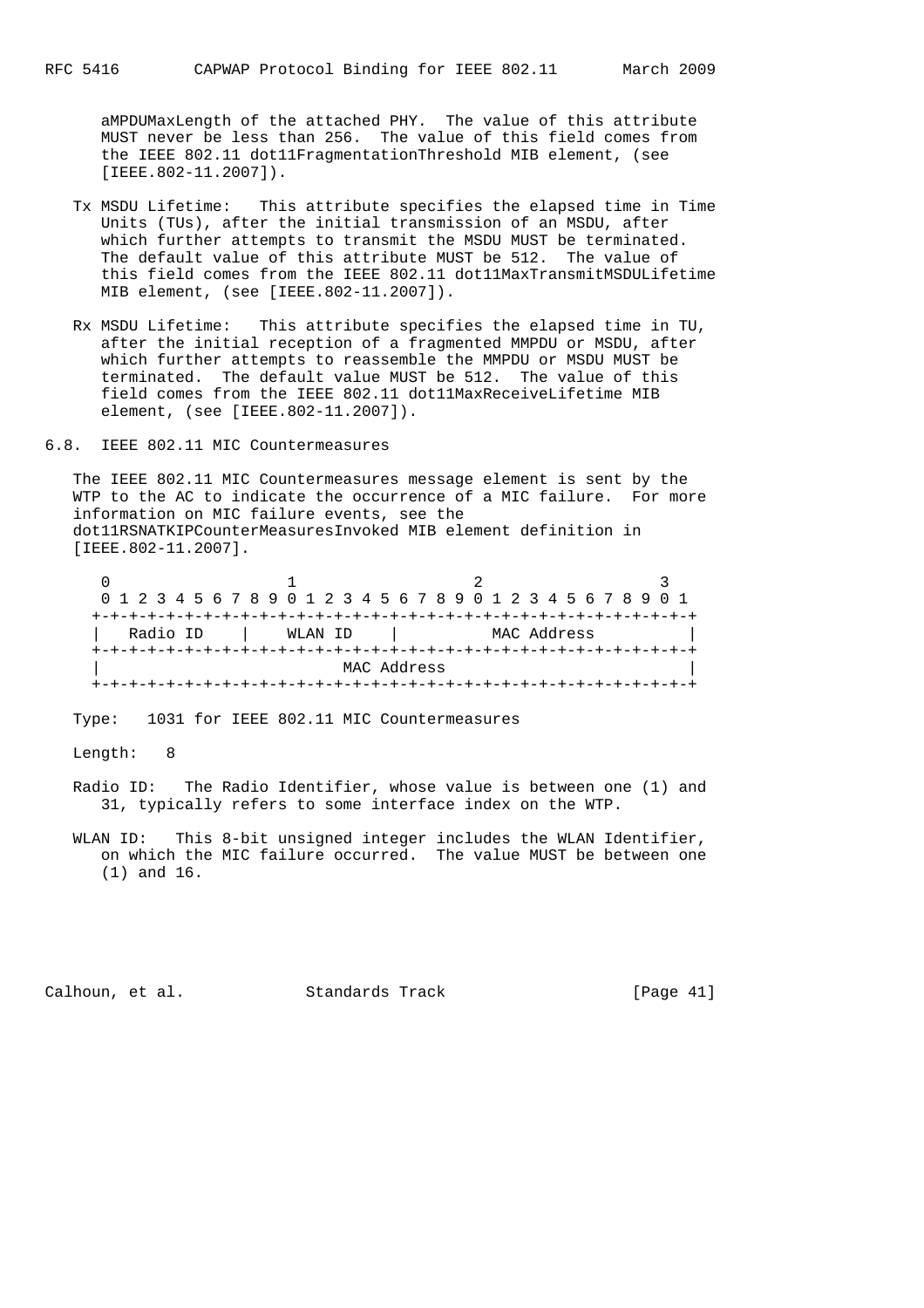MAC Address: The MAC Address of the station that caused the MIC failure.

6.9. IEEE 802.11 Multi-Domain Capability

 The IEEE 802.11 Multi-Domain Capability message element is used by the AC to inform the WTP of regulatory limits. The AC will transmit one message element per frequency band to indicate the regulatory constraints in that domain. The message element contains the following fields.

 $0$  1 2 3 0 1 2 3 4 5 6 7 8 9 0 1 2 3 4 5 6 7 8 9 0 1 2 3 4 5 6 7 8 9 0 1 +-+-+-+-+-+-+-+-+-+-+-+-+-+-+-+-+-+-+-+-+-+-+-+-+-+-+-+-+-+-+-+-+ | Radio ID | Reserved | First Channel # | +-+-+-+-+-+-+-+-+-+-+-+-+-+-+-+-+-+-+-+-+-+-+-+-+-+-+-+-+-+-+-+-+ | Number of Channels | Max Tx Power Level | +-+-+-+-+-+-+-+-+-+-+-+-+-+-+-+-+-+-+-+-+-+-+-+-+-+-+-+-+-+-+-+-+

Type: 1032 for IEEE 802.11 Multi-Domain Capability

Length: 8

- Radio ID: An 8-bit value representing the radio to configure, whose value is between one (1) and 31.
- Reserved: All implementations complying with this protocol MUST set to zero any bits that are reserved in the version of the protocol supported by that implementation. Receivers MUST ignore all bits not defined for the version of the protocol they support.
- First Channel #: This attribute indicates the value of the lowest channel number in the sub-band for the associated domain country string. The value of this field comes from the IEEE 802.11 dot11FirstChannelNumber MIB element (see [IEEE.802-11.2007]).
- Number of Channels: This attribute indicates the value of the total number of channels allowed in the sub-band for the associated domain country string (see Section 6.23). The value of this field comes from the IEEE 802.11 dot11NumberofChannels MIB element (see [IEEE.802-11.2007]).
- Max Tx Power Level: This attribute indicates the maximum transmit power, in dBm, allowed in the sub-band for the associated domain country string (see Section 6.23). The value of this field comes from the IEEE 802.11 dot11MaximumTransmitPowerLevel MIB element (see [IEEE.802-11.2007]).

Calhoun, et al. Standards Track [Page 42]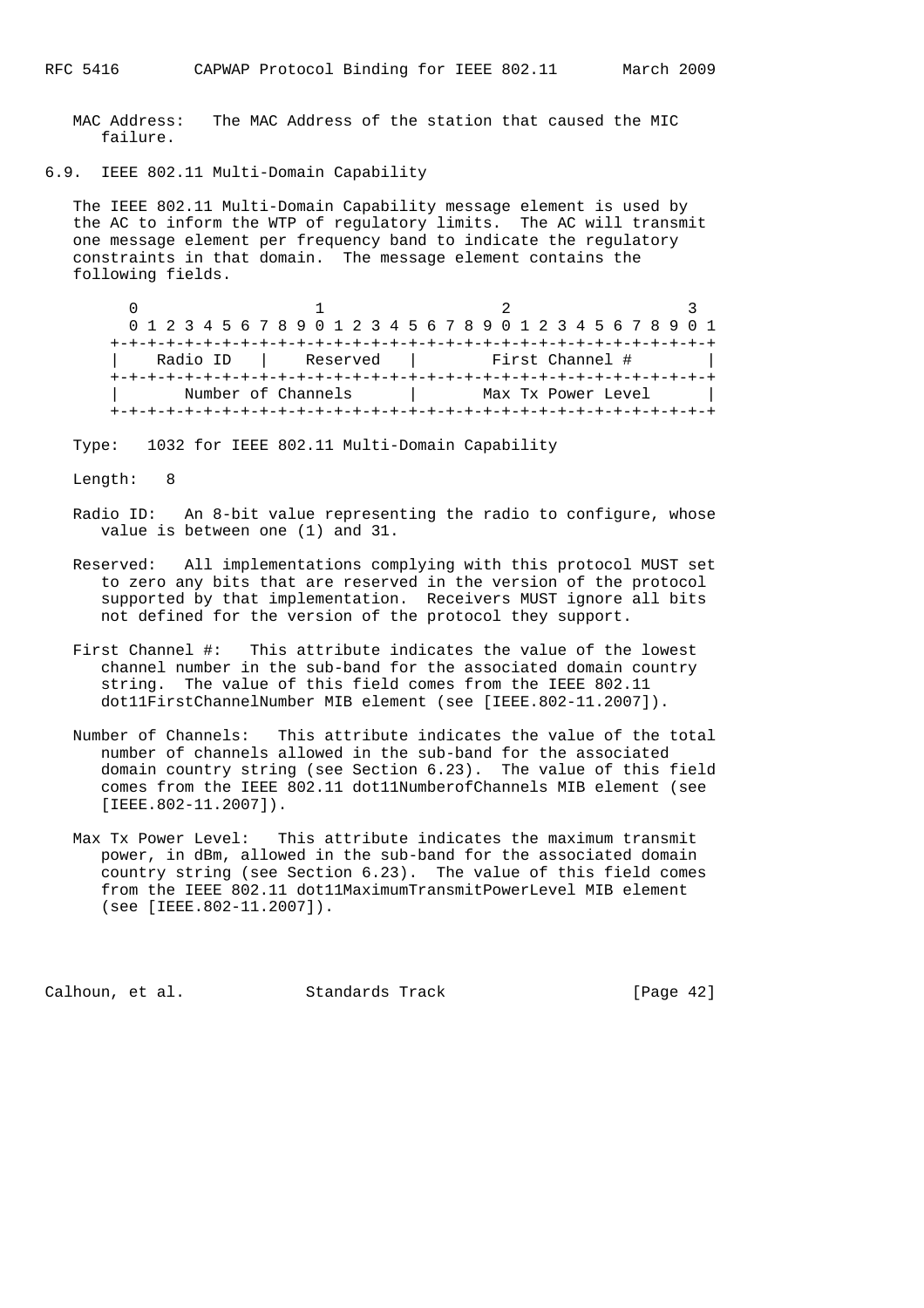### 6.10. IEEE 802.11 OFDM Control

 The IEEE 802.11 Orthogonal Frequency Division Multiplexing (OFDM) Control message element is a bi-directional element. When sent by the WTP, it contains the current state. When sent by the AC, the WTP MUST adhere to the received values. This message element is only used for 802.11a radios and contains the following fields:

 $0$  1 2 3 0 1 2 3 4 5 6 7 8 9 0 1 2 3 4 5 6 7 8 9 0 1 2 3 4 5 6 7 8 9 0 1 +-+-+-+-+-+-+-+-+-+-+-+-+-+-+-+-+-+-+-+-+-+-+-+-+-+-+-+-+-+-+-+-+ | Radio ID | Reserved | Current Chan | Band Support | +-+-+-+-+-+-+-+-+-+-+-+-+-+-+-+-+-+-+-+-+-+-+-+-+-+-+-+-+-+-+-+-+ TI Threshold +-+-+-+-+-+-+-+-+-+-+-+-+-+-+-+-+-+-+-+-+-+-+-+-+-+-+-+-+-+-+-+-+

Type: 1033 for IEEE 802.11 OFDM Control

Length: 8

- Radio ID: An 8-bit value representing the radio to configure, whose value is between one (1) and 31.
- Reserved: All implementations complying with this protocol MUST set to zero any bits that are reserved in the version of the protocol supported by that implementation. Receivers MUST ignore all bits not defined for the version of the protocol they support.
- Current Channel: This attribute contains the current operating frequency channel of the OFDM PHY. The value of this field comes from the IEEE 802.11 dot11CurrentFrequency MIB element (see [IEEE.802-11.2007]).
- Band Supported: The capability of the OFDM PHY implementation to operate in the three Unlicensed National Information Infrastructure (U-NII) bands. The value of this field comes from the IEEE 802.11 dot11FrequencyBandsSupported MIB element (see [IEEE.802-11.2007]), coded as a bit field, whose values are:

Bit 0 - capable of operating in the 5.15-5.25 GHz band

Bit 1 - capable of operating in the 5.25-5.35 GHz band

Bit 2 - capable of operating in the 5.725-5.825 GHz band

Calhoun, et al. Standards Track [Page 43]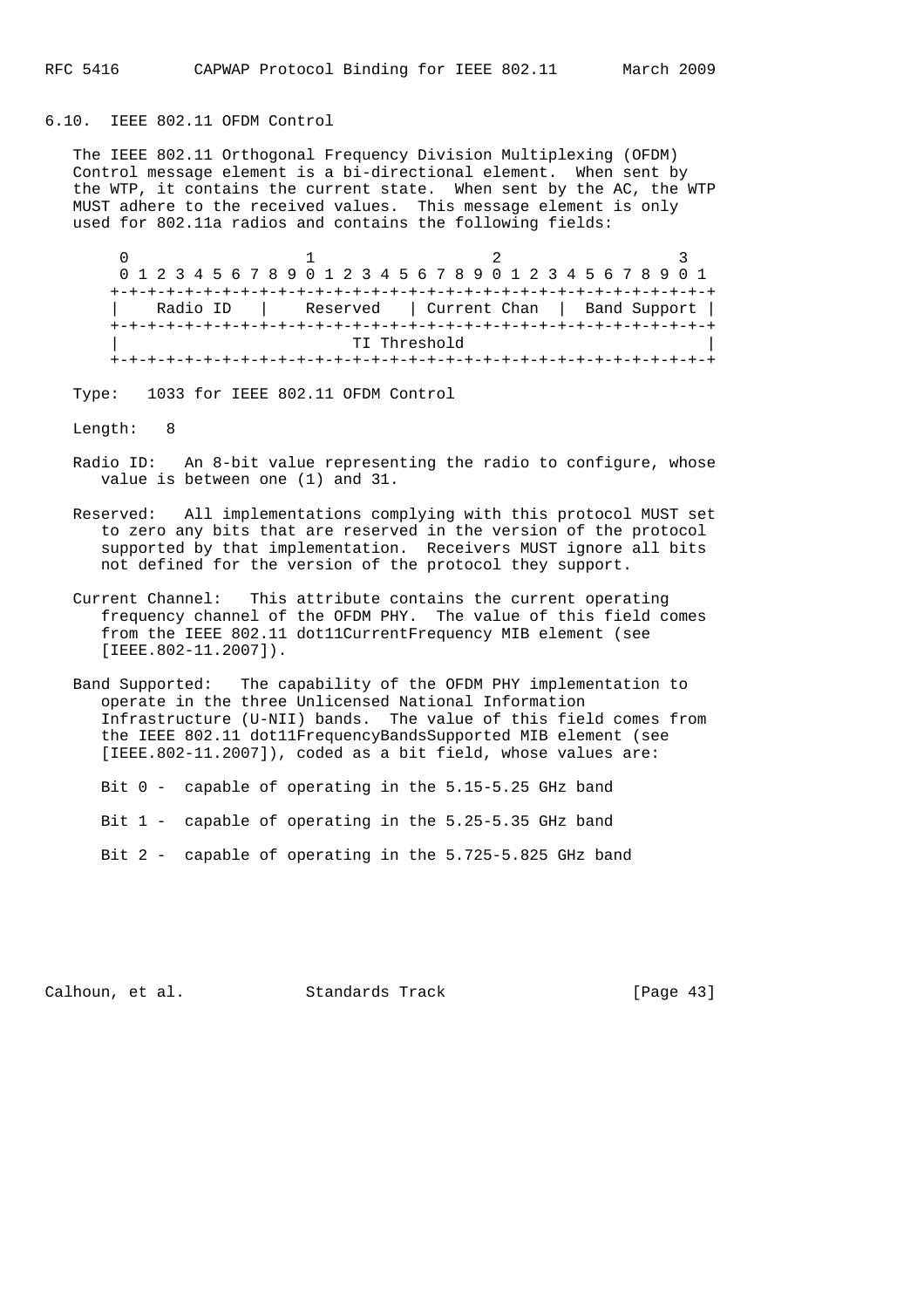Bit 3 - capable of operating in the 5.47-5.725 GHz band Bit 4 - capable of operating in the lower Japanese 5.25 GHz band Bit 5 - capable of operating in the 5.03-5.091 GHz band

Bit 6 - capable of operating in the 4.94-4.99 GHz band

 For example, for an implementation capable of operating in the 5.15-5.35 GHz bands, this attribute would take the value 3.

- TI Threshold: The threshold being used to detect a busy medium (frequency). CCA MUST report a busy medium upon detecting the RSSI above this threshold. The value of this field comes from the IEEE 802.11 dot11TIThreshold MIB element (see [IEEE.802-11.2007]).
- 6.11. IEEE 802.11 Rate Set

 The rate set message element value is sent by the AC and contains the supported operational rates. It contains the following fields.

 $0$  1 2 3 0 1 2 3 4 5 6 7 8 9 0 1 2 3 4 5 6 7 8 9 0 1 2 3 4 5 6 7 8 9 0 1 +-+-+-+-+-+-+-+-+-+-+-+-+-+-+-+-+-+-+-+-+-+-+-+-+-+-+-+-+-+-+-+-+ | Radio ID | Rate Set... +-+-+-+-+-+-+-+-+-+-+-+-+-+-+-+-+-+-+-+-+-+-+-+-+-+-+-+-+-+-+-+-+

Type: 1034 for IEEE 802.11 Rate Set

Length:  $>= 3$ 

- Radio ID: An 8-bit value representing the radio to configure, whose value is between one (1) and 31.
- Rate Set: The AC generates the Rate Set that the WTP is to include in its Beacon and Probe messages. The length of this field is between 2 and 8 bytes. The value of this field comes from the IEEE 802.11 dot11OperationalRateSet MIB element (see [IEEE.802-11.2007]).

6.12. IEEE 802.11 RSNA Error Report From Station

 The IEEE 802.11 RSN Error Report From Station message element is used by a WTP to send RSN error reports to the AC. The WTP does not need to transmit any reports that do not include any failures. The fields from this message element come from the IEEE 802.11 Dot11RSNAStatsEntry table, see [IEEE.802-11.2007].

Calhoun, et al. Standards Track [Page 44]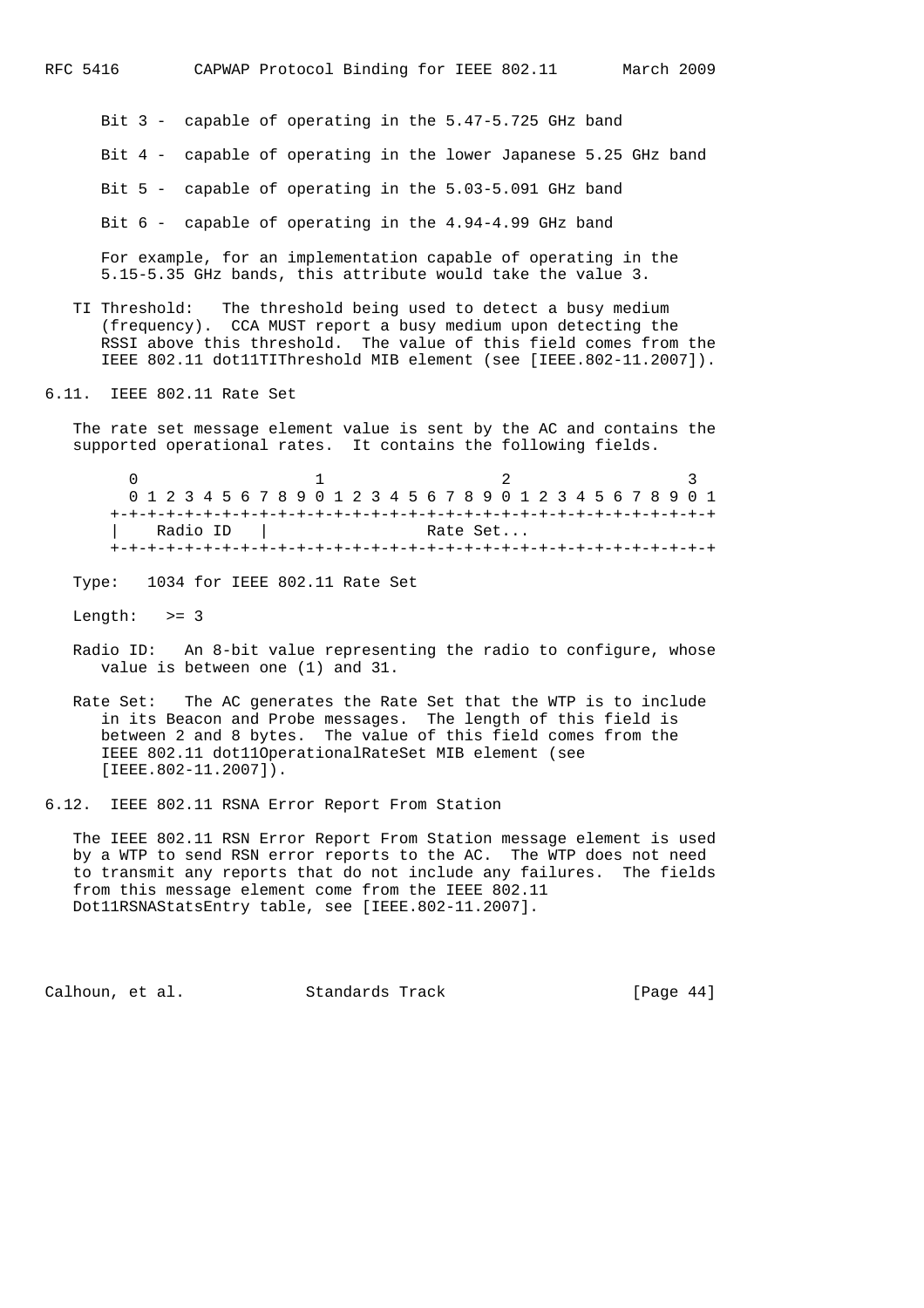$0$  and  $1$  and  $2$  3 0 1 2 3 4 5 6 7 8 9 0 1 2 3 4 5 6 7 8 9 0 1 2 3 4 5 6 7 8 9 0 1 +-+-+-+-+-+-+-+-+-+-+-+-+-+-+-+-+-+-+-+-+-+-+-+-+-+-+-+-+-+-+-+-+ Client MAC Address +-+-+-+-+-+-+-+-+-+-+-+-+-+-+-+-+-+-+-+-+-+-+-+-+-+-+-+-+-+-+-+-+ | Client MAC Address | BSSID +-+-+-+-+-+-+-+-+-+-+-+-+-+-+-+-+-+-+-+-+-+-+-+-+-+-+-+-+-+-+-+-+  $\blacksquare$  BSSID  $\blacksquare$  BSSID  $\blacksquare$  +-+-+-+-+-+-+-+-+-+-+-+-+-+-+-+-+-+-+-+-+-+-+-+-+-+-+-+-+-+-+-+-+ | Radio ID | WLAN ID | Reserved | +-+-+-+-+-+-+-+-+-+-+-+-+-+-+-+-+-+-+-+-+-+-+-+-+-+-+-+-+-+-+-+-+ TKIP ICV Errors +-+-+-+-+-+-+-+-+-+-+-+-+-+-+-+-+-+-+-+-+-+-+-+-+-+-+-+-+-+-+-+-+ TKIP Local MIC Failures +-+-+-+-+-+-+-+-+-+-+-+-+-+-+-+-+-+-+-+-+-+-+-+-+-+-+-+-+-+-+-+-+ TKIP Remote MIC Failures +-+-+-+-+-+-+-+-+-+-+-+-+-+-+-+-+-+-+-+-+-+-+-+-+-+-+-+-+-+-+-+-+ CCMP Replays +-+-+-+-+-+-+-+-+-+-+-+-+-+-+-+-+-+-+-+-+-+-+-+-+-+-+-+-+-+-+-+-+ CCMP Decrypt Errors +-+-+-+-+-+-+-+-+-+-+-+-+-+-+-+-+-+-+-+-+-+-+-+-+-+-+-+-+-+-+-+-+ TKIP Replays +-+-+-+-+-+-+-+-+-+-+-+-+-+-+-+-+-+-+-+-+-+-+-+-+-+-+-+-+-+-+-+-+

Type: 1035 for IEEE 802.11 RSNA Error Report From Station

Length: 40

Client MAC Address: The Client MAC Address of the station.

BSSID: The BSSID on which the failures are being reported.

- Radio ID: The Radio Identifier, whose value is between one (1) and 31, typically refers to some interface index on the WTP.
- WLAN ID: The WLAN ID on which the RSNA failures are being reported. The value MUST be between one (1) and 16.
- Reserved: All implementations complying with this protocol MUST set to zero any bits that are reserved in the version of the protocol supported by that implementation. Receivers MUST ignore all bits not defined for the version of the protocol they support.

Calhoun, et al. Standards Track [Page 45]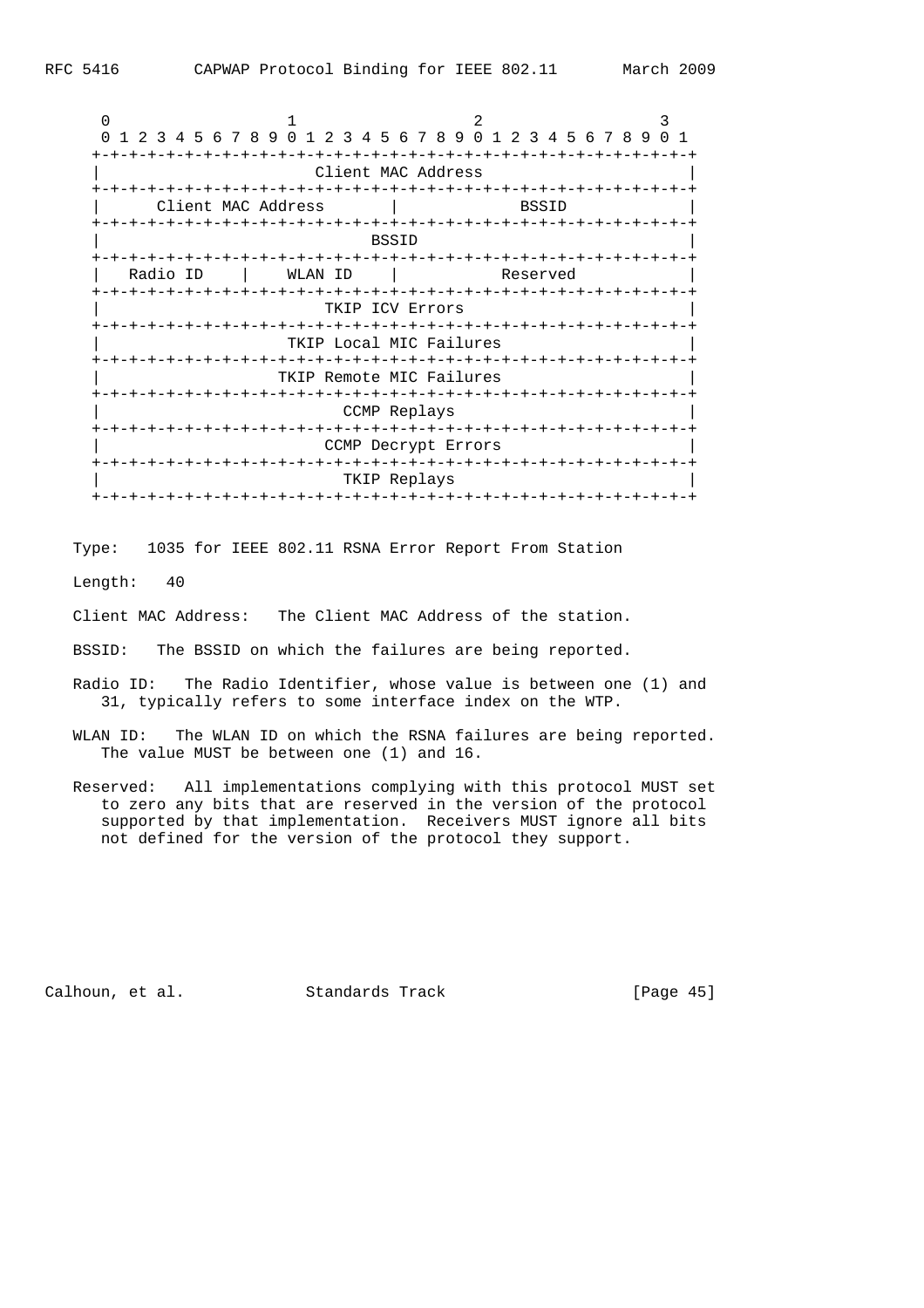- TKIP ICV Errors: A 32-bit value representing the number of Temporal Key Integrity Protocol (TKIP) (as defined in [IEEE.802-11.2007]) ICV errors encountered when decrypting packets from the station. The value of this field comes from the IEEE 802.11 dot11RSNAStatsTKIPICVErrors MIB element (see [IEEE.802-11.2007]).
- TKIP Local MIC Failures: A 32-bit value representing the number of MIC failures encountered when checking the integrity of packets received from the station. The value of this field comes from the IEEE 802.11 dot11RSNAStatsTKIPLocalMICFailures MIB element (see [IEEE.802-11.2007]).
- TKIP Remote MIC Failures: A 32-bit value representing the number of MIC failures reported by the station encountered (possibly via the EAPOL-Key frame). The value of this field comes from the IEEE 802.11 dot11RSNAStatsTKIPRemoteMICFailures MIB element (see [IEEE.802-11.2007]).
- CCMP Replays: A 32-bit value representing the number of CCMP MPDUs discarded by the replay detection mechanism. The value of this field comes from the IEEE 802.11 dot11RSNACCMPReplays MIB element (see [IEEE.802-11.2007]).
- CCMP Decrypt Errors: A 32-bit value representing the number of CCMP MDPUs discarded by the decryption algorithm. The value of this field comes from the IEEE 802.11 dot11RSNACCMPDecryptErrors MIB element (see [IEEE.802-11.2007]).
- TKIP Replays: A 32-bit value representing the number of TKIP Replays detected in frames received from the station. The value of this field comes from the IEEE 802.11 dot11RSNAStatsTKIPReplays MIB element (see [IEEE.802-11.2007]).

6.13. IEEE 802.11 Station

 The IEEE 802.11 Station message element accompanies the Add Station message element, and is used to deliver IEEE 802.11 station policy from the AC to the WTP.

 The latest IEEE 802.11 Station message element overrides any previously received message elements.

 If the QoS field is set, the WTP MUST observe and provide policing of the 802.11e priority tag to ensure that it does not exceed the value provided by the AC.

Calhoun, et al. Standards Track [Page 46]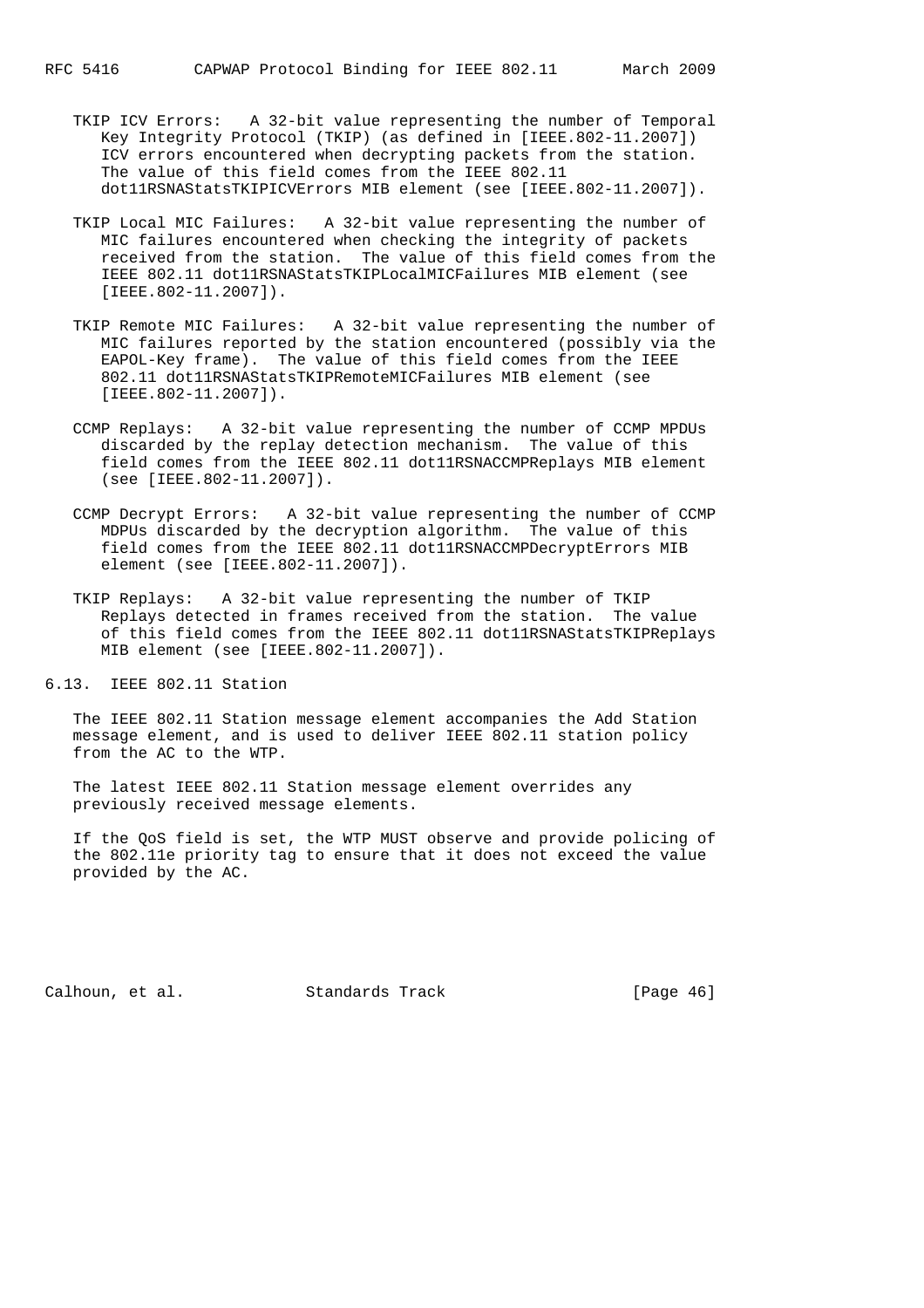|            | 0 1 2 3 4 5 6 7 8 9 0 1 2 3 4 5 6 7 8 9 0 1 2 3 4 5 6 7 8 9 |                |              |       |
|------------|-------------------------------------------------------------|----------------|--------------|-------|
|            |                                                             |                |              |       |
| Radio ID   |                                                             | Association ID |              | Flags |
|            |                                                             |                |              |       |
|            |                                                             | MAC Address    |              |       |
|            |                                                             |                |              |       |
|            | MAC Address                                                 |                | Capabilities |       |
|            |                                                             |                |              |       |
| WLAN<br>ΙD | Supported Rates                                             |                |              |       |
|            | +-+-+-+-+-+-+-+-+-+-+-+-+-+-+-+-+-                          |                |              |       |

Type: 1036 for IEEE 802.11 Station

Length:  $>= 14$ 

- Radio ID: An 8-bit value representing the radio, whose value is between one (1) and 31.
- Association ID: A 16-bit value specifying the IEEE 802.11 Association Identifier.
- Flags: All implementations complying with this protocol MUST set to zero any bits that are reserved in the version of the protocol supported by that implementation. Receivers MUST ignore all bits not defined for the version of the protocol they support.
- MAC Address: The station's MAC Address
- Capabilities: A 16-bit field containing the IEEE 802.11 Capabilities Information Field to use with the station.
- WLAN ID: An 8-bit value specifying the WLAN Identifier. The value MUST be between one (1) and 16.

 Supported Rates: The variable-length field containing the supported rates to be used with the station, as found in the IEEE 802.11 dot11OperationalRateSet MIB element (see [IEEE.802-11.2007]). This field MUST NOT exceed 126 octets and specifies the set of data rates at which the station may transmit data, where each octet represents a data rate.

6.14. IEEE 802.11 Station QoS Profile

 The IEEE 802.11 Station QoS Profile message element contains the maximum IEEE 802.11e priority tag that may be used by the station. Any packet received that exceeds the value encoded in this message element MUST be tagged using the maximum value permitted by to the

Calhoun, et al. Standards Track [Page 47]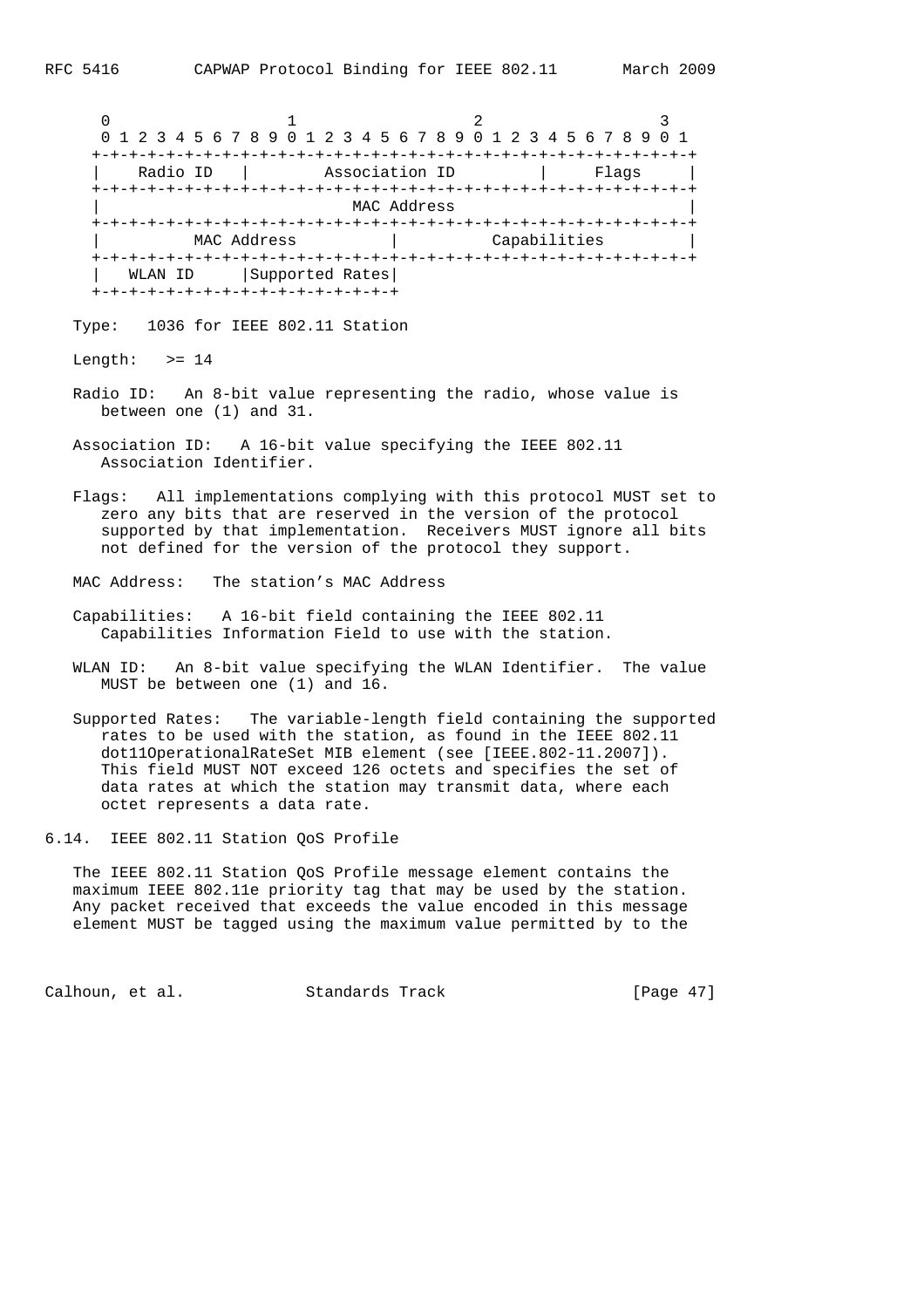user. The priority tag MUST be between zero (0) and seven (7). This message element MUST NOT be present without the IEEE 802.11 Station (see Section 6.13) message element.

|  | 0 1 2 3 4 5 6 7 8 9 0 1 2 3 4 5 6 7 8 9 0 1 2 3 4 5 6 7 8 9 0 1 |  |  |  |  |  |             |  |  |  |  |  |  |  |             |  |  |          |  |  |  |  |       |  |
|--|-----------------------------------------------------------------|--|--|--|--|--|-------------|--|--|--|--|--|--|--|-------------|--|--|----------|--|--|--|--|-------|--|
|  |                                                                 |  |  |  |  |  |             |  |  |  |  |  |  |  |             |  |  |          |  |  |  |  |       |  |
|  |                                                                 |  |  |  |  |  |             |  |  |  |  |  |  |  |             |  |  |          |  |  |  |  |       |  |
|  |                                                                 |  |  |  |  |  |             |  |  |  |  |  |  |  | MAC Address |  |  |          |  |  |  |  |       |  |
|  |                                                                 |  |  |  |  |  |             |  |  |  |  |  |  |  |             |  |  |          |  |  |  |  |       |  |
|  |                                                                 |  |  |  |  |  | MAC Address |  |  |  |  |  |  |  |             |  |  | Reserved |  |  |  |  | 8021p |  |
|  |                                                                 |  |  |  |  |  |             |  |  |  |  |  |  |  |             |  |  |          |  |  |  |  |       |  |

Type: 1037 for IEEE 802.11 Station QoS Profile

Length: 8

MAC Address: The station's MAC Address

- Reserved: All implementations complying with this protocol MUST set to zero any bits that are reserved in the version of the protocol supported by that implementation. Receivers MUST ignore all bits not defined for the version of the protocol they support.
- 8021p: The maximum 802.1p priority value that the WTP will allow in the Traffic Identifier (TID) field in the extended 802.11e QoS Data header.
- 6.15. IEEE 802.11 Station Session Key

 The IEEE 802.11 Station Session Key message element is sent by the AC to provision encryption keys, or to configure an access policy, on the WTP. This message element MUST NOT be present without the IEEE 802.11 Station (see Section 6.13) message element, and MUST NOT be sent if the WTP had not specifically advertised support for the requested encryption scheme, through the WTP Descriptor Message Element's Encryption Capabilities field (see Section 8.1).

 When the Key field is non-zero in length, the RSN Information Element MUST be sent along with the IEEE 802.11 Station Session Key in order to instruct the WTP on the usage of the Key field. The WTP MUST observe the Authentication and Key Management (AKM) field of the RSN Information Element in order to identify the authentication protocol to be enforced with the station.

 If cryptographic services are provided at the WTP, the WTP MUST observe the algorithm dictated in the Pairwise Cipher Suite field of the RSN Information Element sent by the AC. The RSN Information Element included here is the one sent by the AC in the third message

Calhoun, et al. Standards Track [Page 48]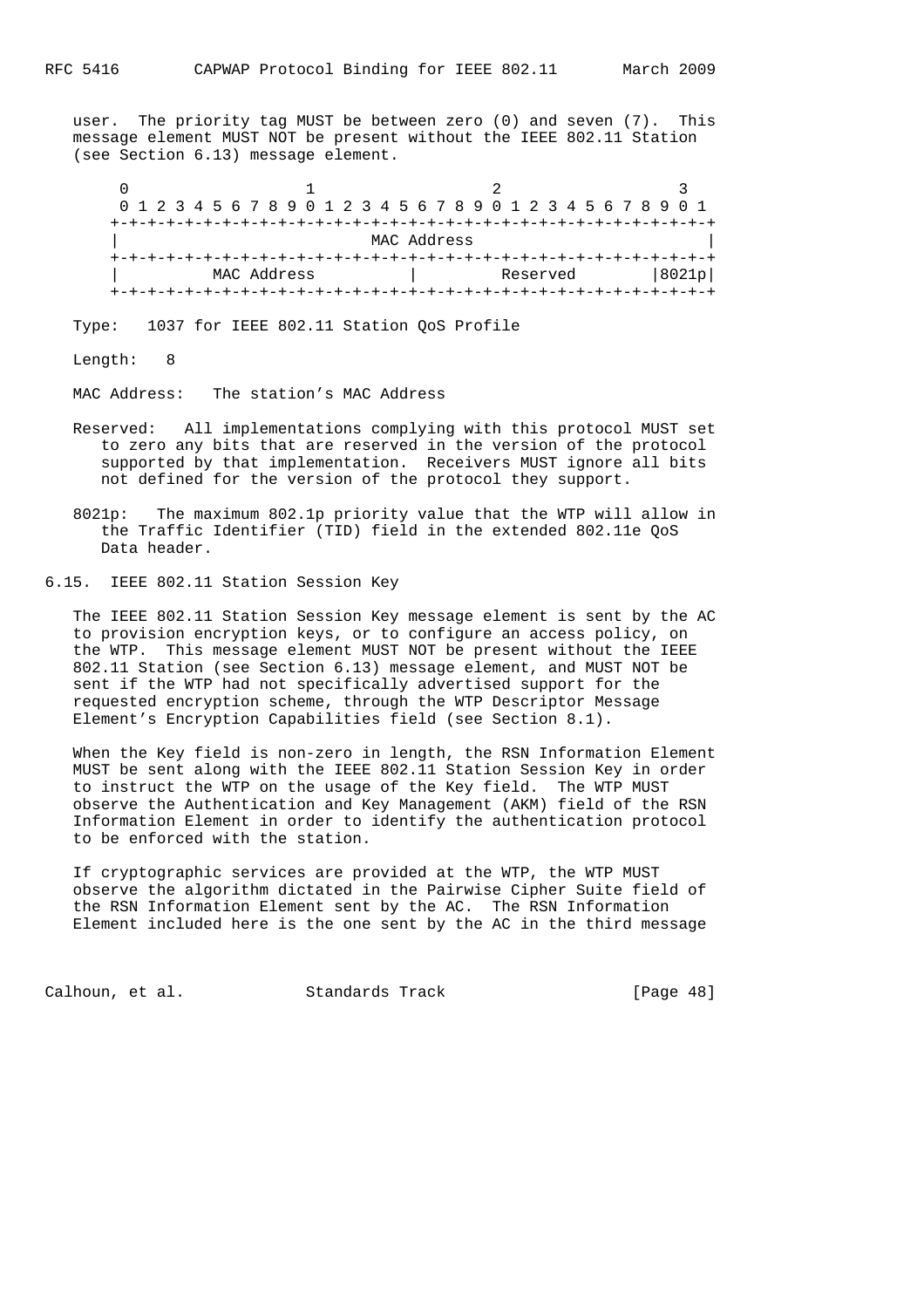of the 4-Way Key Handshake, which specifies which cipher is to be applied to provide encryption and decryption services with the station. The RSN Information Element is used to communicate any supported algorithm, including WEP, TKIP, and AES-CCMP. In the case of static WEP keys, the RSN Information Element is still used to indicate the cryptographic algorithm even though no key exchange occurred.

 If the IEEE 802.11 Station Session Key message element's 'AKM-Only' bit is set, the WTP MUST drop all IEEE 802.11 packets that are not part of the Authentication and Key Management (AKM), such as EAP. Note that AKM-Only MAY be set while an encryption key is in force, requiring that the AKM packets be encrypted. Once the station has successfully completed authentication via the AKM, the AC MUST send a new Add Station message element to remove the AKM-Only restriction, and optionally push the session key down to the WTP.

 $0$  1 2 3 0 1 2 3 4 5 6 7 8 9 0 1 2 3 4 5 6 7 8 9 0 1 2 3 4 5 6 7 8 9 0 1 +-+-+-+-+-+-+-+-+-+-+-+-+-+-+-+-+-+-+-+-+-+-+-+-+-+-+-+-+-+-+-+-+ MAC Address +-+-+-+-+-+-+-+-+-+-+-+-+-+-+-+-+-+-+-+-+-+-+-+-+-+-+-+-+-+-+-+-+ MAC Address  $|A|C|$  Flags +-+-+-+-+-+-+-+-+-+-+-+-+-+-+-+-+-+-+-+-+-+-+-+-+-+-+-+-+-+-+-+-+ Pairwise TSC +-+-+-+-+-+-+-+-+-+-+-+-+-+-+-+-+-+-+-+-+-+-+-+-+-+-+-+-+-+-+-+-+ | Pairwise TSC | Pairwise RSC | +-+-+-+-+-+-+-+-+-+-+-+-+-+-+-+-+-+-+-+-+-+-+-+-+-+-+-+-+-+-+-+-+ Pairwise RSC +-+-+-+-+-+-+-+-+-+-+-+-+-+-+-+-+-+-+-+-+-+-+-+-+-+-+-+-+-+-+-+-+ | Key... +-+-+-+-+-+-+-+-

Type: 1038 for IEEE 802.11 Station Session Key

Length:  $>= 25$ 

MAC Address: The station's MAC Address

 Flags: All implementations complying with this protocol MUST set to zero any bits that are reserved in the version of the protocol supported by that implementation. Receivers MUST ignore all bits not defined for the version of the protocol they support. The following bits are defined:

Calhoun, et al. Standards Track [Page 49]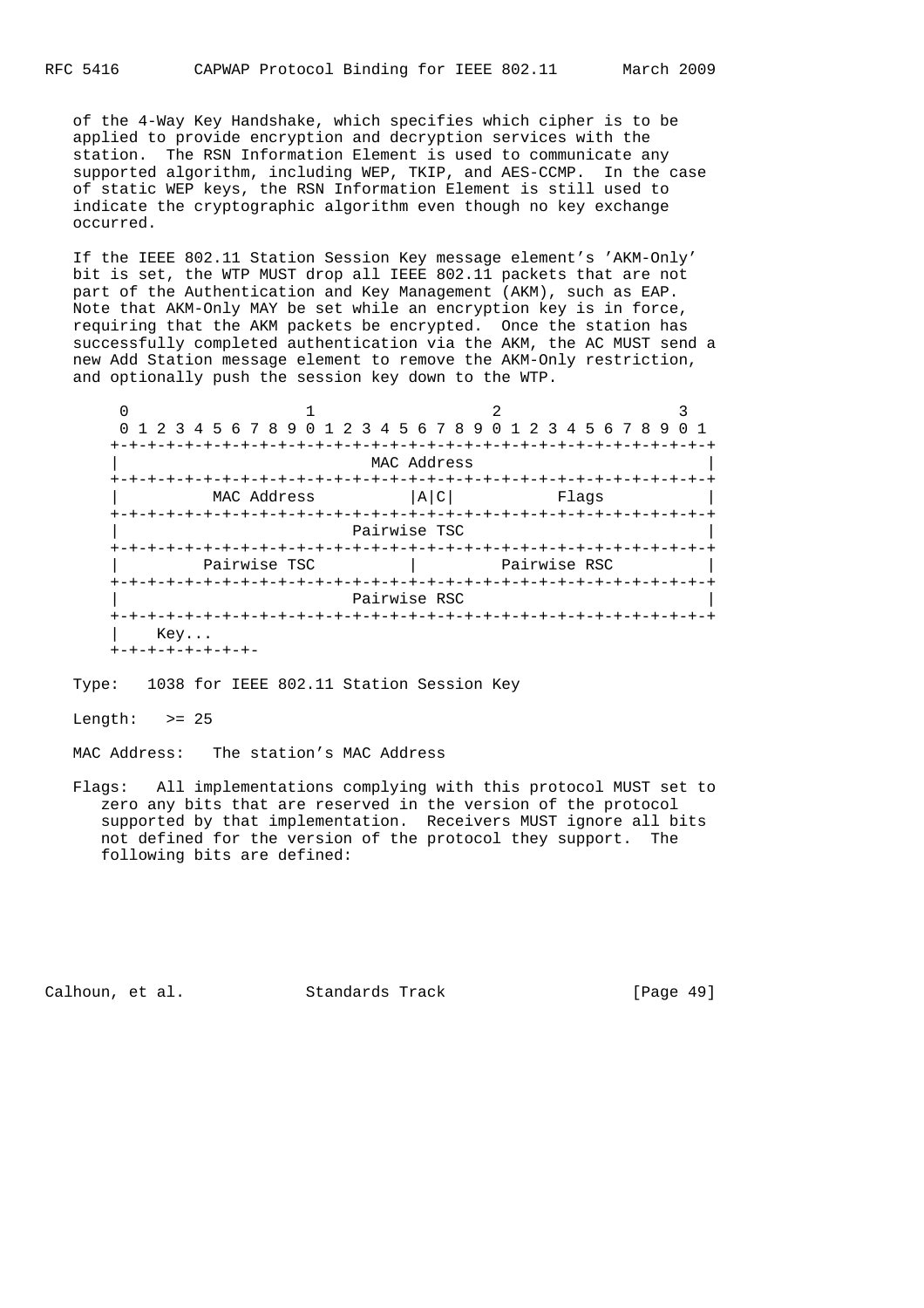- A: The 1-bit AKM-Only field is set by the AC to inform the WTP that is MUST NOT accept any 802.11 Data Frames other than AKM frames. This is the equivalent of the WTP's IEEE 802.1X port for the station to be in the closed state. When set, the WTP MUST drop any non-IEEE 802.1X packets it receives from the station.
- C: The 1-bit field is set by the AC to inform the WTP that encryption services will be provided by the AC. When set, the WTP SHOULD police frames received from stations to ensure that they are properly encrypted as specified in the RSN Information Element, but does not need to take specific cryptographic action on the frame. Similarly, for transmitted frames, the WTP only needs to forward already encrypted frames. Since packets received by the WTP will be encrypted, the WTP cannot modify the contents of the packets, including modifying the DSCP markings of the encapsulated packet. In this case, this function would be the responsibility of the AC.
- Pairwise TSC: The 6-byte Transmit Sequence Counter (TSC) field to use for unicast packets transmitted to the station.
- Pairwise RSC: The 6-byte Receive Sequence Counter (RSC) to use for unicast packets received from the station.
- Key: The pairwise key the WTP is to use when encrypting traffic to/ from the station. The format of the keys differs based on the crypto algorithm used. For unicast WEP keys, the Key field consists of the actual unicast encryption key (note, this is used when WEP is used in conjunction with 802.1X, and therefore a unicast encryption key exists). When used with CCMP, the Key field includes the 128-bit Temporal Key. When used with TKIP, the Key field includes the 256-bit Temporal Key (which consists of a 128-bit key used as input for TKIP key mixing, and two 64-bit keys used for Michael).
- 6.16. IEEE 802.11 Statistics

 The IEEE 802.11 Statistics message element is sent by the WTP to transmit its current statistics, and it contains the following fields. All of the fields in this message element are set to zero upon WTP initialization. The fields will roll over when they reach their maximum value of 4294967295. Due to the nature of each counter representing different data points, the rollover event will vary

Calhoun, et al. Standards Track [Page 50]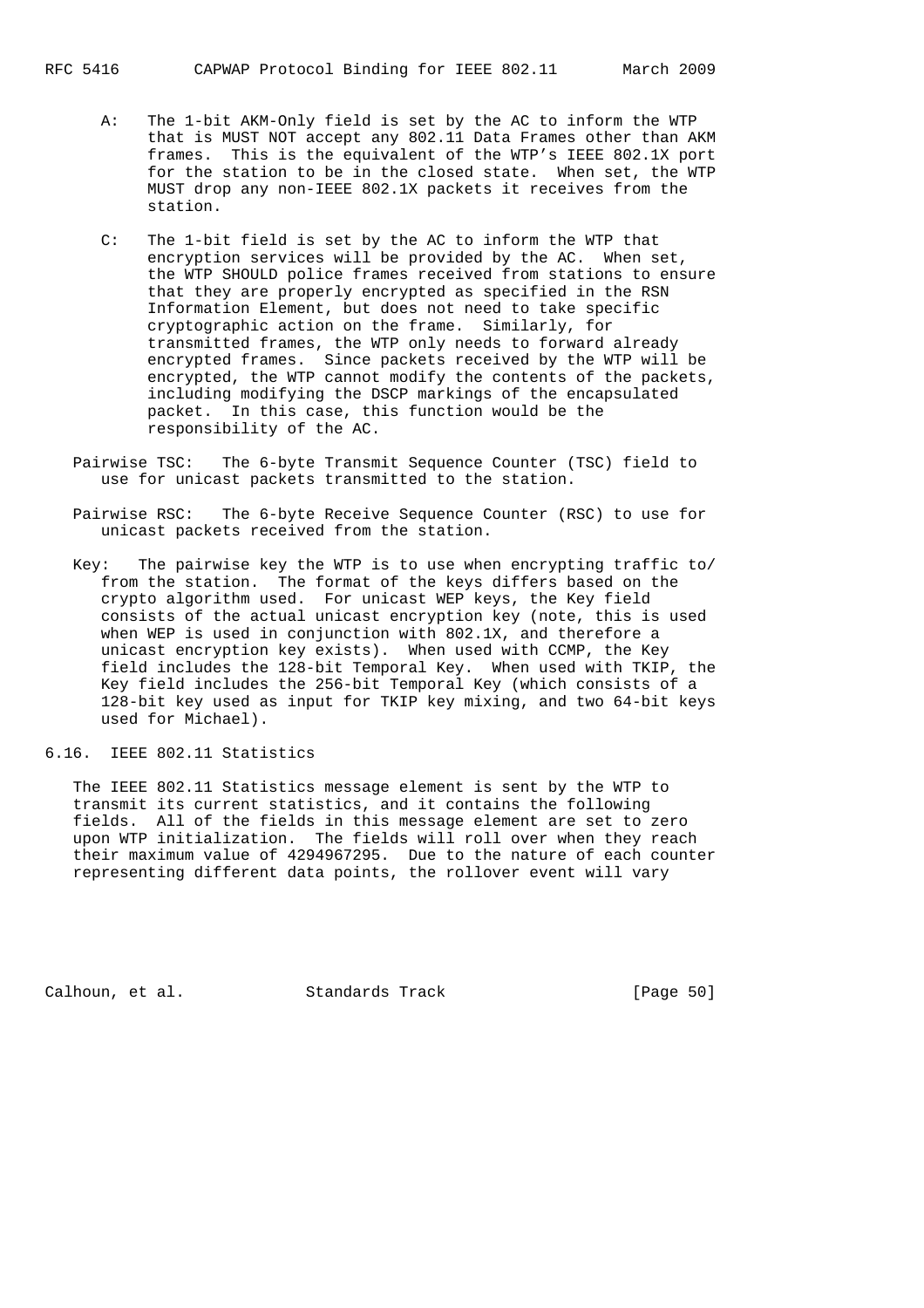greatly across each field. Applications or human operators using these counters need to be aware of the minimal possible times between rollover events in order to make sure that no consecutive rollover events are missed.

| 0 1 2 3 4 5 6 7 8 9 0 1 2 3 4 5 6 7 8 9 0 1 2 3 4 5 6 7 8 9 0 1 |                                         |                                                            |          |  |                    |  |
|-----------------------------------------------------------------|-----------------------------------------|------------------------------------------------------------|----------|--|--------------------|--|
| Radio ID                                                        | -+-+-+-+-+-+-+-+-+-+-+-+-+-             |                                                            | Reserved |  | -+-+-+-+-+-+-+-+-+ |  |
|                                                                 |                                         | Tx Fraqment Count                                          |          |  |                    |  |
|                                                                 |                                         | Multicast Tx Count                                         |          |  |                    |  |
|                                                                 |                                         | Failed Count                                               |          |  |                    |  |
|                                                                 | -+-+-+-+-+-+-+-+-+-+-+-+-+-+-+-+-+-+-+- | Retry Count                                                |          |  |                    |  |
|                                                                 |                                         | Multiple Retry Count                                       |          |  |                    |  |
|                                                                 |                                         | Frame Duplicate Count                                      |          |  |                    |  |
|                                                                 |                                         | RTS Success Count                                          |          |  |                    |  |
|                                                                 |                                         | RTS Failure Count                                          |          |  |                    |  |
|                                                                 |                                         | ACK Failure Count                                          |          |  |                    |  |
|                                                                 |                                         | Rx Fragment Count                                          |          |  |                    |  |
|                                                                 |                                         | Multicast RX Count                                         |          |  |                    |  |
|                                                                 |                                         | -+-+-+-+-+-+-+-+-+-+-+-+-+-+-+-+-+-+-+-<br>FCS Error Count |          |  |                    |  |
|                                                                 |                                         | Tx Frame Count                                             |          |  |                    |  |
|                                                                 |                                         | Decryption Errors                                          |          |  |                    |  |
|                                                                 |                                         | Discarded QoS Fragment Count                               |          |  |                    |  |
|                                                                 |                                         | Associated Station Count                                   |          |  |                    |  |
|                                                                 |                                         | OoS CF Polls Received Count                                |          |  |                    |  |
|                                                                 |                                         | OoS CF Polls Unused Count                                  |          |  |                    |  |
|                                                                 | -+-+-+-+-+-+-+-+-+-+-+-+-+-+-+-+-+-+-+  | OoS CF Polls Unusable Count                                |          |  |                    |  |
|                                                                 |                                         |                                                            |          |  |                    |  |

Calhoun, et al. Standards Track [Page 51]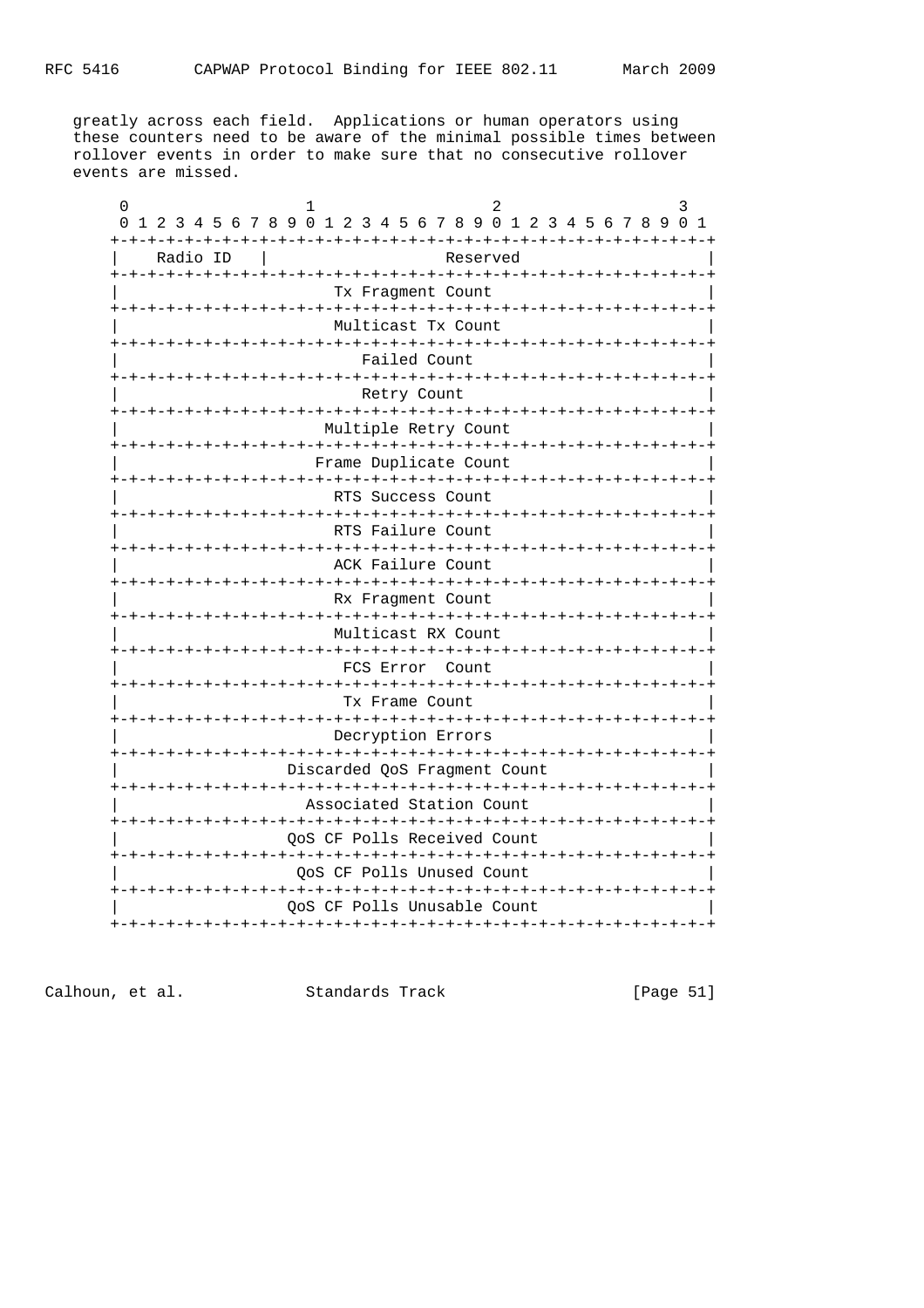Type: 1039 for IEEE 802.11 Statistics

Length: 80

- Radio ID: An 8-bit value representing the radio, whose value is between one (1) and 31.
- Reserved: All implementations complying with this protocol MUST set to zero any bits that are reserved in the version of the protocol supported by that implementation. Receivers MUST ignore all bits not defined for the version of the protocol they support.
- Tx Fragment Count: A 32-bit value representing the number of fragmented frames transmitted. The value of this field comes from the IEEE 802.11 dot11TransmittedFragmentCount MIB element (see [IEEE.802-11.2007]).
- Multicast Tx Count: A 32-bit value representing the number of multicast frames transmitted. The value of this field comes from the IEEE 802.11 dot11MulticastTransmittedFrameCount MIB element (see [IEEE.802-11.2007]).
- Failed Count: A 32-bit value representing the transmit excessive retries. The value of this field comes from the IEEE 802.11 dot11FailedCount MIB element (see [IEEE.802-11.2007]).
- Retry Count: A 32-bit value representing the number of transmit retries. The value of this field comes from the IEEE 802.11 dot11RetryCount MIB element (see [IEEE.802-11.2007]).
- Multiple Retry Count: A 32-bit value representing the number of transmits that required more than one retry. The value of this field comes from the IEEE 802.11 dot11MultipleRetryCount MIB element (see [IEEE.802-11.2007]).
- Frame Duplicate Count: A 32-bit value representing the duplicate frames received. The value of this field comes from the IEEE 802.11 dot11FrameDuplicateCount MIB element (see [IEEE.802-11.2007]).
- RTS Success Count: A 32-bit value representing the number of successfully transmitted Ready To Send (RTS). The value of this field comes from the IEEE 802.11 dot11RTSSuccessCount MIB element (see [IEEE.802-11.2007]).

Calhoun, et al. Standards Track [Page 52]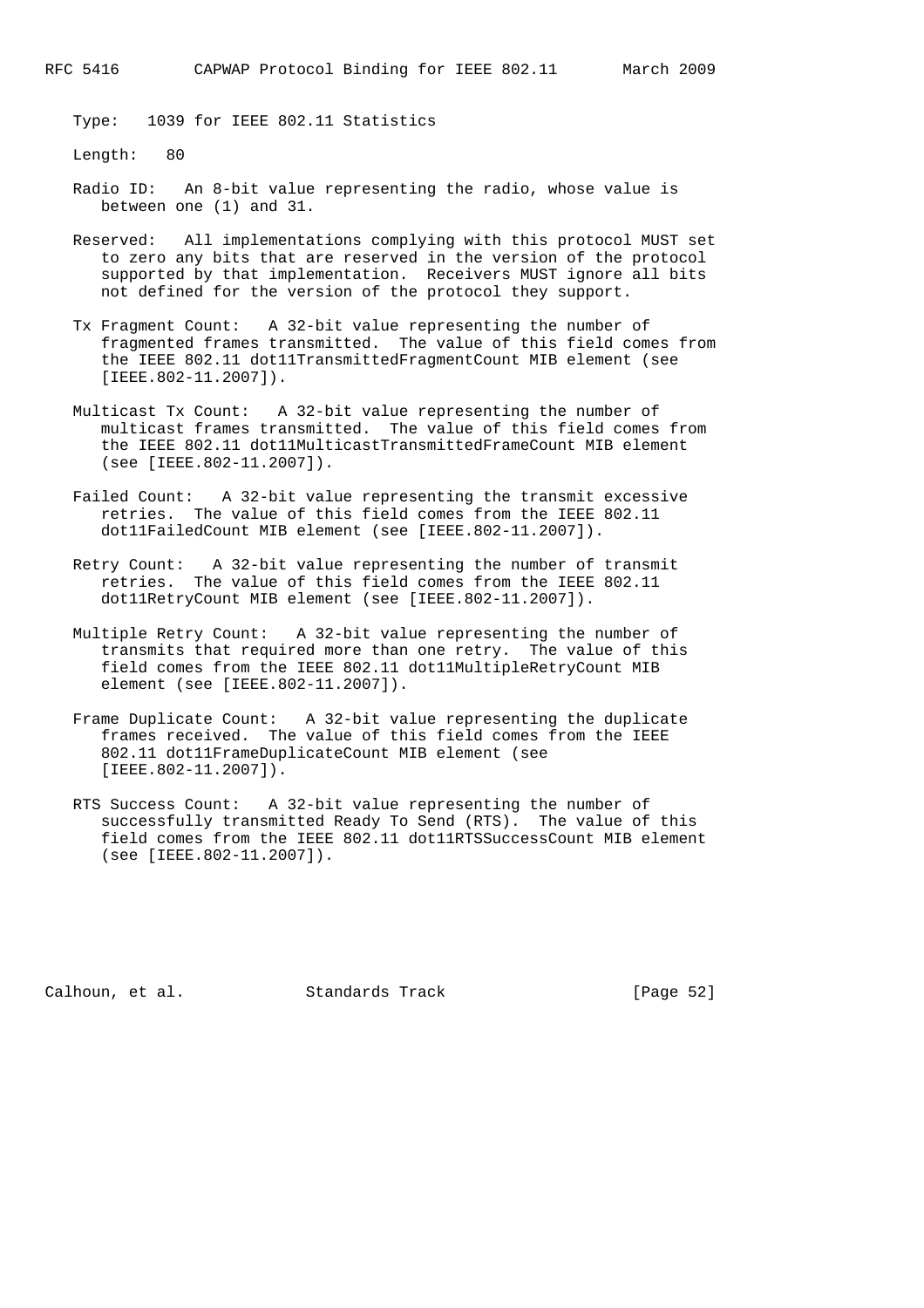- RTS Failure Count: A 32-bit value representing the failed transmitted RTS. The value of this field comes from the IEEE 802.11 dot11RTSFailureCount MIB element (see [IEEE.802-11.2007]).
- ACK Failure Count: A 32-bit value representing the number of failed acknowledgements. The value of this field comes from the IEEE 802.11 dot11ACKFailureCount MIB element (see [IEEE.802-11.2007]).
	- Rx Fragment Count: A 32-bit value representing the number of fragmented frames received. The value of this field comes from the IEEE 802.11 dot11ReceivedFragmentCount MIB element (see [IEEE.802-11.2007]).
	- Multicast RX Count: A 32-bit value representing the number of multicast frames received. The value of this field comes from the IEEE 802.11 dot11MulticastReceivedFrameCount MIB element (see [IEEE.802-11.2007]).
	- FCS Error Count: A 32-bit value representing the number of FCS failures. The value of this field comes from the IEEE 802.11 dot11FCSErrorCount MIB element (see [IEEE.802-11.2007]).
	- Decryption Errors: A 32-bit value representing the number of Decryption errors that occurred on the WTP. Note that this field is only valid in cases where the WTP provides encryption/ decryption services. The value of this field comes from the IEEE 802.11 dot11WEPUndecryptableCount MIB element (see [IEEE.802-11.2007]).
	- Discarded QoS Fragment Count: A 32-bit value representing the number of discarded QoS fragments received. The value of this field comes from the IEEE 802.11 dot11QoSDiscardedFragmentCount MIB element (see [IEEE.802-11.2007]).
	- Associated Station Count: A 32-bit value representing the number of number of associated stations. The value of this field comes from the IEEE 802.11 dot11AssociatedStationCount MIB element (see [IEEE.802-11.2007]).
	- QoS CF Polls Received Count: A 32-bit value representing the number of (+)CF-Polls received. The value of this field comes from the IEEE 802.11 dot11QosCFPollsReceivedCount MIB element (see [IEEE.802-11.2007]).
	- QoS CF Polls Unused Count: A 32-bit value representing the number of (+)CF-Polls that have been received, but not used. The value of this field comes from the IEEE 802.11 dot11QosCFPollsUnusedCount MIB element (see [IEEE.802-11.2007]).

Calhoun, et al. Standards Track [Page 53]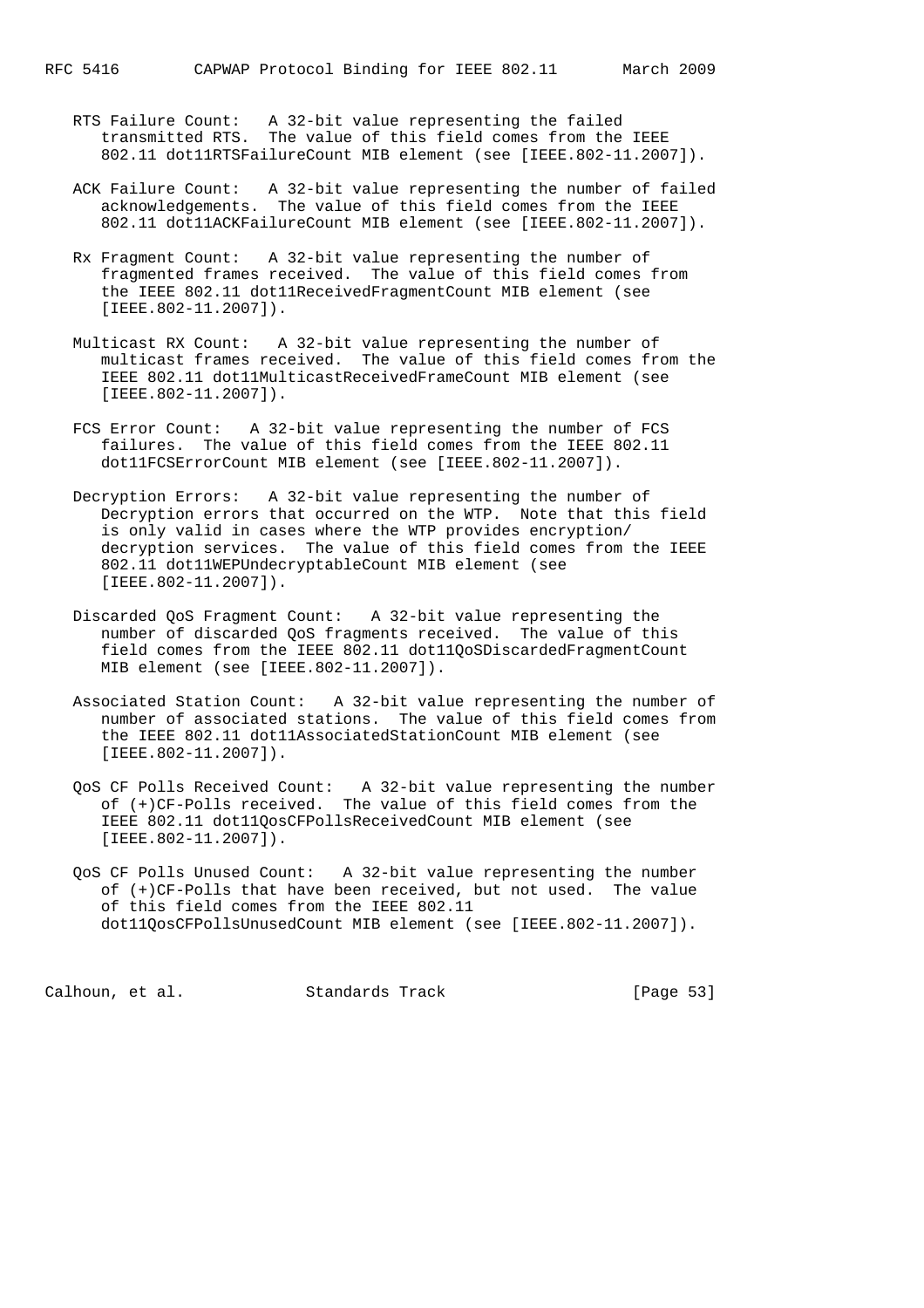QoS CF Polls Unusable Count: A 32-bit value representing the number of (+)CF-Polls that have been received, but could not be used due to the Transmission Opportunity (TXOP) size being smaller than the time that is required for one frame exchange sequence. The value of this field comes from the IEEE 802.11 dot11QosCFPollsUnusableCount MIB element (see [IEEE.802-11.2007]).

6.17. IEEE 802.11 Supported Rates

 The IEEE 802.11 Supported Rates message element is sent by the WTP to indicate the rates that it supports, and contains the following fields.

 $0$  1 2 3 0 1 2 3 4 5 6 7 8 9 0 1 2 3 4 5 6 7 8 9 0 1 2 3 4 5 6 7 8 9 0 1 +-+-+-+-+-+-+-+-+-+-+-+-+-+-+-+-+-+-+-+-+-+-+-+-+-+-+-+-+-+-+-+-+ | Radio ID | Supported Rates... +-+-+-+-+-+-+-+-+-+-+-+-+-+-+-+-+-+-+-+-+-+-+-+-+-+-+-+-+-+-+-+-+

Type: 1040 for IEEE 802.11 Supported Rates

Length:  $>= 3$ 

- Radio ID: An 8-bit value representing the radio, whose value is between one (1) and 31.
- Supported Rates: The WTP includes the Supported Rates that its hardware supports. The format is identical to the Rate Set message element and is between 2 and 8 bytes in length.

6.18. IEEE 802.11 Tx Power

 The IEEE 802.11 Tx Power message element value is bi-directional. When sent by the WTP, it contains the current power level of the radio in question. When sent by the AC, it contains the power level to which the WTP MUST adhere.

| 0 1 2 3 4 5 6 7 8 9 0 1 2 3 4 5 6 7 8 9 0 1 2 3 4 5 6 7 8 9 0 1 |  |          |  |            |  |  |  |  |  |                  |  |  |  |  |  |
|-----------------------------------------------------------------|--|----------|--|------------|--|--|--|--|--|------------------|--|--|--|--|--|
|                                                                 |  |          |  |            |  |  |  |  |  |                  |  |  |  |  |  |
|                                                                 |  | Radio ID |  | Reserved I |  |  |  |  |  | Current Tx Power |  |  |  |  |  |
|                                                                 |  |          |  |            |  |  |  |  |  |                  |  |  |  |  |  |

Type: 1041 for IEEE 802.11 Tx Power

Calhoun, et al. Standards Track [Page 54]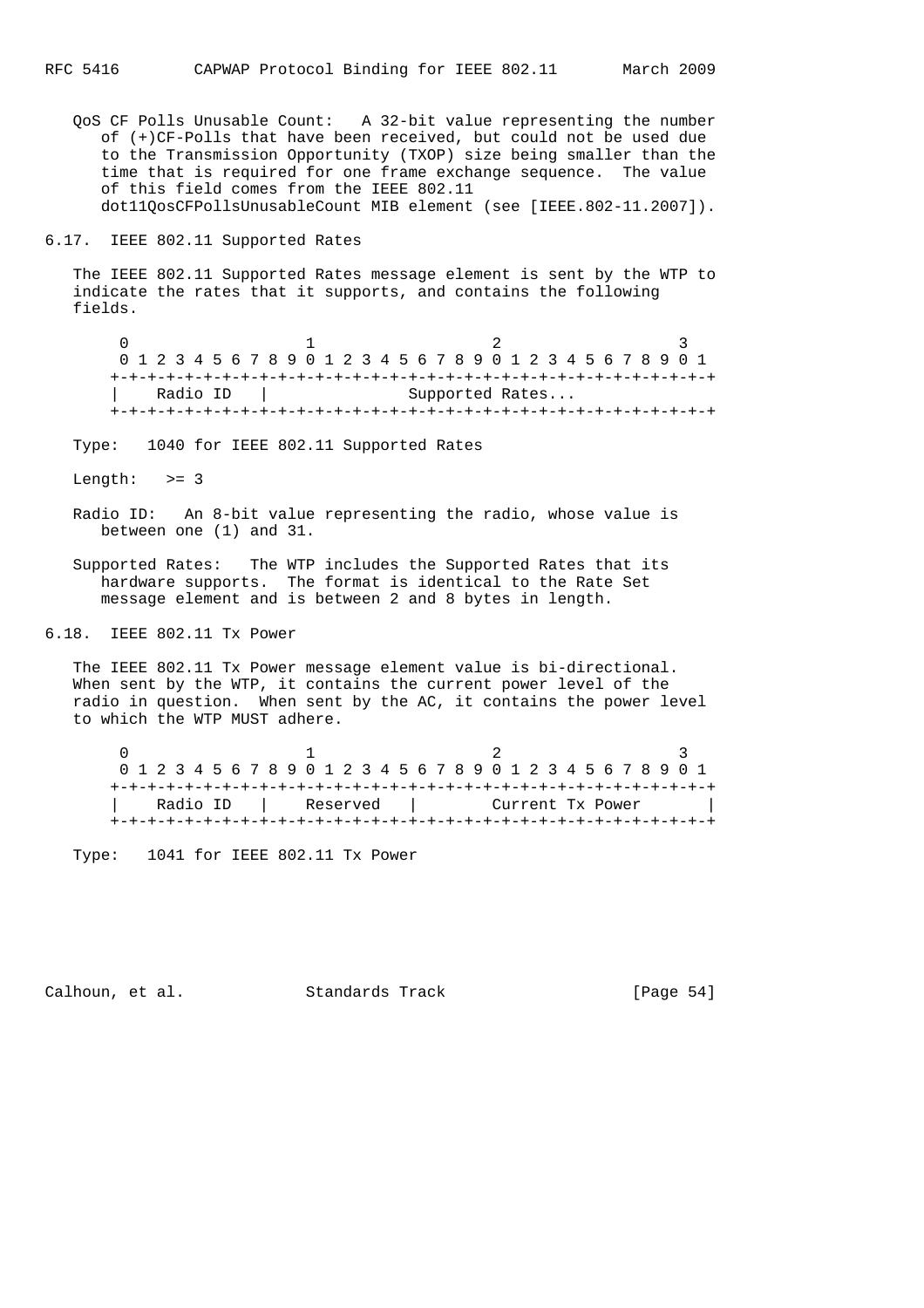Length: 4

- Radio ID: An 8-bit value representing the radio to configure, whose value is between one (1) and 31.
- Reserved: All implementations complying with this protocol MUST set to zero any bits that are reserved in the version of the protocol supported by that implementation. Receivers MUST ignore all bits not defined for the version of the protocol they support.
- Current Tx Power: This attribute contains the current transmit output power in mW, as described in the dot11CurrentTxPowerLevel MIB variable, see [IEEE.802-11.2007].

6.19. IEEE 802.11 Tx Power Level

 The IEEE 802.11 Tx Power Level message element is sent by the WTP and contains the different power levels supported. The values found in this message element are found in the IEEE 802.11 Dot11PhyTxPowerEntry MIB table, see [IEEE.802-11.2007].

The value field contains the following:

 $0$  1 2 3 0 1 2 3 4 5 6 7 8 9 0 1 2 3 4 5 6 7 8 9 0 1 2 3 4 5 6 7 8 9 0 1 +-+-+-+-+-+-+-+-+-+-+-+-+-+-+-+-+-+-+-+-+-+-+-+-+-+-+-+-+-+-+-+-+ | Radio ID | Num Levels | Power Level [n] | +-+-+-+-+-+-+-+-+-+-+-+-+-+-+-+-+-+-+-+-+-+-+-+-+-+-+-+-+-+-+-+-+

Type: 1042 for IEEE 802.11 Tx Power Level

Length:  $>= 4$ 

- Radio ID: An 8-bit value representing the radio to configure, whose value is between one (1) and 31.
- Num Levels: The number of power level attributes. The value of this field comes from the IEEE 802.11 dot11NumberSupportedPowerLevels MIB element (see [IEEE.802-11.2007]).
- Power Level: Each power level field contains a supported power level, in mW. The value of this field comes from the corresponding IEEE 802.11 dot11TxPowerLevel[n] MIB element, see [IEEE.802-11.2007].

Calhoun, et al. Standards Track [Page 55]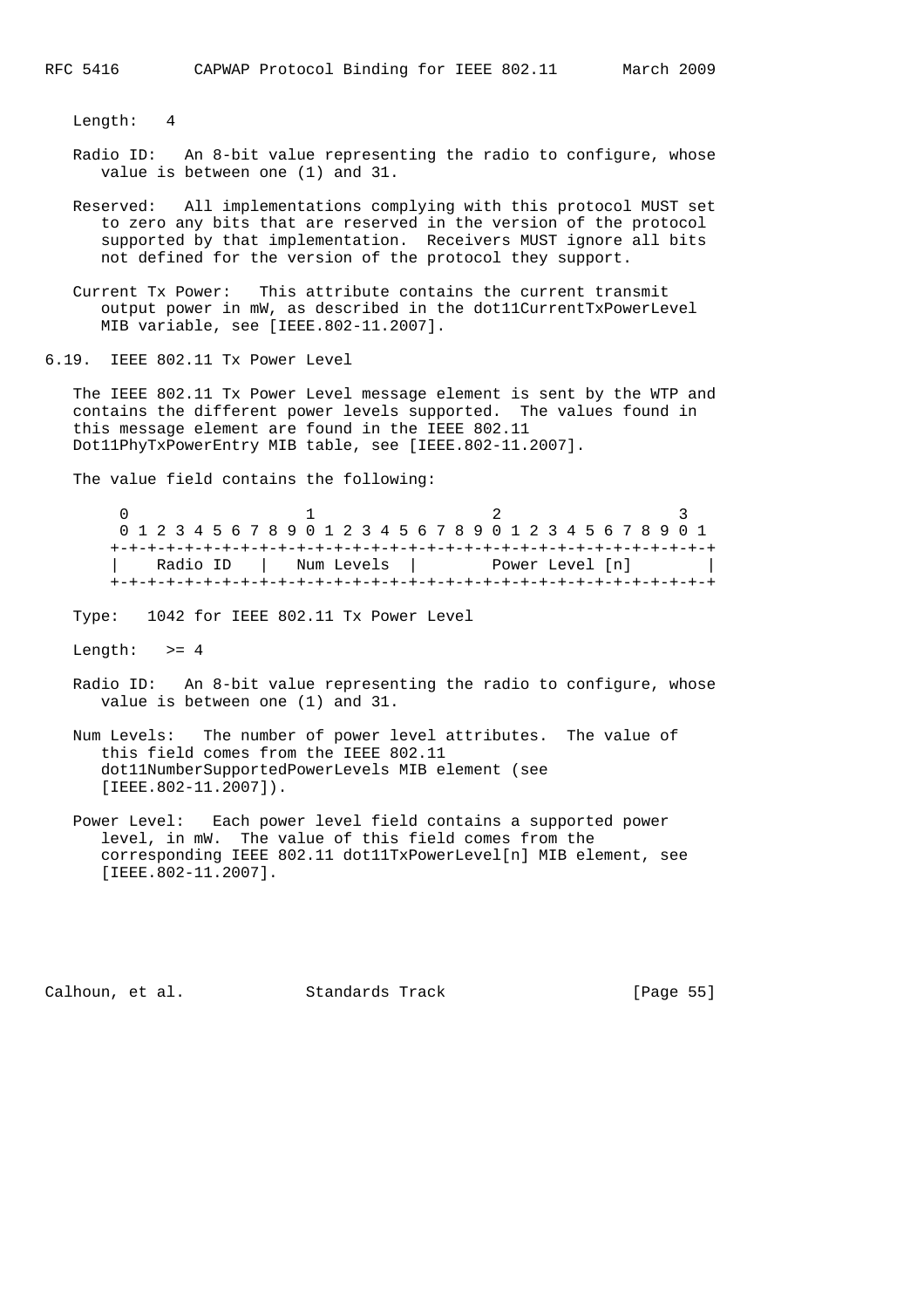6.20. IEEE 802.11 Update Station QoS

 The IEEE 802.11 Update Station QoS message element is used to change the Quality of Service policy on the WTP for a given station. The QoS tags included in this message element are to be applied to packets received at the WTP from the station indicated through the MAC Address field. This message element overrides the default values provided through the IEEE 802.11 WTP Quality of Service message element (see Section 6.22). Any tagging performed by the WTP MUST be directly applied to the packets received from the station, as well as the CAPWAP tunnel, if the packets are tunneled to the AC. See Section 2.6 for more information.

 $0$  and  $1$  and  $2$  3 0 1 2 3 4 5 6 7 8 9 0 1 2 3 4 5 6 7 8 9 0 1 2 3 4 5 6 7 8 9 0 1 2 +-+-+-+-+-+-+-+-+-+-+-+-+-+-+-+-+-+-+-+-+-+-+-+-+-+-+-+-+-+-+-+-+ | Radio ID | MAC Address +-+-+-+-+-+-+-+-+-+-+-+-+-+-+-+-+-+-+-+-+-+-+-+-+-+-+-+-+-+-+-+-+ | MAC Address | QoS Sub-Element... | +-+-+-+-+-+-+-+-+-+-+-+-+-+-+-+-+-+-+-+-+-+-+-+-+-+-+-+-+-+-+-+-+

Type: 1043 for IEEE 802.11 Update Station QoS

Length: 8

 Radio ID: The Radio Identifier, whose value is between one (1) and 31, typically refers to some interface index on the WTP.

MAC Address: The station's MAC Address.

 QoS Sub-Element: The IEEE 802.11 WTP Quality of Service message element contains four QoS sub-elements, one for every QoS profile. The order of the QoS profiles are Voice, Video, Best Effort, and Background.

 0 1 0 1 2 3 4 5 6 7 8 9 0 1 2 3 4 5 +-+-+-+-+-+-+-+-+-+-+-+-+-+-+-+-+ | Reserved|8021p|RSV| DSCP Tag | +-+-+-+-+-+-+-+-+-+-+-+-+-+-+-+-+

> Reserved: All implementations complying with this protocol MUST set to zero any bits that are reserved in the version of the protocol supported by that implementation. Receivers MUST ignore all bits not defined for the version of the protocol they support.

Calhoun, et al. Standards Track [Page 56]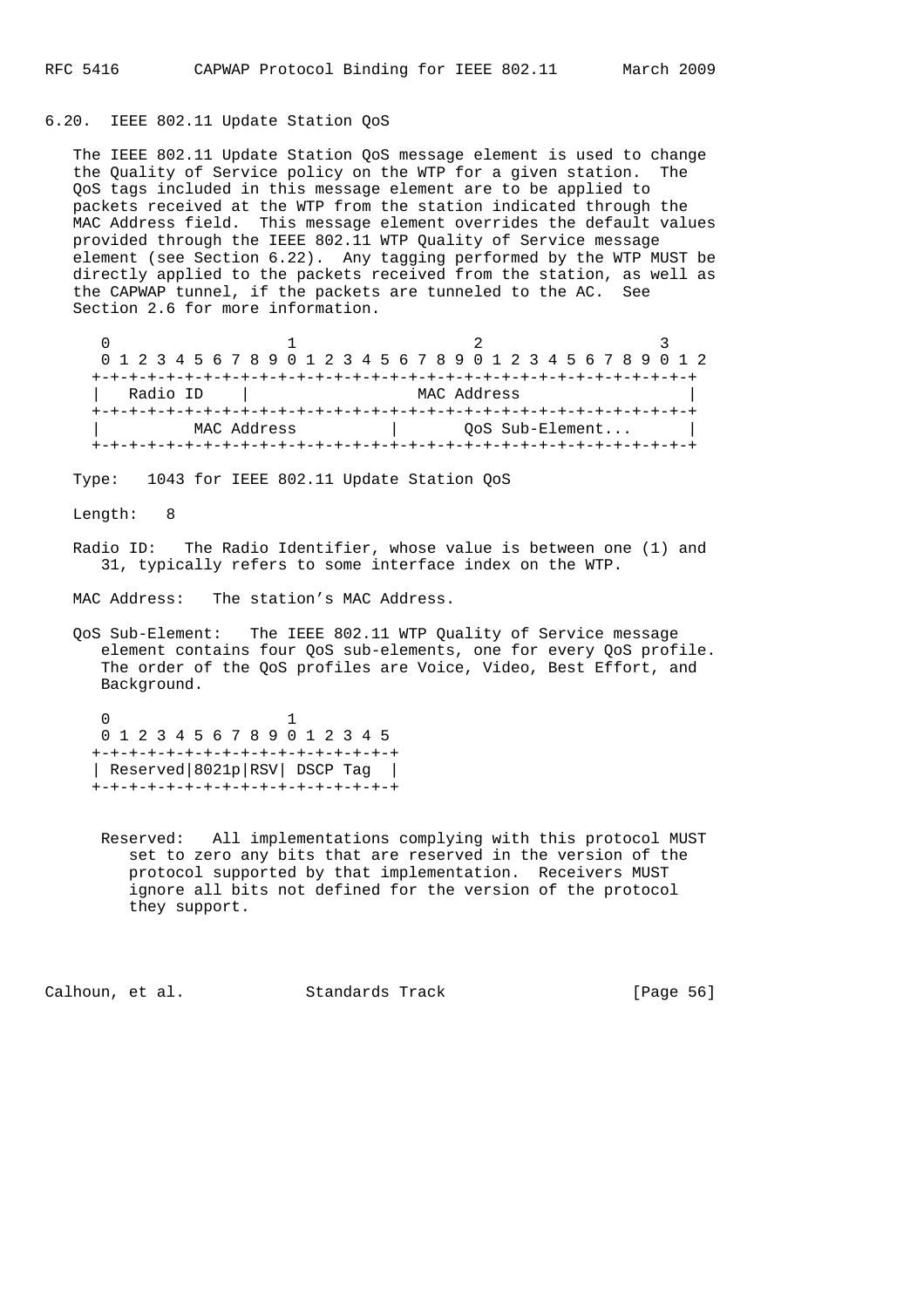- 8021p: The 3-bit 802.1p priority value to use if packets are to be IEEE 802.1p tagged. This field is used only if the 'P' bit in the WTP Quality of Service message element was set; otherwise, its contents MUST be ignored.
- RSV: All implementations complying with this protocol MUST set to zero any bits that are reserved in the version of the protocol supported by that implementation. Receivers MUST ignore all bits not defined for the version of the protocol they support.
- DSCP Tag: The 6-bit DSCP label to use if packets are eligible to be DSCP tagged, specifically an IPv4 or IPv6 packet (see [RFC2474]). This field is used only if the 'D' bit in the WTP Quality of Service message element was set; otherwise, its contents MUST be ignored.
- 6.21. IEEE 802.11 Update WLAN

 The IEEE 802.11 Update WLAN message element is used by the AC to define a wireless LAN on the WTP. The inclusion of this message element MUST also include the IEEE 802.11 Information Element message element, containing the following 802.11 IEs:

Power Constraint information element

WPA information element [WPA]

RSN information element

 Enhanced Distributed Channel Access (EDCA) Parameter Set information element

QoS Capability information element

WMM information element [WMM]

 These IEEE 802.11 Information Elements are stored by the WTP and included in any Probe Responses and Beacons generated, as specified in the IEEE 802.11 standard [IEEE.802-11.2007].

 If cryptographic services are provided at the WTP, the WTP MUST observe the algorithm dictated in the Group Cipher Suite field of the RSN Information Element sent by the AC. The RSN Information Element is used to communicate any supported algorithm, including WEP, TKIP, and AES-CCMP. In the case of static WEP keys, the RSN Information Element is still used to indicate the cryptographic algorithm even though no key exchange occurred.

Calhoun, et al. Standards Track [Page 57]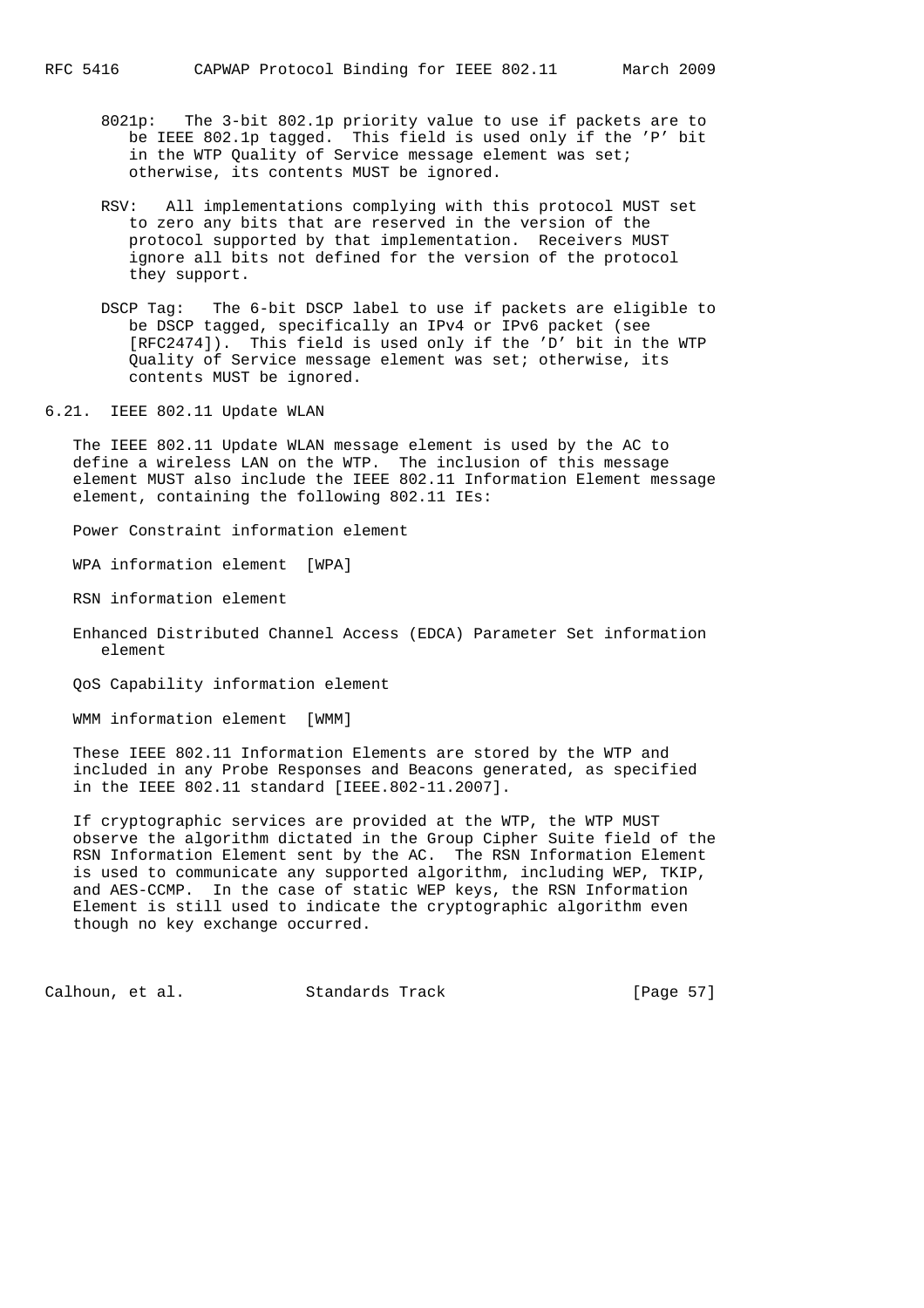The message element uses the following format:

 $0$  1 2 3 0 1 2 3 4 5 6 7 8 9 0 1 2 3 4 5 6 7 8 9 0 1 2 3 4 5 6 7 8 9 0 1 +-+-+-+-+-+-+-+-+-+-+-+-+-+-+-+-+-+-+-+-+-+-+-+-+-+-+-+-+-+-+-+-+ | Radio ID | WLAN ID | Capability | +-+-+-+-+-+-+-+-+-+-+-+-+-+-+-+-+-+-+-+-+-+-+-+-+-+-+-+-+-+-+-+-+ Key Index | Key Status | Key Length +-+-+-+-+-+-+-+-+-+-+-+-+-+-+-+-+-+-+-+-+-+-+-+-+-+-+-+-+-+-+-+-+  $\mathbb{R}$  Key...  $\blacksquare$  +-+-+-+-+-+-+-+-+-+-+-+-+-+-+-+-+-+-+-+-+-+-+-+-+-+-+-+-+-+-+-+-+ Type: 1044 for IEEE 802.11 Update WLAN Length:  $>= 8$  Radio ID: An 8-bit value representing the radio, whose value is between one (1) and 31. WLAN ID: An 8-bit value specifying the WLAN Identifier. The value MUST be between one (1) and 16. Capability: A 16-bit value containing the Capability information field to be advertised by the WTP in the Probe Request and Beacon frames. Each bit of the Capability field represents a different WTP capability, which are described in detail in [IEEE.802-11.2007]. The format of the field is: 0 1 0 1 2 3 4 5 6 7 8 9 0 1 2 3 4 5 +-+-+-+-+-+-+-+-+-+-+-+-+-+-+-+-+ |E|I|C|F|P|S|B|A|M|Q|T|D|V|O|K|L| +-+-+-+-+-+-+-+-+-+-+-+-+-+-+-+-+ E (ESS): The AC MUST set the Extended Service Set (ESS) subfield to 1. I (IBSS): The AC MUST set the Independent Basic Service Set (IBSS) subfield to 0.

- C (CF-Pollable): The AC sets the Contention Free Pollable (CF- Pollable) subfield based on the table found in [IEEE.802-11.2007].
- F (CF-Poll Request): The AC sets the CF-Poll Request subfield based on the table found in [IEEE.802-11.2007].

Calhoun, et al. Standards Track [Page 58]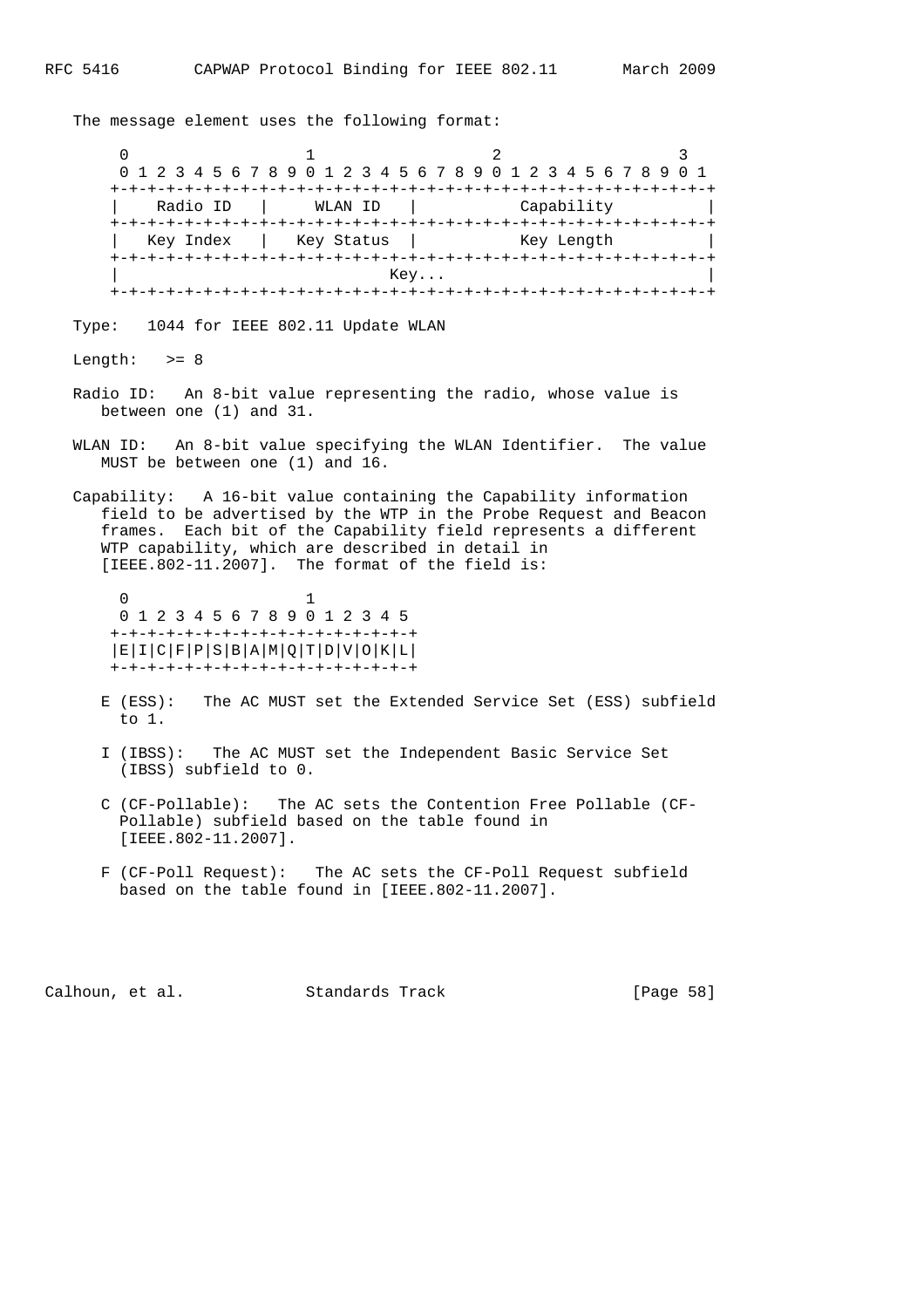- P (Privacy): The AC sets the Privacy subfield based on the confidentiality requirements of the WLAN, as defined in [IEEE.802-11.2007].
- S (Short Preamble): The AC sets the Short Preamble subfield based on whether the use of short preambles are permitted on the WLAN, as defined in [IEEE.802-11.2007].
- B (PBCC): The AC sets the Packet Binary Convolutional Code (PBCC) modulation option subfield based on whether the use of PBCC is permitted on the WLAN, as defined in [IEEE.802-11.2007].
- A (Channel Agility): The AC sets the Channel Agility subfield based on whether the WTP is capable of supporting the High Rate Direct Sequence Spread Spectrum (HR/DSSS), as defined in [IEEE.802-11.2007].
- M (Spectrum Management): The AC sets the Spectrum Management subfield according to the value of the dot11SpectrumManagementRequired MIB variable, as defined in [IEEE.802-11.2007].
- Q (QoS): The AC sets the Quality of Service (QoS) subfield based on the table found in [IEEE.802-11.2007].
- T (Short Slot Time): The AC sets the Short Slot Time subfield according to the value of the WTP's currently used slot time value, as defined in [IEEE.802-11.2007].
- D (APSD): The AC sets the APSD subfield according to the value of the dot11APSDOptionImplemented Management Information Base (MIB) variable, as defined in [IEEE.802-11.2007].
- V (Reserved): The AC sets the Reserved subfield to zero, as defined in [IEEE.802-11.2007].
- O (DSSS-OFDM): The AC sets the DSSS-OFDM subfield to indicate the use of Direct Sequence Spread Spectrum with Orthogonal Frequency Division Multiplexing (DSSS-OFDM), as defined in [IEEE.802-11.2007].
- K (Delayed Block ACK): The AC sets the Delayed Block ACK subfield according to the value of the dot11DelayedBlockAckOptionImplemented MIB variable, as defined in [IEEE.802-11.2007].

Calhoun, et al. Standards Track [Page 59]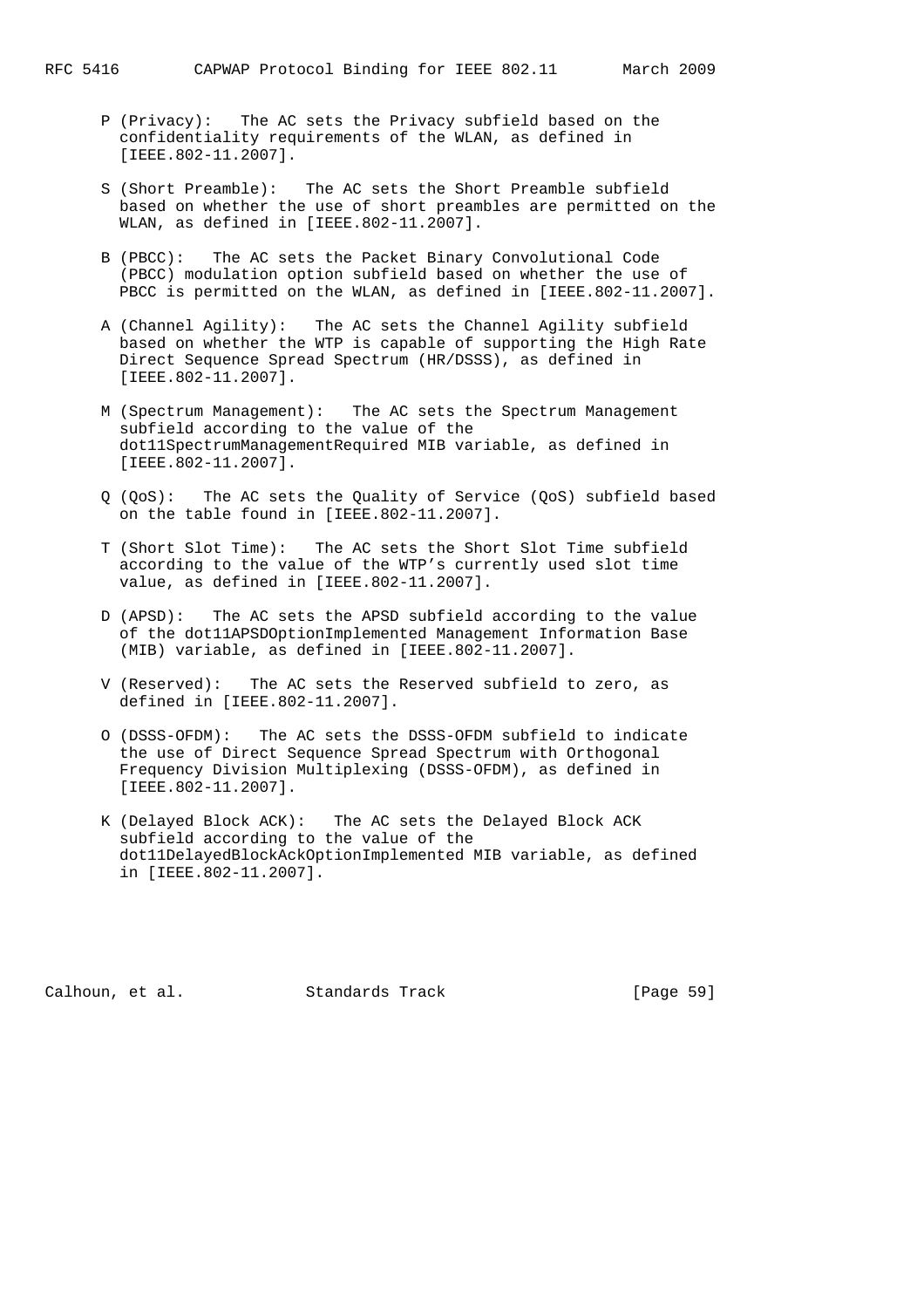L (Immediate Block ACK): The AC sets the Delayed Block ACK subfield according to the value of the dot11ImmediateBlockAckOptionImplemented MIB variable, as defined in [IEEE.802-11.2007].

Key-Index: The Key-Index associated with the key.

- Key Status: A 1-byte value that specifies the state and usage of the key that has been included. The following values describe the key usage and its status:
	- 0 A value of zero, with the inclusion of the RSN Information Element means that the WLAN uses per-station encryption keys, and therefore the key in the 'Key' field is only used for multicast traffic.
	- 1 When set to one, the WLAN employs a shared WEP key, also known as a static WEP key, and uses the encryption key for both unicast and multicast traffic for all stations.
	- 2 The value of 2 indicates that the AC will begin rekeying the GTK with the STA's in the BSS. It is only valid when IEEE 802.11 is enabled as the security policy for the BSS.
	- 3 The value of 3 indicates that the AC has completed rekeying the GTK and broadcast packets no longer need to be duplicated and transmitted with both GTK's.
- Key Length: A 16-bit value representing the length of the Key field.
- Key: A Session Key, whose length is known via the Key Length field, used to provide data privacy. For static WEP keys, which is true when the 'Key Status' bit is set to one, this key is used for both unicast and multicast traffic. For encryption schemes that employ a separate encryption key for unicast and multicast traffic, the key included here only applies to multicast data, and the cipher suite is specified in an accompanied RSN Information Element. In these scenarios, the key, and cipher information, is communicated via the Add Station message element, see Section 4.6.8 in [RFC5415]. When used with WEP, the Key field includes the broadcast key. When used with CCMP, the Key field includes the 128-bit Group Temporal Key. When used with TKIP, the Key field includes the 256-bit Group Temporal Key (which consists of a 128 bit key used as input for TKIP key mixing, and two 64-bit keys used for Michael).

Calhoun, et al. Standards Track [Page 60]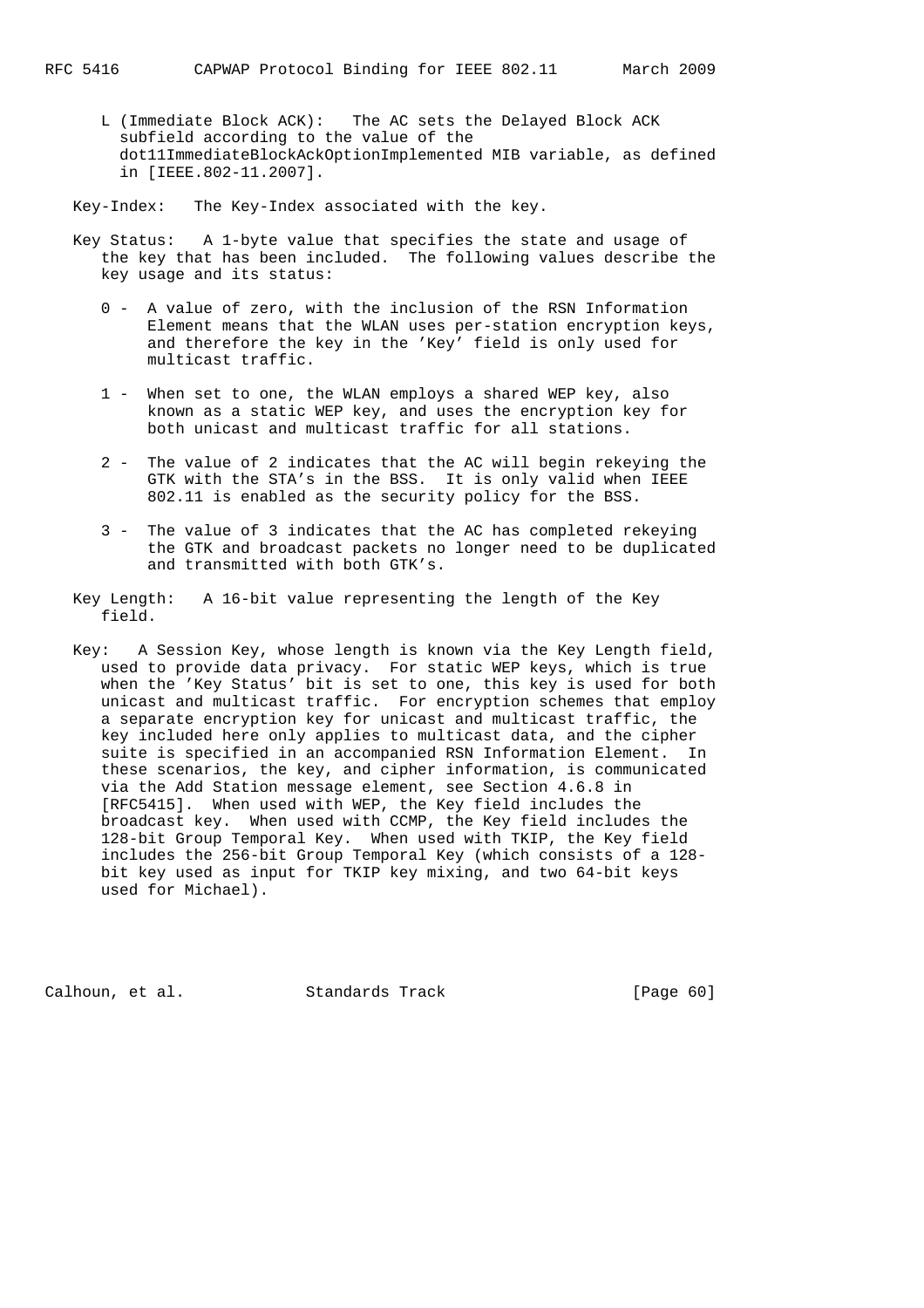# 6.22. IEEE 802.11 WTP Quality of Service

 The IEEE 802.11 WTP Quality of Service message element value is sent by the AC to the WTP to communicate Quality of Service configuration information. The QoS tags included in this message element are the default QoS values to be applied to packets received by the WTP from stations on a particular radio. Any tagging performed by the WTP MUST be directly applied to the packets received from the station, as well as the CAPWAP tunnel, if the packets are tunneled to the AC. See Section 2.6 for more information.

 $0$  1 2 3 0 1 2 3 4 5 6 7 8 9 0 1 2 3 4 5 6 7 8 9 0 1 2 3 4 5 6 7 8 9 0 1 +-+-+-+-+-+-+-+-+-+-+-+-+-+-+-+-+-+-+-+-+-+-+-+-+-+-+-+-+-+-+-+-+-+ | Radio ID | Tagging Policy | QoS Sub-Element ... +-+-+-+-+-+-+-+-+-+-+-+-+-+-+-+-+-+-+-+-+-+-+-+-+-+-+-+-+-+-+-+-+-+

Type: 1045 for IEEE 802.11 WTP Quality of Service

Length: 34

- Radio ID: The Radio Identifier, whose value is between one (1) and 31, typically refers to some interface index on the WTP.
- Tagging Policy: A bit field indicating how the WTP is to mark packets for QoS purposes. The required WTP behavior is defined in Section 2.6.1. The field has the following format:

 0 1 2 3 4 5 6 7 +-+-+-+-+-+-+-+-+ |Rsvd |P|Q|D|O|I| +-+-+-+-+-+-+-+-+

- Rsvd: A set of reserved bits for future use. All implementations complying with this protocol MUST set to zero any bits that are reserved in the version of the protocol supported by that implementation. Receivers MUST ignore all bits not defined for the version of the protocol they support.
- P: When set, the WTP is to employ the 802.1p QoS mechanism (see Section 2.6.1.1), and the WTP is to use the 'Q' bit.
- Q: When the 'P' bit is set, the 'Q' bit is used by the AC to communicate to the WTP how 802.1p QoS is to be enforced. Details on the behavior of the 'Q' bit are specified in Section 2.6.1.1.

Calhoun, et al. Standards Track [Page 61]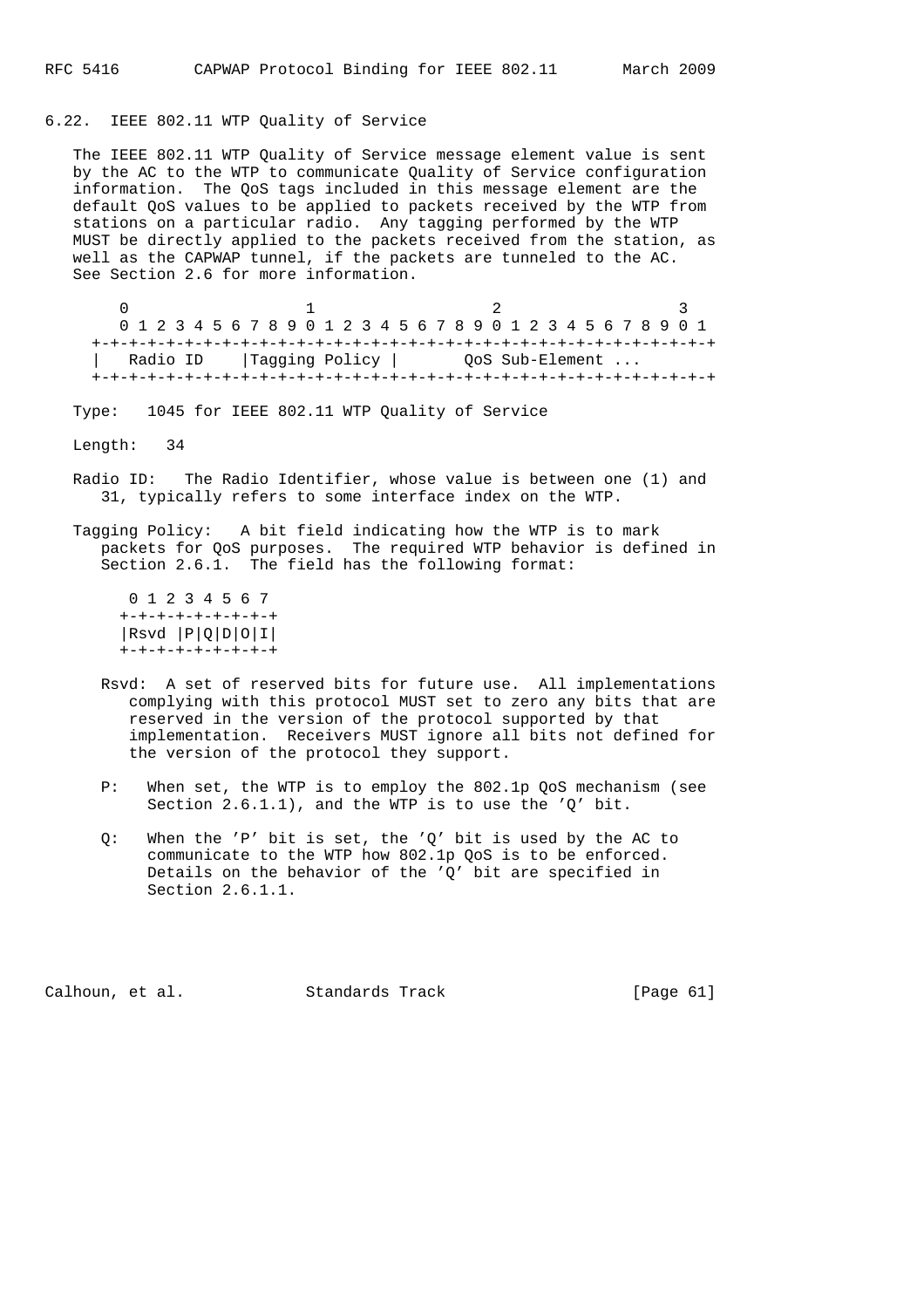- D: When set, the WTP is to employ the DSCP QoS mechanism (see Section 2.6.1.2), and the WTP is to use the 'O' and 'I' bits.
- O: When the 'D' bit is set, the 'O' bit is used by the AC to communicate to the WTP how DSCP QoS is to be enforced on the outer (tunneled) header. Details on the behavior of the 'O' bit are specified in Section 2.6.1.2.
- I: When the 'D' bit is set, the 'I' bit is used by the AC to communicate to the WTP how DSCP QoS is to be enforced on the station's packet (inner) header. Details on the behavior of the 'I' bit are specified in Section 2.6.1.2.
- QoS Sub-Element: The IEEE 802.11 WTP Quality of Service message element contains four QoS sub-elements, one for every QoS profile. The order of the QoS profiles are Voice, Video, Best Effort, and Background.

|             |  |  |  |       |  |  |  |      |  | 0 1 2 3 4 5 6 7 8 9 0 1 2 3 4 5 6 7 8 9 0 1 2 3 4 5 6 7 8 9 0 1 |  |                             |  |  |  |  |       |  |  |  |
|-------------|--|--|--|-------|--|--|--|------|--|-----------------------------------------------------------------|--|-----------------------------|--|--|--|--|-------|--|--|--|
|             |  |  |  |       |  |  |  |      |  | --+-+-+-+-+-+-+-+-+-+-+-+-+-+-+-+-+                             |  |                             |  |  |  |  |       |  |  |  |
| Queue Depth |  |  |  |       |  |  |  |      |  | CWMin                                                           |  |                             |  |  |  |  | CWMax |  |  |  |
|             |  |  |  |       |  |  |  |      |  | +-+-+-+-+-+-+-+-+-+-+-+-+-+-+-+-+-+-                            |  |                             |  |  |  |  |       |  |  |  |
|             |  |  |  | CWMax |  |  |  | ATFS |  |                                                                 |  | Reserved 8021p RSV DSCP Tag |  |  |  |  |       |  |  |  |
|             |  |  |  |       |  |  |  |      |  |                                                                 |  |                             |  |  |  |  |       |  |  |  |

- Queue Depth: The number of packets that can be on the specific QoS transmit queue at any given time.
- CWMin: The Contention Window minimum (CWmin) value for the QoS transmit queue. The value of this field comes from the IEEE 802.11 dot11EDCATableCWMin MIB element (see [IEEE.802-11.2007]).
- CWMax: The Contention Window maximum (CWmax) value for the QoS transmit queue. The value of this field comes from the IEEE 802.11 dot11EDCATableCWMax MIB element (see [IEEE.802-11.2007]).
- AIFS: The Arbitration Inter Frame Spacing (AIFS) to use for the QoS transmit queue. The value of this field comes from the IEEE 802.11 dot11EDCATableAIFSN MIB element (see [IEEE.802-11.2007]).

Calhoun, et al. Standards Track [Page 62]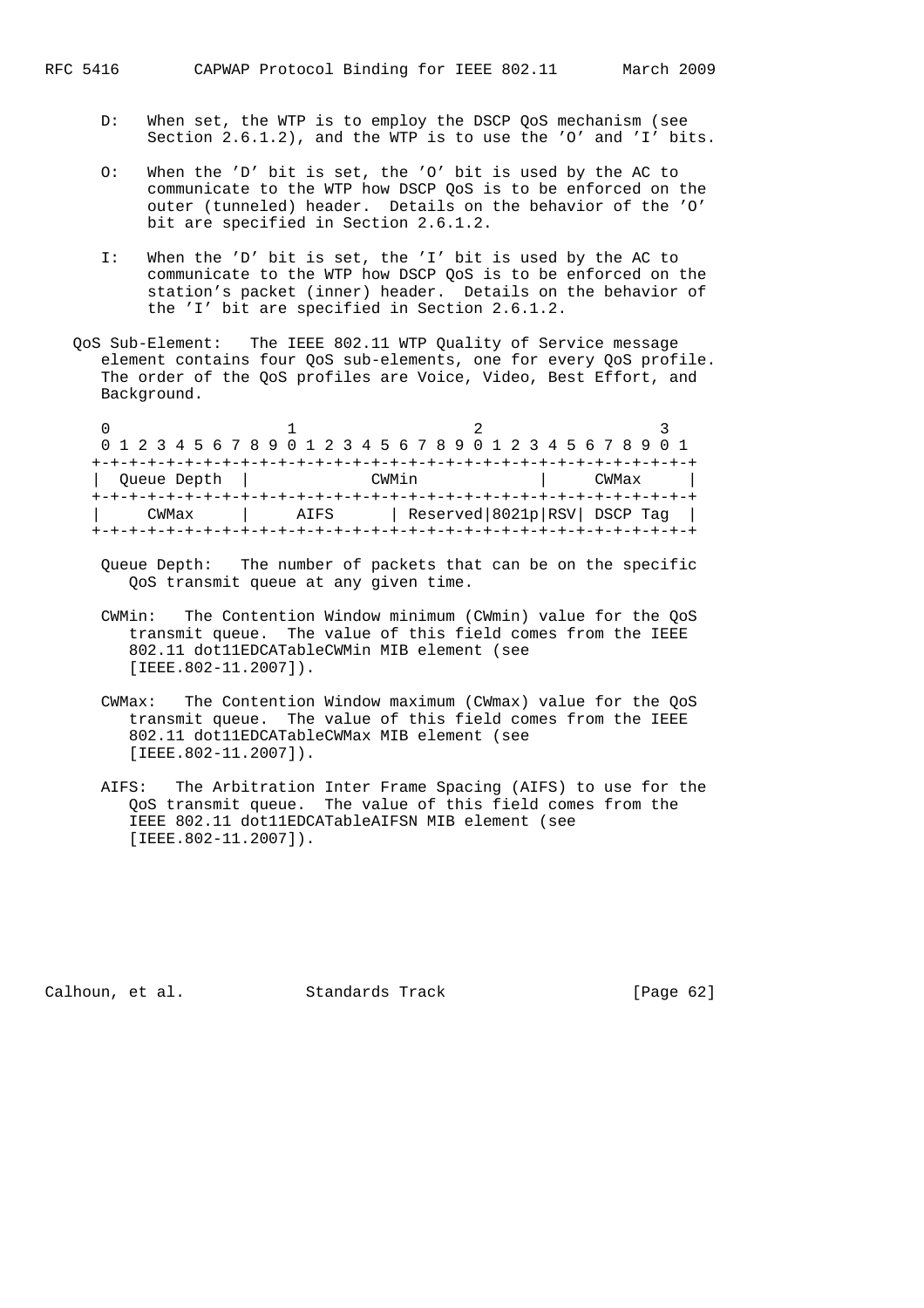- Reserved: All implementations complying with this protocol MUST set to zero any bits that are reserved in the version of the protocol supported by that implementation. Receivers MUST ignore all bits not defined for the version of the protocol they support.
- 8021p: The 3-bit 802.1p priority value to use if packets are to be IEEE 802.1p tagged. This field is used only if the 'P' bit is set; otherwise, its contents MUST be ignored.
- RSV: All implementations complying with this protocol MUST set to zero any bits that are reserved in the version of the protocol supported by that implementation. Receivers MUST ignore all bits not defined for the version of the protocol they support.
- DSCP Tag: The 6-bit DSCP label to use if packets are eligible to be DSCP tagged, specifically an IPv4 or IPv6 packet (see [RFC2474]). This field is used only if the 'D' bit is set; otherwise, its contents MUST be ignored.
- 6.23. IEEE 802.11 WTP Radio Configuration

 The IEEE 802.11 WTP WLAN Radio Configuration message element is used by the AC to configure a Radio on the WTP, and by the WTP to deliver its radio configuration to the AC. The message element value contains the following fields:

|              | 0 1 2 3 4 5 6 7 8 9 0 1 2 3 4 5 6 7 8 9 0 1 2 3 4 5 6 7 8 9 |  |
|--------------|-------------------------------------------------------------|--|
|              |                                                             |  |
|              | Radio ID   Short Preamble   Num of BSSIDs   DTIM Period     |  |
|              |                                                             |  |
|              | <b>BSSID</b>                                                |  |
|              |                                                             |  |
| <b>BSSID</b> | Beacon Period                                               |  |
|              |                                                             |  |
|              | Country String                                              |  |
|              |                                                             |  |

Type: 1046 for IEEE 802.11 WTP WLAN Radio Configuration

Length: 16

 Radio ID: An 8-bit value representing the radio to configure, whose value is between one (1) and 31.

Calhoun, et al. Standards Track [Page 63]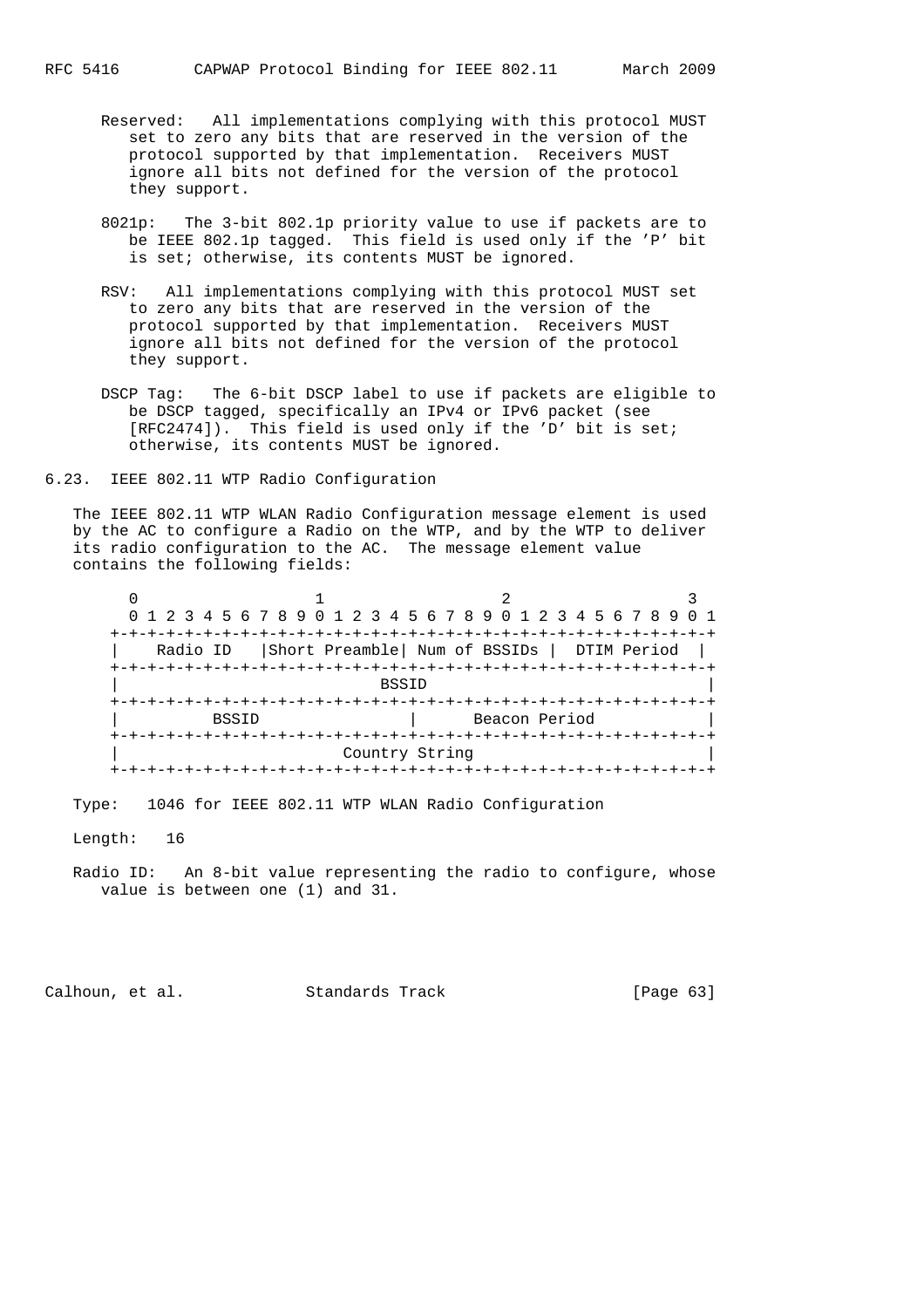- Short Preamble: An 8-bit value indicating whether short preamble is supported. The following enumerated values are currently supported:
	- 0 Short preamble not supported.
	- 1 Short preamble is supported.
- BSSID: The WLAN Radio's base MAC Address.
- Number of BSSIDs: This attribute contains the maximum number of BSSIDs supported by the WTP. This value restricts the number of logical networks supported by the WTP, and is between 1 and 16.
- DTIM Period: This attribute specifies the number of Beacon intervals that elapse between transmission of Beacons frames containing a Traffic Indication Map (TIM) element whose Delivery Traffic Indication Message (DTIM) Count field is 0. This value is transmitted in the DTIM Period field of Beacon frames. The value of this field comes from the IEEE 802.11 dot11DTIMPeriod MIB element (see [IEEE.802-11.2007]).
- Beacon Period: This attribute specifies the number of Time Unit (TU) that a station uses for scheduling Beacon transmissions. This value is transmitted in Beacon and Probe Response frames. The value of this field comes from the IEEE 802.11 dot11BeaconPeriod MIB element (see [IEEE.802-11.2007]).
- Country String: This attribute identifies the country in which the station is operating. The value of this field comes from the IEEE 802.11 dot11CountryString MIB element (see [IEEE.802-11.2007]). Some regulatory domains do not allow WTPs to have user configurable country string, and require that it be a fixed value during the manufacturing process. Therefore, WTP vendors that wish to allow for the configuration of this field will need to validate this behavior during its radio certification process. Other WTP vendors may simply wish to treat this WTP configuration parameter as read-only. The country strings can be found in [ISO.3166-1].

 The WTP and AC MAY ignore the value of this field, depending upon regulatory requirements, for example to avoid classification as a Software-Defined Radio. When this field is used, the first two octets of this string is the two-character country string as described in [ISO.3166-1], and the third octet MUST either be a space, 'O', 'I', or X' as defined below. When the value of the

Calhoun, et al. Standards Track [Page 64]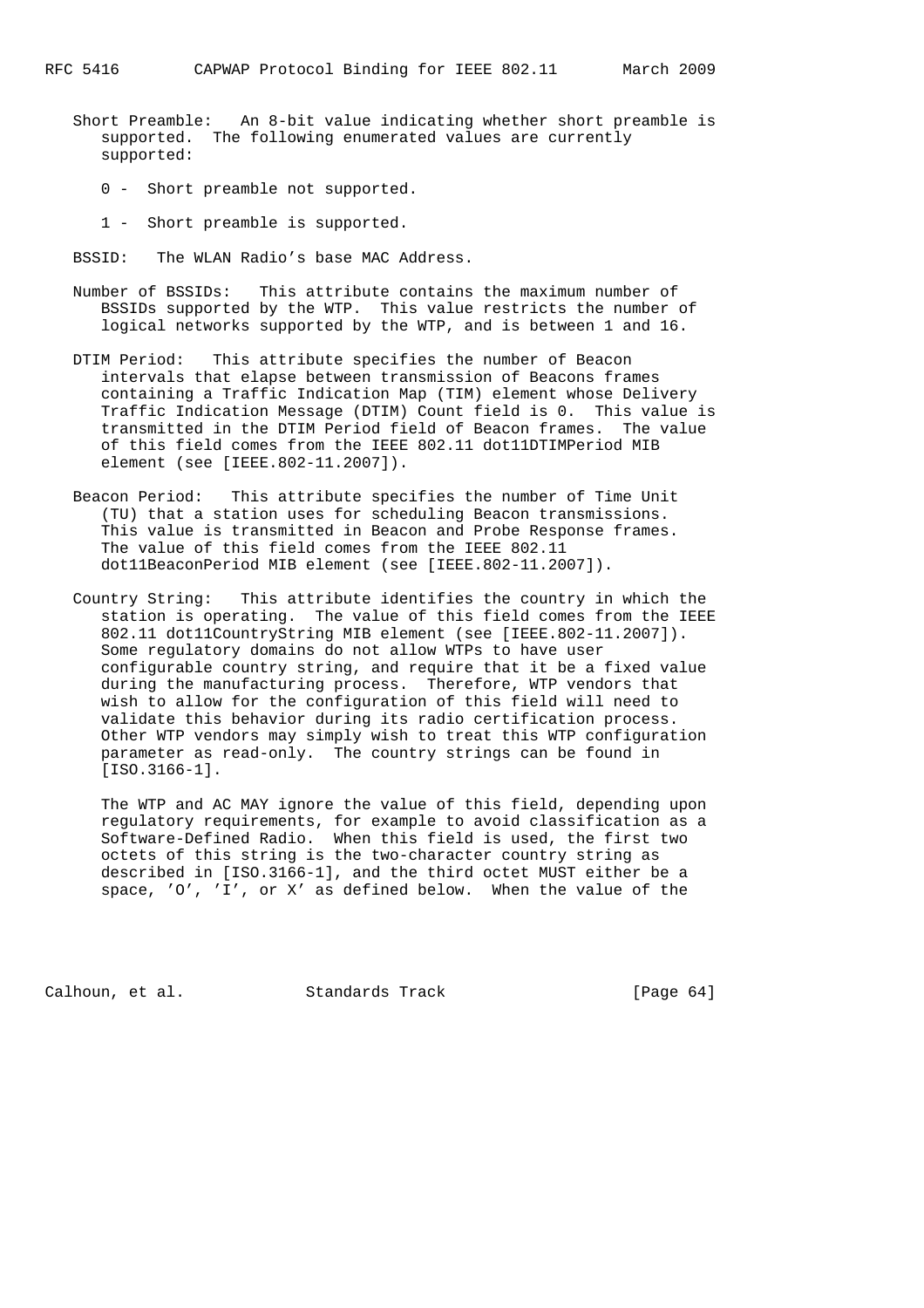third octet is 255 (HEX 0xff), the country string field is not used, and MUST be ignored. The following are the possible values for the third octet:

- 1. an ASCII space character, if the regulations under which the station is operating encompass all environments in the country,
- 2. an ASCII 'O' character, if the regulations under which the station is operating are for an outdoor environment only, or
- 3. an ASCII 'I' character, if the regulations under which the station is operating are for an indoor environment only,
- 4. an ASCII 'X' character, if the station is operating under a non-country entity. The first two octets of the non-country entity shall be two ASCII 'XX' characters,
- 5. a HEX 0xff character means that the country string field is not used and MUST be ignored.

Note that the last byte of the Country String MUST be set to NULL.

6.24. IEEE 802.11 WTP Radio Fail Alarm Indication

 The IEEE 802.11 WTP Radio Fail Alarm Indication message element is sent by the WTP to the AC when it detects a radio failure.

|  |  |          |  |  | 0 1 2 3 4 5 6 7 8 9 0 1 2 3 4 5 6 7 8 9 0 1 2 3 4 5 6 7 8 9 0 1 |  |      |  |  |  |  |        |  |  |  |     |  |  |
|--|--|----------|--|--|-----------------------------------------------------------------|--|------|--|--|--|--|--------|--|--|--|-----|--|--|
|  |  |          |  |  |                                                                 |  |      |  |  |  |  |        |  |  |  |     |  |  |
|  |  | Radio ID |  |  |                                                                 |  | Type |  |  |  |  | Status |  |  |  | Pad |  |  |
|  |  |          |  |  |                                                                 |  |      |  |  |  |  |        |  |  |  |     |  |  |

Type: 1047 for IEEE 802.11 WTP Radio Fail Alarm Indication

Length: 4

 Radio ID: The Radio Identifier, whose value is between one (1) and 31, typically refers to some interface index on the WTP.

 Type: The type of radio failure detected. The following enumerated values are supported:

- 1 Receiver
- 2 Transmitter

Calhoun, et al. Standards Track [Page 65]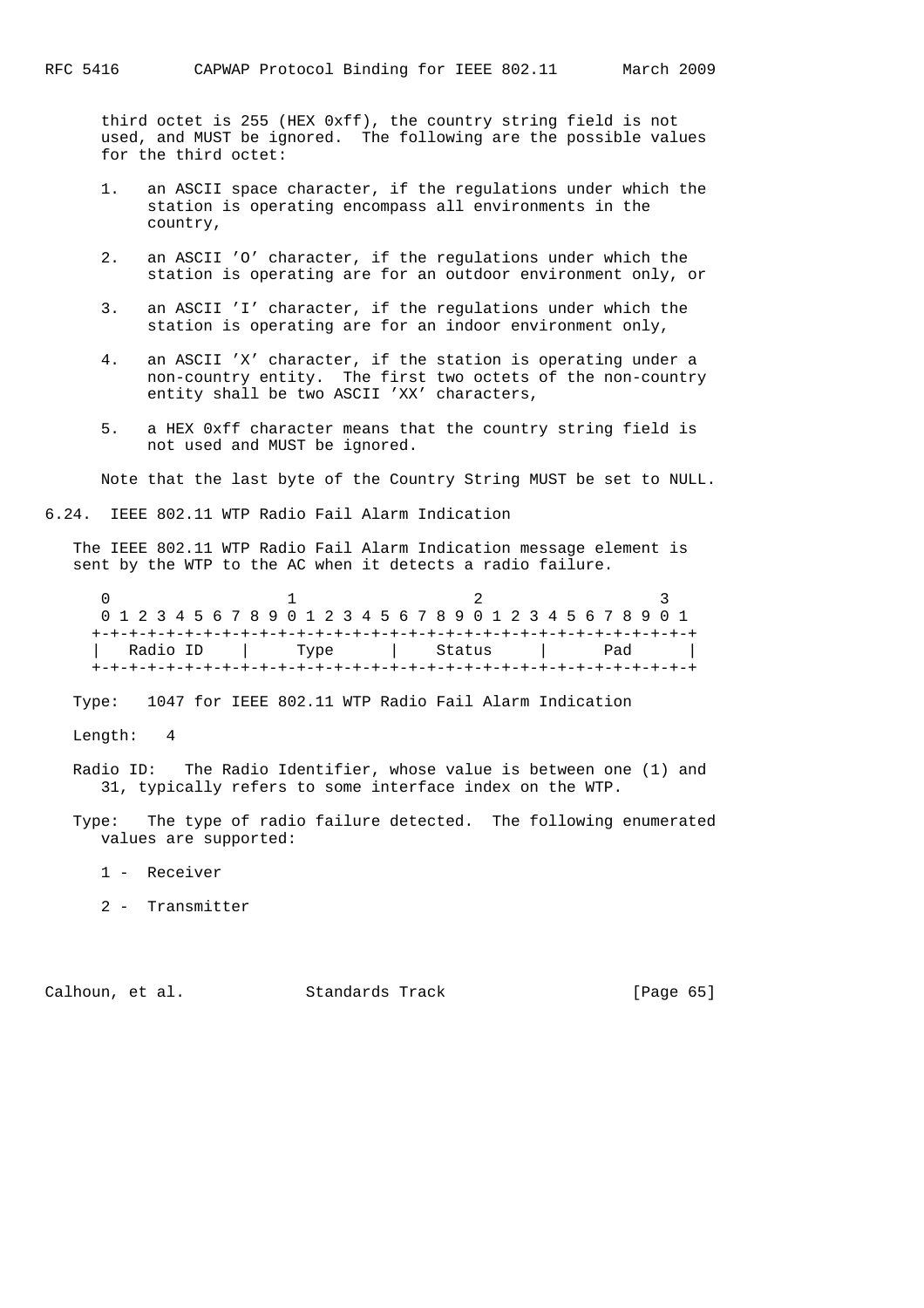Status: An 8-bit boolean indicating whether the radio failure is being reported or cleared. A value of zero is used to clear the event, while a value of one is used to report the event.

 Pad: All implementations complying with version zero of this protocol MUST set these bits to zero. Receivers MUST ignore all bits not defined for the version of the protocol they support.

6.25. IEEE 802.11 WTP Radio Information

 The IEEE 802.11 WTP Radio Information message element is used to communicate the radio information for each IEEE 802.11 radio in the WTP. The Discovery Request message, Primary Discovery Request message, and Join Request message MUST include one such message element per radio in the WTP. The Radio-Type field is used by the AC in order to determine which IEEE 802.11 technology specific binding is to be used with the WTP.

The message element contains two fields, as shown below.

 $0$  and  $1$  and  $2$  3 0 1 2 3 4 5 6 7 8 9 0 1 2 3 4 5 6 7 8 9 0 1 2 3 4 5 6 7 8 9 0 1 +-+-+-+-+-+-+-+-+-+-+-+-+-+-+-+-+-+-+-+-+-+-+-+-+-+-+-+-+-+-+-+-+ | Radio ID | Radio Type +-+-+-+-+-+-+-+-+-+-+-+-+-+-+-+-+-+-+-+-+-+-+-+-+-+-+-+-+-+-+-+-+ | Radio Type | +-+-+-+-+-+-+-+-+

Type: 1048 for IEEE 802.11 WTP Radio Information

Length: 5

- Radio ID: The Radio Identifier, whose value is between one (1) and 31, which typically refers to an interface index on the WTP.
- Radio Type: The type of radio present. Note this is a bit field that is used to specify support for more than a single type of PHY/MAC. The field has the following format:

 0 1 2 3 4 5 6 7 +-+-+-+-+-+-+-+-+ |Reservd|N|G|A|B| +-+-+-+-+-+-+-+-+

Calhoun, et al. Standards Track [Page 66]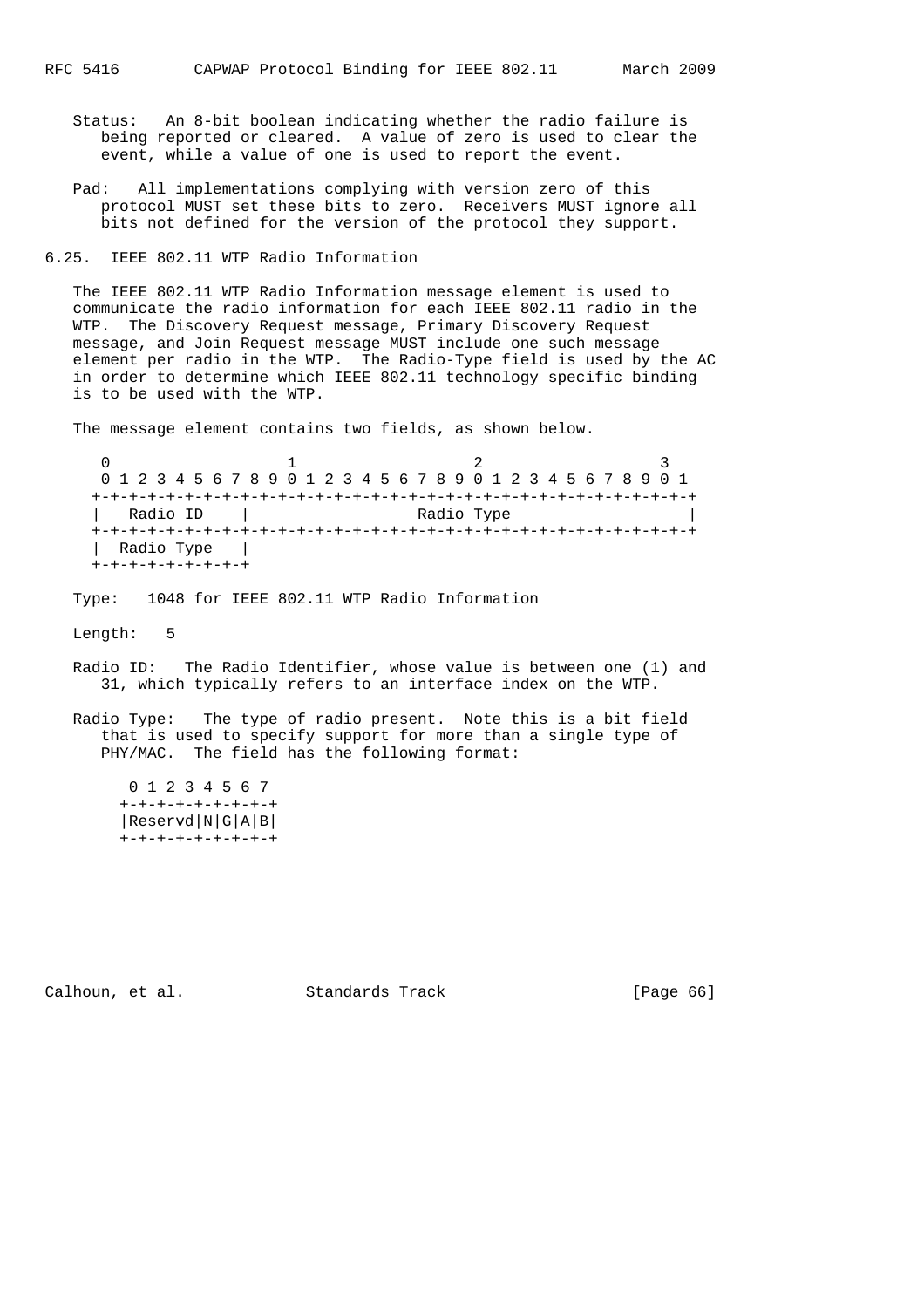Reservd: A set of reserved bits for future use. All implementations complying with this protocol MUST set to zero any bits that are reserved in the version of the protocol supported by that implementation. Receivers MUST ignore all bits not defined for the version of the protocol they support.

- N: An IEEE 802.11n radio.
- G: An IEEE 802.11g radio.
- A: An IEEE 802.11a radio.
- B: An IEEE 802.11b radio.
- 7. IEEE 802.11 Binding WTP Saved Variables

 This section contains the IEEE 802.11 binding specific variables that SHOULD be saved in non-volatile memory on the WTP.

7.1. IEEE80211AntennaInfo

The WTP-per-radio antenna configuration, defined in Section 6.2.

7.2. IEEE80211DSControl

 The WTP-per-radio Direct Sequence Control configuration, defined in Section 6.5.

7.3. IEEE80211MACOperation

 The WTP-per-radio MAC Operation configuration, defined in Section 6.7.

#### 7.4. IEEE80211OFDMControl

 The WTP-per-radio OFDM MAC Operation configuration, defined in Section 6.10.

7.5. IEEE80211Rateset

 The WTP-per-radio Basic Rate Set configuration, defined in Section 6.11.

# 7.6. IEEE80211TxPower

 The WTP-per-radio Transmit Power configuration, defined in Section 6.18.

Calhoun, et al. Standards Track [Page 67]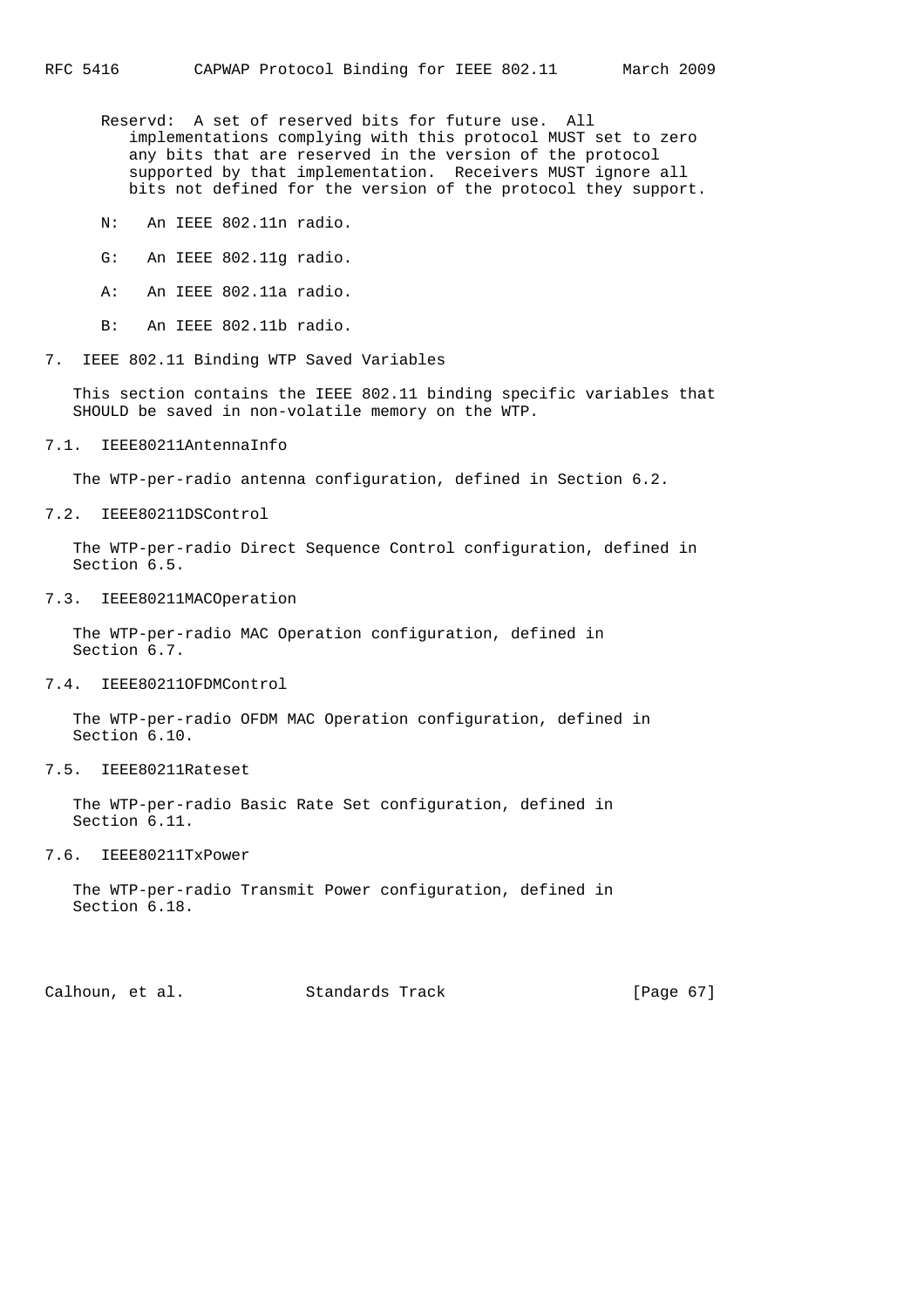# 7.7. IEEE80211QoS

 The WTP-per-radio Quality of Service configuration, defined in Section 6.22.

# 7.8. IEEE80211RadioConfig

The WTP-per-radio Radio Configuration, defined in Section 6.23.

8. Technology Specific Message Element Values

 This section lists IEEE 802.11-specific values for the generic CAPWAP message elements that include fields whose values are technology specific.

8.1. WTP Descriptor Message Element, Encryption Capabilities Field

 This specification defines two new bits for the WTP Descriptor's Encryption Capabilities field, as defined in [RFC5415]. Note that only the bits defined in this specification are described below. WEP is not explicitly advertised as a WTP capability since all WTPs are expected to support the encryption cipher. The format of the Encryption Capabilities field is:

|  |  |  |  | 0 1 2 3 4 5 6 7 8 9 0 1 2 3 4 5 |  |  |  |                                    |
|--|--|--|--|---------------------------------|--|--|--|------------------------------------|
|  |  |  |  |                                 |  |  |  | +-+-+-+-+-+-+-+-+-+-+-+-+-+-+-+-+- |
|  |  |  |  |                                 |  |  |  | A T                                |
|  |  |  |  |                                 |  |  |  | +-+-+-+-+-+-+-+-+-+-+-+-+-+-+-+-+- |

- A: WTP supports AES-CCMP, as defined in [IEEE.802-11.2007].
- T: WTP supports TKIP and Michael, as defined in [IEEE.802-11.2007] and [WPA], respectively.
- 9. Security Considerations

 This section describes security considerations for using IEEE 802.11 with the CAPWAP protocol. A complete threat analysis of the CAPWAP protocol can also be found in [RFC5418].

9.1. IEEE 802.11 Security

 When used with an IEEE 802.11 infrastructure with WEP encryption, the CAPWAP protocol does not add any new vulnerabilities. Derived Session Keys between the STA and WTP can be compromised, resulting in

Calhoun, et al. Standards Track [Page 68]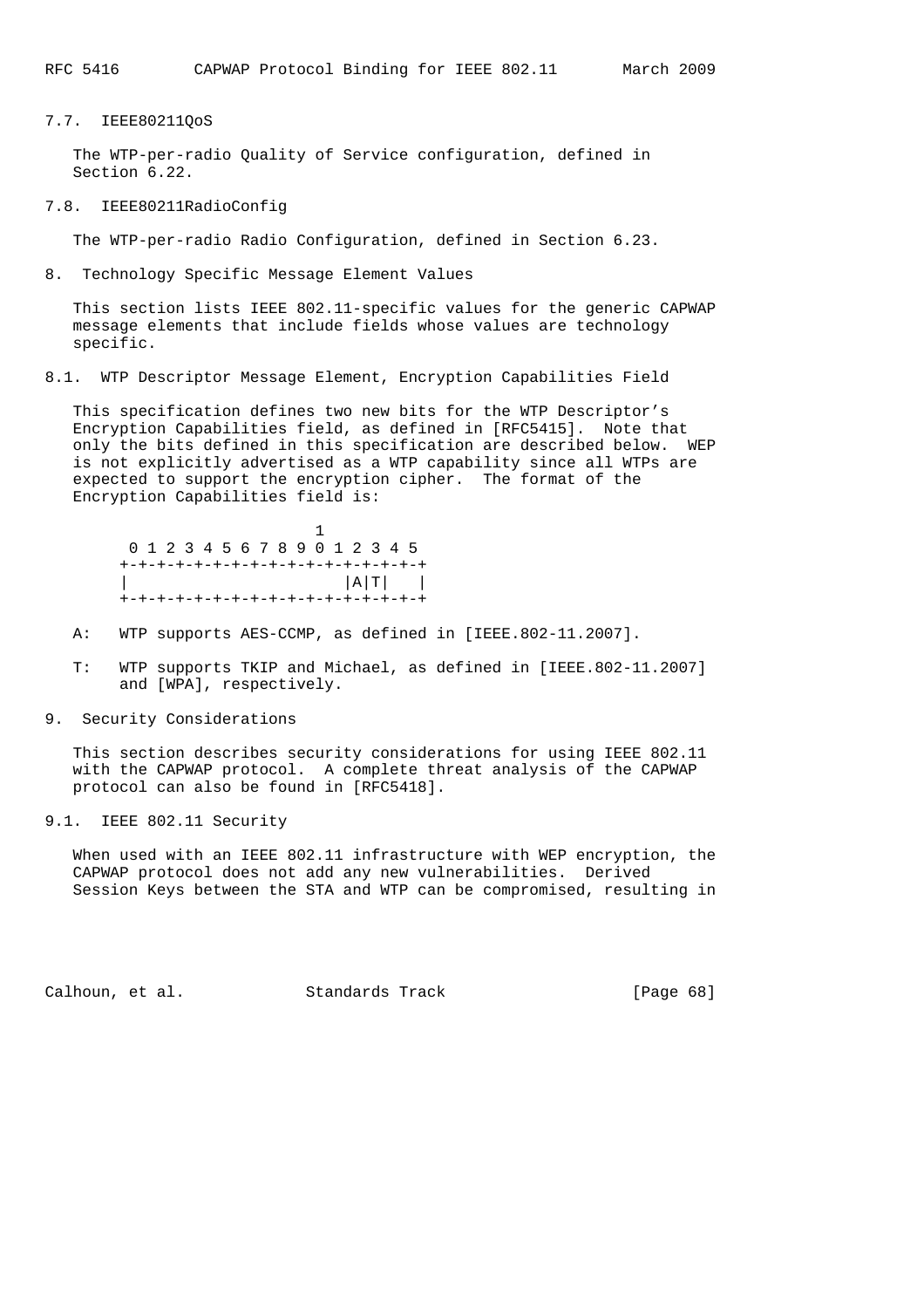many well-documented attacks. Implementers SHOULD discourage the use of WEP and encourage the use of technically-sound cryptographic solutions such as those in an IEEE 802.11 RSN.

 STA authentication is performed using IEEE 802.lX, and consequently EAP. Implementers SHOULD use EAP methods meeting the requirements specified [RFC4017].

 When used with IEEE 802.11 RSN security, the CAPWAP protocol may introduce new vulnerabilities, depending on whether the link security (packet encryption and integrity verification) is provided by the WTP or the AC. When the link security function is provided by the AC, no new security concerns are introduced.

 However, when the WTP provides link security, a new vulnerability will exist when the following conditions are true:

 o The client is not the first to associate to the WTP/ESSID (i.e., other clients are associated), a GTK already exists, and

o traffic has been broadcast under the existing GTK.

 Under these circumstances, the receive sequence counter (KeyRSC) associated with the GTK is non-zero, but because the AC anchors the 4-way handshake with the client, the exact value of the KeyRSC is not known when the AC constructs the message containing the GTK. The client will update its Key RSC value to the current valid KeyRSC upon receipt of a valid multicast/broadcast message, but prior to this, previous multicast/broadcast traffic that was secured with the existing GTK may be replayed, and the client will accept this traffic as valid.

 Typically, busy networks will produce numerous multicast or broadcast frames per second, so the window of opportunity with respect to such replay is expected to be very small. In most conditions, it is expected that replayed frames could be detected (and logged) by the WTP.

 The only way to completely close this window is to provide the exact KeyRSC value in message 3 of the 4-way handshake; any other approach simply narrows the window to varying degrees. Given the low relative threat level this presents, the additional complexity introduced by providing the exact KeyRSC value is not warranted. That is, this specification provides for a calculated risk in this regard.

Calhoun, et al. Standards Track [Page 69]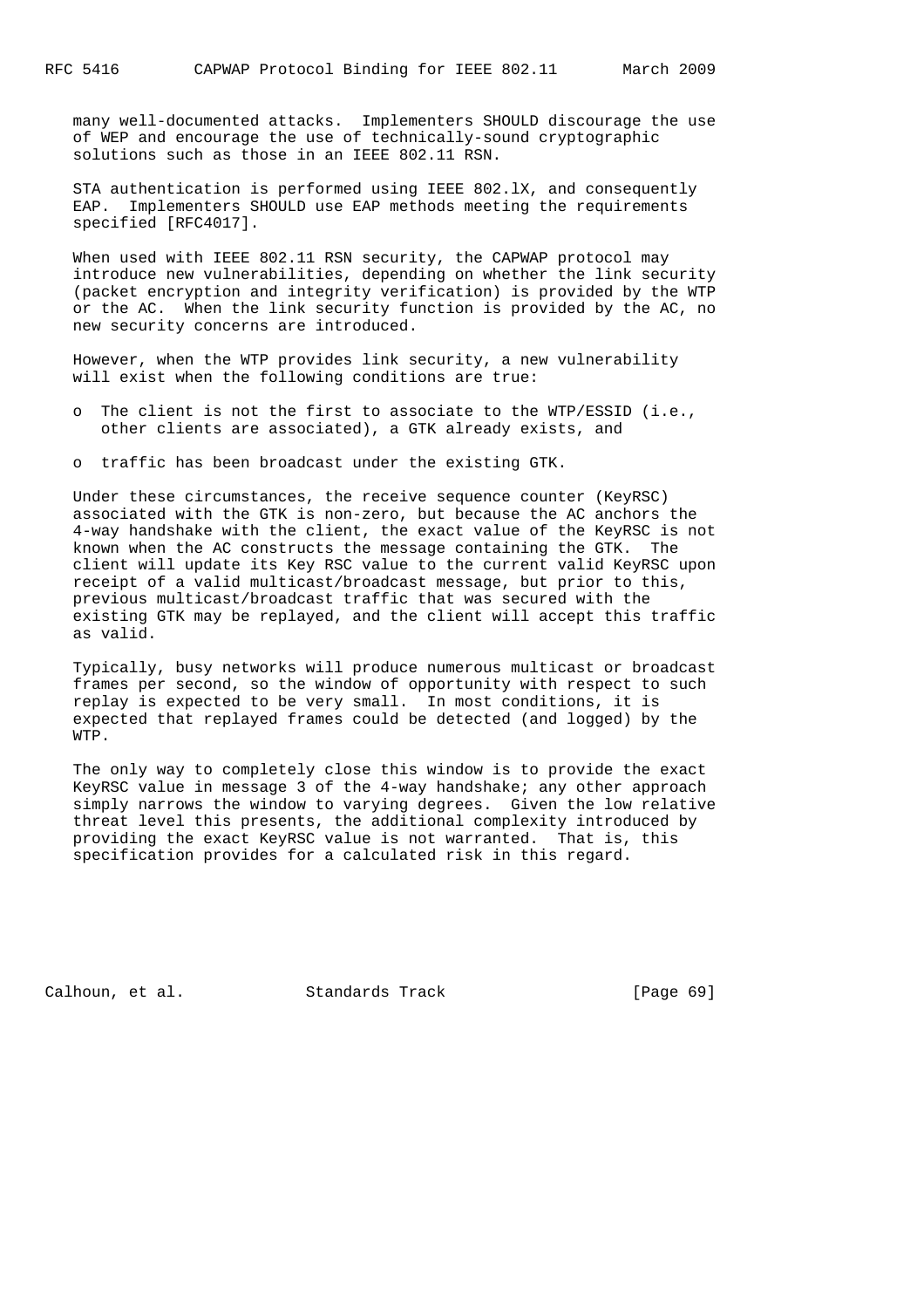The AC SHOULD use an RSC of 0 when computing message-3 of the 4-way 802.11i handshake, unless the AC has knowledge of a more optimal RSC value to use. Mechanisms for determining a more optimal RSC value are outside the scope of this specification.

10. IANA Considerations

 This section details the actions IANA has taken per this specification. There are numerous registries that have been be created, and the contents, document action (see [RFC5226], and registry format are all included below. Note that in cases where bit fields are referred to, the bit numbering is left to right, where the leftmost bit is labeled as bit zero (0).

# 10.1. CAPWAP Wireless Binding Identifier

 This specification requires a value assigned from the Wireless Binding Identifier namespace, defined in [RFC5415]. (1) has been assigned (see Section 2.1, as it is used in implementations.

10.2. CAPWAP IEEE 802.11 Message Types

 IANA created a new sub-registry in the existing CAPWAP Message Type registry, which is defined in [RFC5415].

 IANA created and maintains the CAPWAP IEEE 802.11 Message Types sub-registry for all message types whose Enterprise Number is set to 13277. The namespace is 8 bits (3398912-3399167), where the value 3398912 is reserved and must not be assigned. The values 3398913 and 3398914 are allocated in this specification, and can be found in Section 3. Any new assignments of a CAPWAP IEEE 802.11 Message Type (whose Enterprise Number is set to 13277) require an Expert Review. The format of the registry maintained by IANA is as follows:

| CAPWAP IEEE 802.11 | Message Type | Reference |
|--------------------|--------------|-----------|
| Control Message    | Value        |           |

#### 10.3. CAPWAP Message Element Type

 This specification defines new values to be registered to the existing CAPWAP Message Element Type registry, defined in [RFC5415]. The values used in this document, 1024 through 1048, as listed in Figure 8 are recommended as implementations already exist that make use of these values.

Calhoun, et al. Standards Track [Page 70]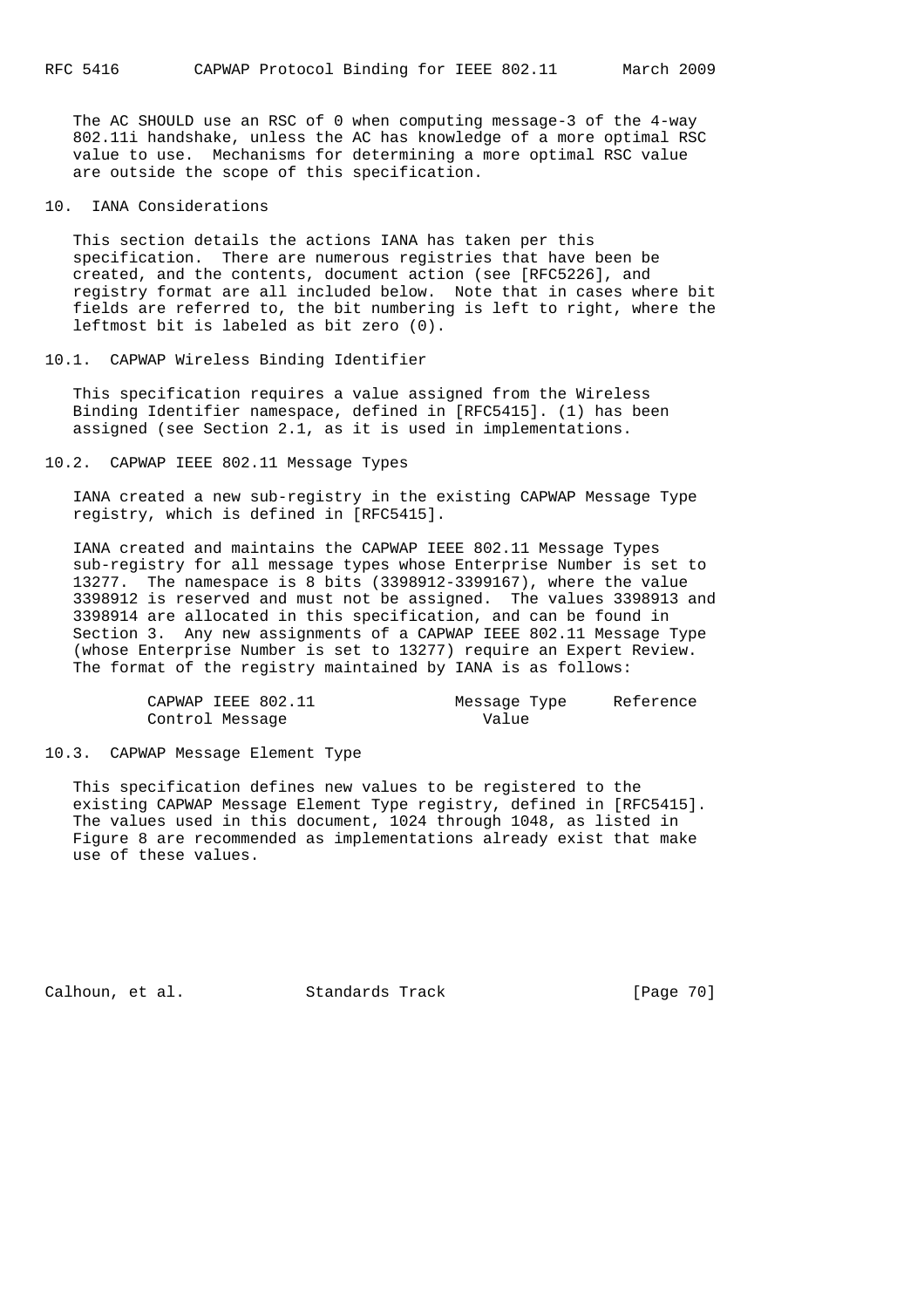# 10.4. IEEE 802.11 Key Status

 The Key Status field in the IEEE 802.11 Add WLAN message element (see Section 6.1) and IEEE 802.11 Update WLAN message element (see Section 6.21) is used to provide information about the status of the keying exchange. This document defines four values, zero (0) through three (3), and the remaining values (4-255) are controlled and maintained by IANA and requires an Expert Review.

# 10.5. IEEE 802.11 QoS

 The QoS field in the IEEE 802.11 Add WLAN message element (see Section 6.1) is used to configure a QoS policy for the WLAN. The namespace is 8 bits (0-255), where the values zero (0) through three (3) are allocated in this specification, and can be found in Section 6.1. This namespace is managed by IANA and assignments require an Expert Review. IANA created the IEEE 802.11 QoS registry, whose format is:

IEEE 802.11 QoS Type Value Reference

10.6. IEEE 802.11 Auth Type

 The Auth Type field in the IEEE 802.11 Add WLAN message element (see Section 6.1) is 8 bits and is used to configure the IEEE 802.11 authentication policy for the WLAN. The namespace is 8 bits  $(0-255)$ , where the values zero (0) and one (1) are allocated in this specification, and can be found in Section 6.1. This namespace is managed by IANA and assignments require an Expert Review. IANA created the IEEE 802.11 Auth Type registry, whose format is:

IEEE 802.11 Auth Type Type Value Reference

10.7. IEEE 802.11 Antenna Combiner

 The Combiner field in the IEEE 802.11 Antenna message element (see Section 6.2) is used to provide information about the WTP's antennas. The namespace is 8 bits  $(0-255)$ , where the values one  $(1)$  through four (4) are allocated in this specification, and can be found in Section 6.2. This namespace is managed by IANA and assignments require an Expert Review. IANA created the IEEE 802.11 Antenna Combiner registry, whose format is:

IEEE 802.11 Antenna Combiner Type Value Reference

Calhoun, et al. Standards Track [Page 71]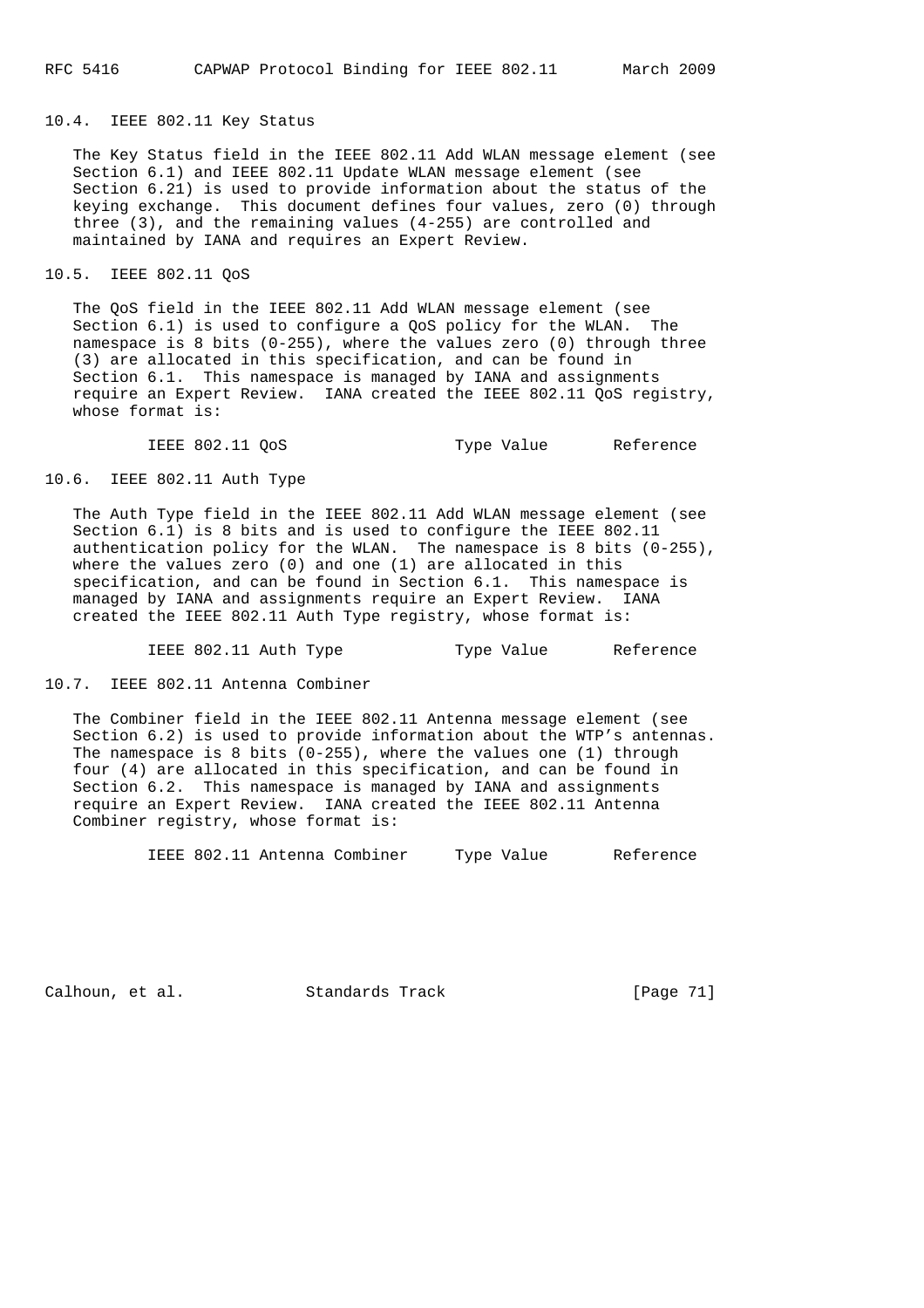10.8. IEEE 802.11 Antenna Selection

 The Antenna Selection field in the IEEE 802.11 Antenna message element (see Section 6.2) is used to provide information about the WTP's antennas. The namespace is 8 bits (0-255), where the values zero (0) is reserved and used and the values one (1) through two (2) are allocated in this specification, and can be found in Section 6.2. This namespace is managed by IANA and assignments require an Expert Review. IANA created the IEEE 802.11 Antenna Selection registry, whose format is:

IEEE 802.11 Antenna Selection Type Value Reference

10.9. IEEE 802.11 Session Key Flags

 The flags field in the IEEE 802.11 Station Session Key message element (see Section 6.15) is 16 bits and is used to configure the session key association with the mobile device. This specification defines bits zero (0) and one (1), while bits two (2) through fifteen are reserved. The reserved bits are managed by IANA and assignment requires an Expert Review. IANA created the IEEE 802.11 Session Key Flags registry, whose format is:

IEEE 802.11 Station Session Key Bit Position Reference

10.10. IEEE 802.11 Tagging Policy

 The Tagging Policy field in the IEEE 802.11 WTP Quality of Service message element (see Section 6.22) is 8 bits and is used to specify how the CAPWAP Data Channel packets are to be tagged. This specification defines bits three (3) through seven (7). The remaining bits are managed by IANA and assignment requires an Expert Review. IANA created the IEEE 802.11 Tagging Policy registry, whose format is:

IEEE 802.11 Tagging Policy Bit Position Reference

10.11. IEEE 802.11 WTP Radio Fail

 The Type field in the IEEE 802.11 WTP Radio Fail Alarm Indication message element (see Section 6.24) is used to provide information on why a WTP's radio has failed. The namespace is 8 bits (0-255), where the value zero (0) is reserved and unused, while the values one (1) and two (2) are allocated in this specification, and can be found in Section 6.24. This namespace is managed by IANA and assignments require an Expert Review. IANA created the IEEE 802.11 WTP Radio Fail registry, whose format is:

Calhoun, et al. Standards Track [Page 72]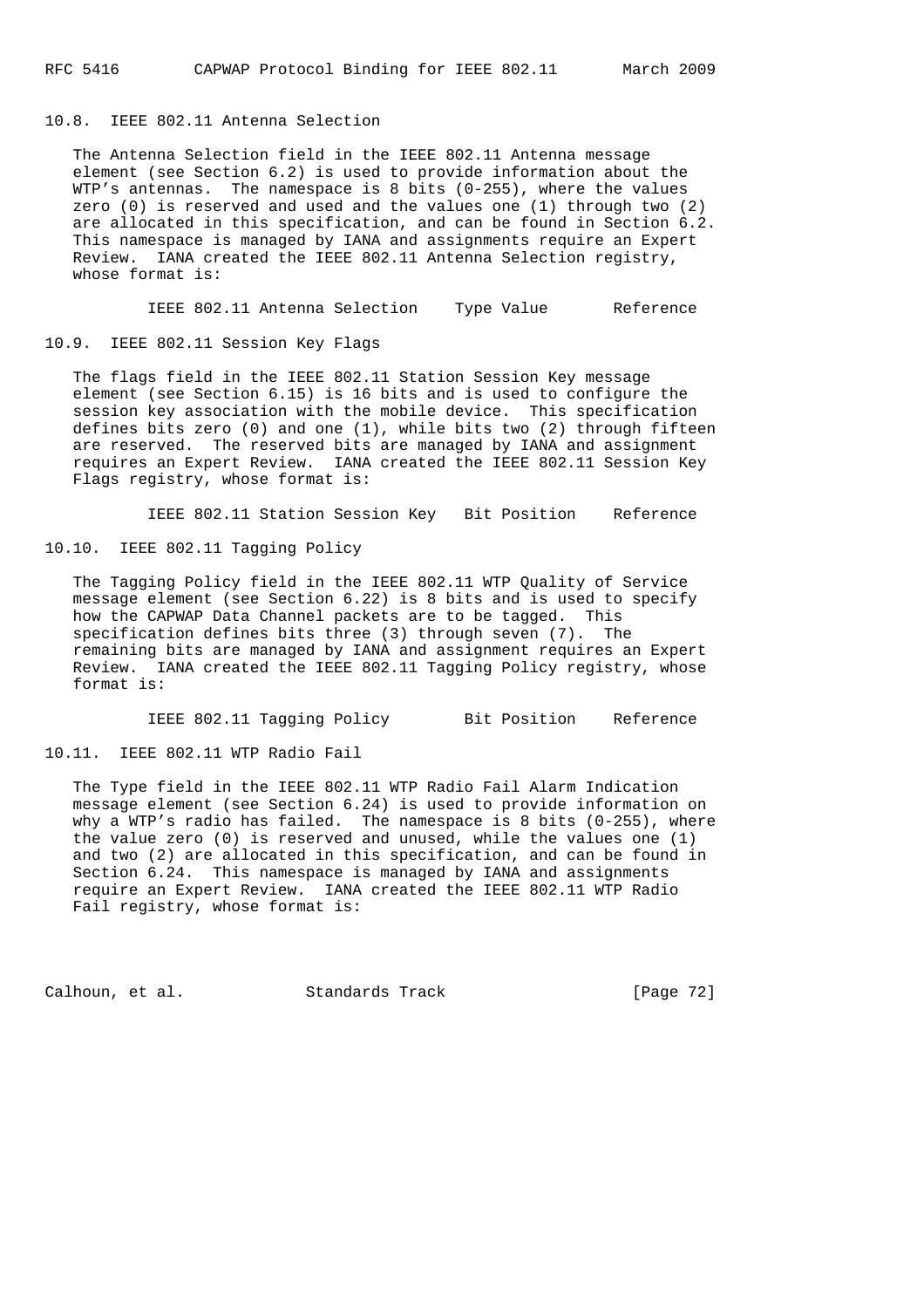IEEE 802.11 WTP Radio Fail Type Value Reference

10.12. IEEE 802.11 WTP Radio Type

 The Radio Type field in the IEEE 802.11 WTP Radio Information message element (see Section 6.25) is 8 bits and is used to provide information about the WTP's radio type. This specification defines bits four (4) through seven (7). The remaining bits are managed by IANA and assignment requires an Expert Review. IANA created the IEEE 802.11 WTP Radio Type registry, whose format is:

IEEE 802.11 WTP Radio Type Bit Position Reference

10.13. WTP Encryption Capabilities

 The WTP Encryption Capabilities field in the WTP Descriptor message element (see Section 8.1) is 16 bits and is used by the WTP to indicate its IEEE 802.11 encryption capabilities. This specification defines bits 12 and 13. The reserved bits are managed by IANA and assignment requires an Expert Review. IANA created the IEEE 802.11 Encryption Capabilities registry, whose format is:

IEEE 802.11 Encryption Capabilities Bit Position Reference

11. Acknowledgments

 The following individuals are acknowledged for their contributions to this binding specification: Puneet Agarwal, Charles Clancy, Pasi Eronen, Saravanan Govindan, Scott Kelly, Peter Nilsson, Bob O'Hara, David Perkins, Margaret Wasserman, and Yong Zhang.

## 12. References

12.1. Normative References

| [RFC2119] | Bradner, S., "Key words for use in RFCs to<br>Indicate Requirement Levels", BCP 14, RFC 2119,<br>March 1997.                                                                                           |
|-----------|--------------------------------------------------------------------------------------------------------------------------------------------------------------------------------------------------------|
| [RFC2474] | Nichols, K., Blake, S., Baker, F., and D. Black,<br>"Definition of the Differentiated Services Field<br>(DS Field) in the IPv4 and IPv6 Headers",<br>RFC 2474, December 1998.                          |
| [RFC3246] | Davie, B., Charny, A., Bennet, J., Benson, K., Le<br>Boudec, J., Courtney, W., Davari, S., Firoiu, V.,<br>and D. Stiliadis, "An Expedited Forwarding PHB<br>(Per-Hop Behavior)", RFC 3246, March 2002. |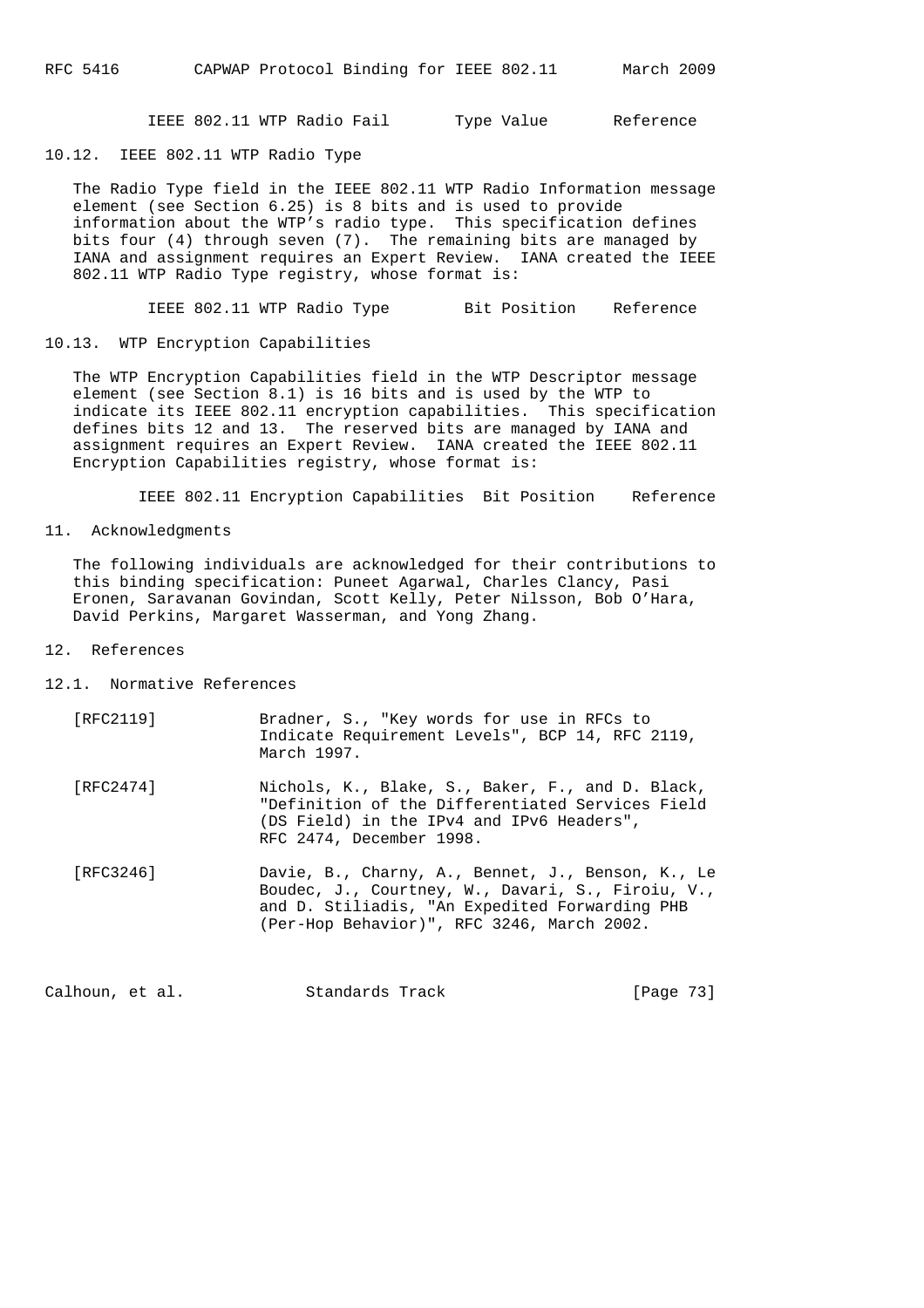RFC 5416 CAPWAP Protocol Binding for IEEE 802.11 March 2009

- [RFC3168] Ramakrishnan, K., Floyd, S., and D. Black, "The Addition of Explicit Congestion Notification (ECN) to IP", RFC 3168, September 2001.
- [RFC3748] Aboba, B., Blunk, L., Vollbrecht, J., Carlson, J., and H. Levkowetz, "Extensible Authentication Protocol (EAP)", RFC 3748, June 2004.
- [RFC5226] Narten, T. and H. Alvestrand, "Guidelines for Writing an IANA Considerations Section in RFCs", BCP 26, RFC 5226, May 2008.
- [FIPS.197.2001] National Institute of Standards and Technology, "Advanced Encryption Standard (AES)", FIPS PUB 197, November 2001, <http://csrc.nist.gov/ publications/fips/fips197/fips-197.pdf>.
- [ISO.3166-1] ISO Standard, "International Organization for Standardization, Codes for the representation of names of countries and their subdivisions - Part 1: Country codes", ISO Standard 3166-1:1997, 1997.
- [IEEE.802-11.2007] "Information technology Telecommunications and information exchange between systems - Local and metropolitan area networks - Specific requirements - Part 11: Wireless LAN Medium Access Control (MAC) and Physical Layer (PHY) specifications", IEEE Standard 802.11, 2007, <http://standards.ieee.org/getieee802/download/ 802.11-2007.pdf>.
- [RFC5415] Montemurro, M., Stanley, D., and P. Calhoun, "CAPWAP Protocol Specification", RFC 5415, March 2009.
- [IEEE.802-1X.2004] "Information technology Telecommunications and information exchange between systems - Local and metropolitan area networks - Specific requirements - Port-Based Network Access Control", IEEE Standard 802.1X, 2004, <http:// standards.ieee.org/getieee802/download/ 802.1X-2004.pdf>.

Calhoun, et al. Standards Track [Page 74]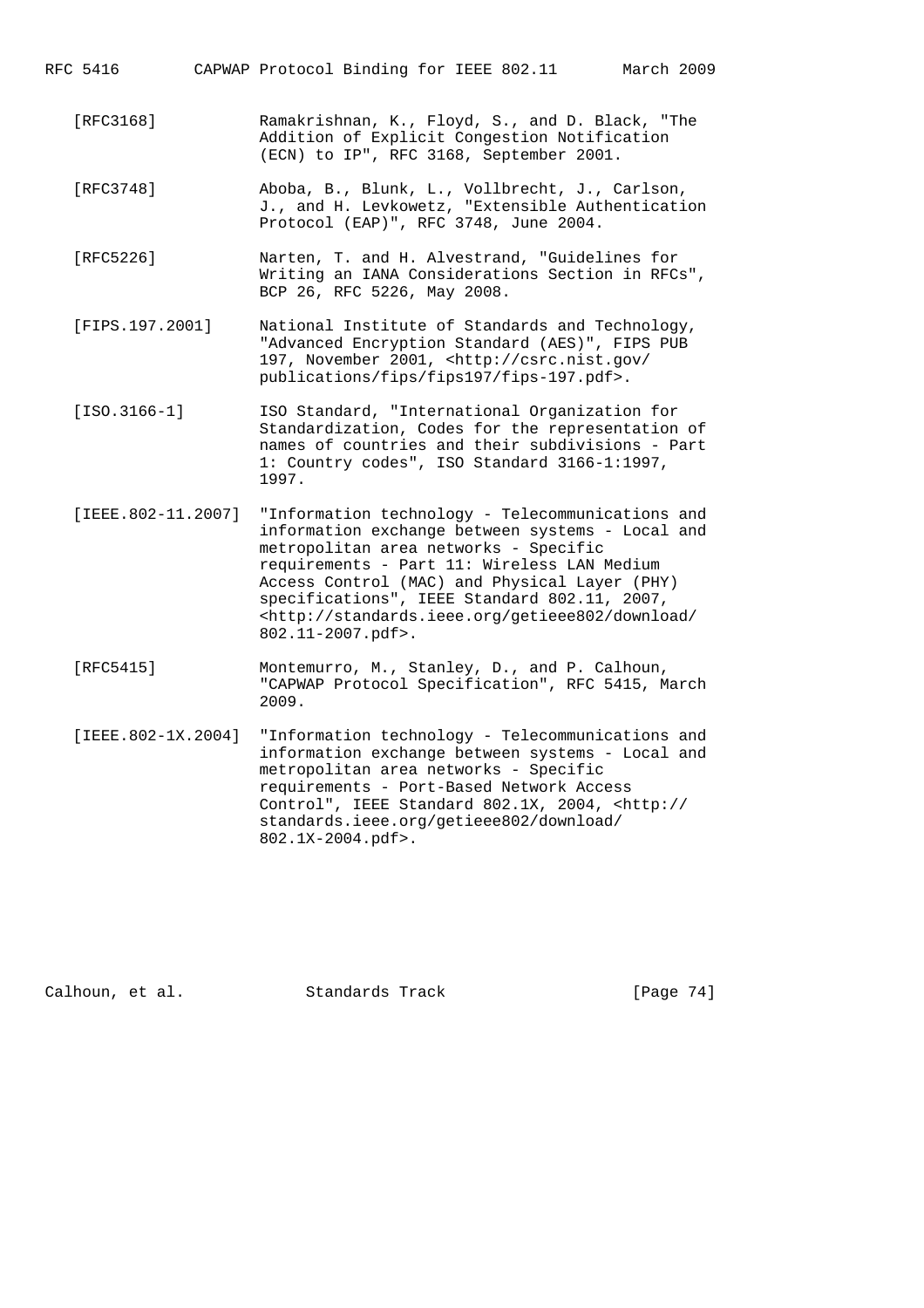[IEEE.802-1Q.2005] "Information technology - Telecommunications and information exchange between systems - Local and metropolitan area networks - Specific requirements - Virtual Bridged Local Area Networks", IEEE Standard 802.1Q, 2005, <http:// standards.ieee.org/getieee802/download/ 802.1Q-2005.pdf>.

## 12.2. Informative References

- [RFC4017] Stanley, D., Walker, J., and B. Aboba, "Extensible Authentication Protocol (EAP) Method Requirements for Wireless LANs", RFC 4017, March 2005.
- [RFC4118] Yang, L., Zerfos, P., and E. Sadot, "Architecture Taxonomy for Control and Provisioning of Wireless Access Points (CAPWAP)", RFC 4118, June 2005.
- [RFC5418] Kelly, S. and C. Clancy, "Control And Provisioning for Wireless Access Points (CAPWAP) Threat Analysis for IEEE 802.11 Deployments", RFC 5418, March 2009.
- [WPA] "Deploying Wi-Fi Protected Access (WPA) and WPA2 in the Enterprise", March 2005, <www.wi-fi.org>.
- [WMM] "Support for Multimedia Applications with Quality of Service in WiFi Networks)", September 2004, <www.wi-fi.org>.

Calhoun, et al. Standards Track [Page 75]